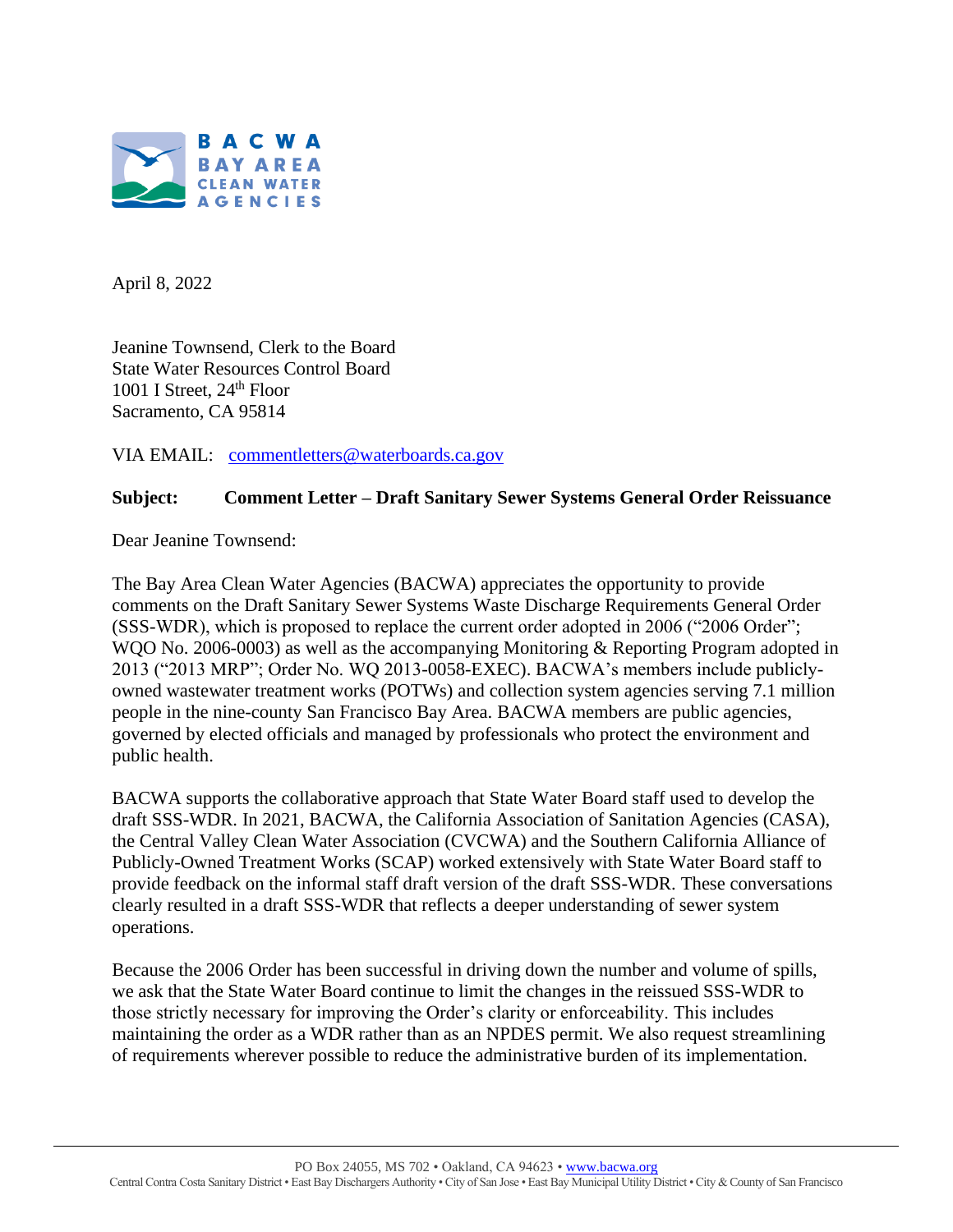BACWA's detailed comments on the draft SSS-WDR are found in **Attachment A**. Our priority issues are provided first in the attachment and mostly address issues we anticipate will create confusion or compliance problems. After those, the remaining comments are sequential with the draft SSS-WDR's organization and are submitted to help ensure clarity. The detailed nature of these comments reflect the importance of the SSS-WDR in guiding day-to-day sewer system operations. The draft Order will be interpreted and implemented by more than 1,100 public agencies, as well as new private enrollees, so the smallest details in the SSS-WDR have the potential for significant impacts. Our key suggestions for reducing the cost of compliance are:

- 1. **Remove New Prohibition 4.1.** Prohibitions need to be unambiguous for enrollees and enforcement division staff. Unfortunately, Prohibition 4.1 contains new terminology such as "potential to discharge to waters of the State" and "promptly cleaned up" that are not defined in the draft SSS-WDR, are not used in the industry, and are therefore subject to the discretion of enforcement staff. For complete details, see comment No. 1 on page 3 of Attachment A.
- **2. Streamline Reporting of Category 4 Spills.** Category 4 spills pose a low threat to water quality. The draft SSS-WDR proposes a complex incentive system in which only certain enrollees with low spill rates would qualify for reduced reporting. We request that all enrollees report Category 4 spills within annual reports rather than monthly reports. For complete details, see comment No. 4 on page 7 of Attachment A.
- 3. **Remove New Requirements for Receiving Water Field Testing.** The new receiving water field testing requirements found in Section 2.3.2 of Attachment E will result in significant equipment and labor costs for enrollees. Unfortunately, despite this expense, the resultant data may not be useable for enforcement. Compliance with water quality objectives for turbidity and other parameters is based on an observed difference compared to background conditions, which exceeds the scope of the proposed sampling in the draft SSS-WDR. Due to the mismatch between effort and utility, this testing requirement should be removed. For complete details, see comment No. 8 on page 14 of Attachment A.

BACWA looks forward to continuing to work with State Water Board staff during implementation of the SSS-WDR. We have the following recommendations to ensure that the reissued SSS-WDR continues to reduce spill rates without draining critical resources away from agencies' core mission -- protecting the environment and public health:

1. **Establish an Implementation Committee.** Allocate State Water Board staff time to participate in a formal implementation committee with stakeholders, including enrollees, consultants, our member organizations, and other member organizations such as the California Rural Water Association. The purpose of the committee would be to develop guidance and evaluate the success of the reissued Order's requirements for spill response, CIWQS data management, annual reports, preparation of Sanitary Sewer Management Plans (SSMPs), auditing standards, and more. This guidance can then be distributed through formal training sessions offered by the member organizations and others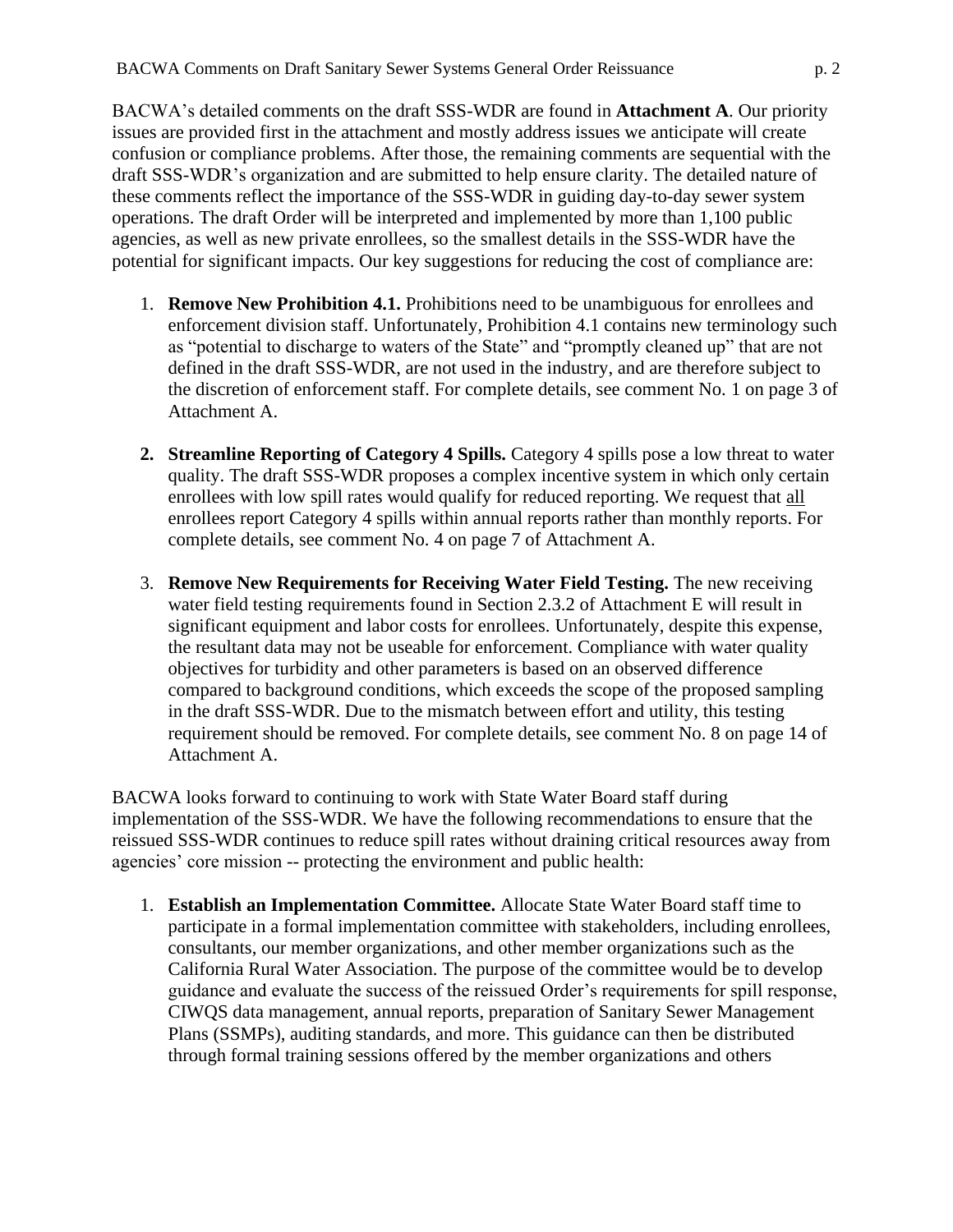- 2. **Delay the Effective Date.** The effective date of the reissued SSS-WDR should **be at**  least 180 days after the adoption date. Critically, this will allow agencies time to update their Spill Emergency Response Plans to reflect the requirements in the reissued SSS-WDR. It will also provide a smooth transition for agencies whose SSMPs are being updated around the time of the adoption hearing.
- 3. **Provide Compliance Assistance to Small and Disadvantaged Communities.** The SSS-WDR is a complex document, with many new requirements. Most enrollees do not have dedicated regulatory staff to respond to the reissued SSS-WDR. Of the 1,182 enrollees of the 2006 Order, more than 80% are small (less than 100 miles of sewer pipelines) and about 50% are very small (less than 20 miles of sewer pipelines). The State Water Board can help these agencies comply by:
	- a. **Providing Simplified Templates** of SSMPs, audit reports, and annual reports that could be used by small enrollees or enrollees in disadvantaged communities. Templates can help clarify the minimum expectations for compliance, as well as providing a consistent structure for documenting agency information. The most challenging element of SSMPs and Annual Reports lays in the requirements to write original narrative explanations that start with "blank slates." This type of writing requires training, experience, and staff availability that many agencies cannot muster.

In terms of facilitating the adoption of template-based tools, we would like to call the State Water Board's attention to its current work in assisting with the development of a templated Water Shortage Contingency Plan for small water suppliers.

- b. **Increasing funding** for sewer system capital improvements through the Clean Water State Revolving Fund (CSWRF). Originating and managing CWSRF funding is a challenging and time-consuming task that can sometimes exceed the administrative resources of enrollees. Unlike treatment plant projects, collection systems are comparatively simple. The State Water Board's input in facilitating the process for small and disadvantaged agencies would hasten and promote the overall goal of strengthened collection system infrastructure.
- c. **Providing planning grants** to small disadvantaged communities and small severely disadvantaged communities for assistance in resiliency planning, which is required is required by the draft SSS-WDR.

Resiliency planning, because it is new to the collection system world with this draft SSS-WDR, requires technical, geological, and hydraulic skills that will be challenging for even the most sophisticated and well-financed agencies to execute. Grant assistance would be helpful for small disadvantaged agencies if they are expected to produce a technically respectable and compliant response to this requirement.

In closing, we appreciate the opportunity to comment on the draft SSS-WDR and look forward to continued dialogue with the State Water Board and your staff to finalize and adopt it. We also want to reiterate our gratitude to everyone who met us with over the last year for your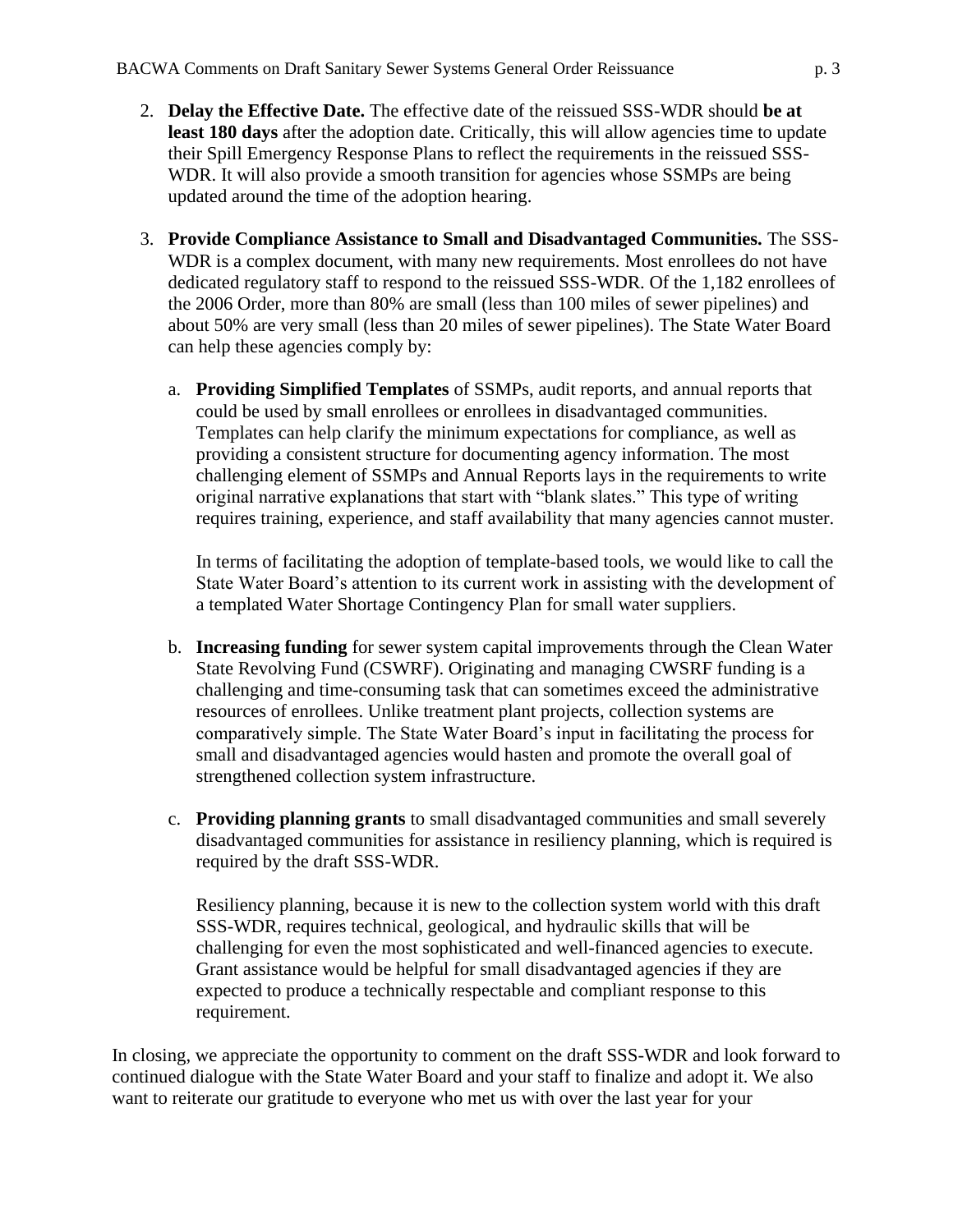accessibility and in-depth discussions and language clarifications about the update to this Order. Please do not hesitate to contact us with any questions or concerns.

Respectfully Submitted,

Lorien fortes

Lorien Fono, Ph.D., P.E. Executive Director Bay Area Clean Water Agencies

# **Enclosures:**

Attachment A – Detailed Comments on Draft SSS-WDR

cc: BACWA Executive Board Andrew Damron, co-chair, BACWA Collection Systems Committee Tyree Jackson, co-chair, BACWA Collection Systems Committee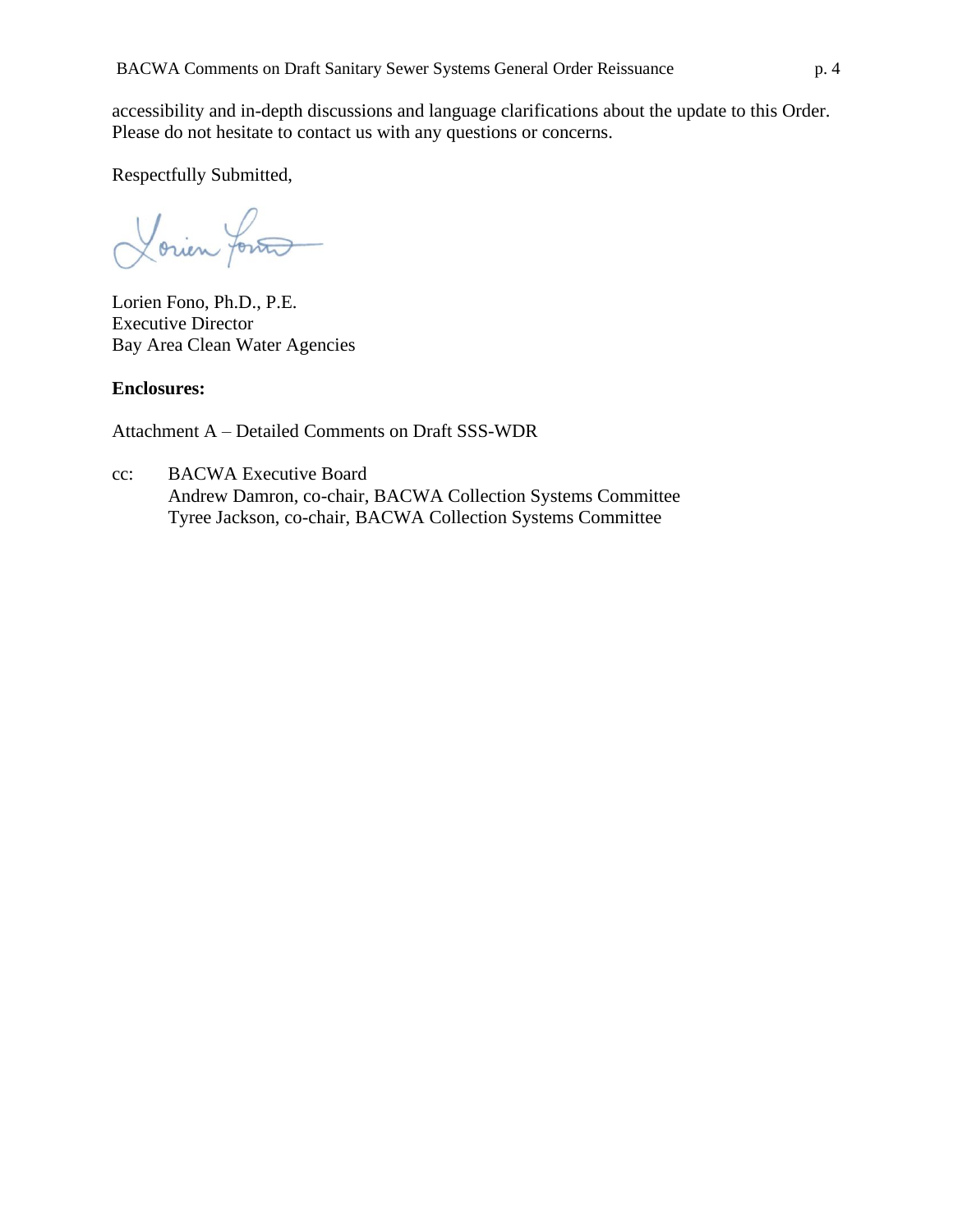### **Attachment A**

The comments below identify requested changes to the draft SSS-WDR. Suggested additions are shown as underlined blue text. Suggested deletions are shown as strikeout red text. A rationale is provided ahead of each suggested change.

After the priority remarks(Comments 1 through 8), comments are shown in roughly the order they appear in the draft SSS-WDR. For reference, "2006 Order" refers to State Water Board Order No. 2006-0003- DWQ. "draft SSS-WDR" refers to the version released for public comment on January 31, 2022.

|    | <b>Table of Contents</b>                                                                                                                                                                                                                                                                                               |
|----|------------------------------------------------------------------------------------------------------------------------------------------------------------------------------------------------------------------------------------------------------------------------------------------------------------------------|
|    | <b>Priority Comments</b>                                                                                                                                                                                                                                                                                               |
| 1. |                                                                                                                                                                                                                                                                                                                        |
| 2. | Strengthen the qualifications for a Legally Responsible Official, then remove the requirement for<br>Sewer System Management Plans to have secondary certification by an Operator or Professional Engineer.<br>Instead, require operator input during the Sewer System Management Plan audits required once every 3    |
| 3. | The Order should clarify spill reporting requirements for Category 1 and Category 2 spills (page 22                                                                                                                                                                                                                    |
| 4. | All agencies should be allowed to report Category 4 Spills in the Annual Report rather than monthly.<br>The proposed use of performance metrics to identify a subset of Enrollees that qualify for reduced<br>reporting is not scalable statewide due to the variety of Enrollees (Page 25 and Attachments E1, E2).  7 |
| 5. | The definition of Exfiltration should be simplified, and there should be a reasonable likelihood of<br>exfiltration reaching a water of the State before repairs must be prioritized (Pages A-2, D-8).  11                                                                                                             |
| 6. | Logistical and security concerns make it inappropriate to require complete, up-to-date maps within                                                                                                                                                                                                                     |
| 7. | GPS coordinates for the boundaries of spill spread should not be required (Page E1-4).  13                                                                                                                                                                                                                             |
| 8. | The proposed "Receiving Water Field Sampling" should be removed. This testing has a high cost of                                                                                                                                                                                                                       |
|    | <b>Remaining Comments</b>                                                                                                                                                                                                                                                                                              |
| 9. | Clarify that the enrollment threshold of one (1) mile of system length applies to an individual public                                                                                                                                                                                                                 |
|    | 10. Improve the description of the application process for New Enrollees (Page 6).  16                                                                                                                                                                                                                                 |
|    |                                                                                                                                                                                                                                                                                                                        |
|    | 12. Requirements on publicly elected governing entities should be reframed to place the onus on the                                                                                                                                                                                                                    |
|    | 13. Sewer System Management Plan Update due dates should be based on the last Plan Update,<br>duplicative language regarding Plan contents should be removed, and the Order should establish                                                                                                                           |
|    | 14. The Reporting Certification requirements should not require Legally Responsible Officials to certify                                                                                                                                                                                                               |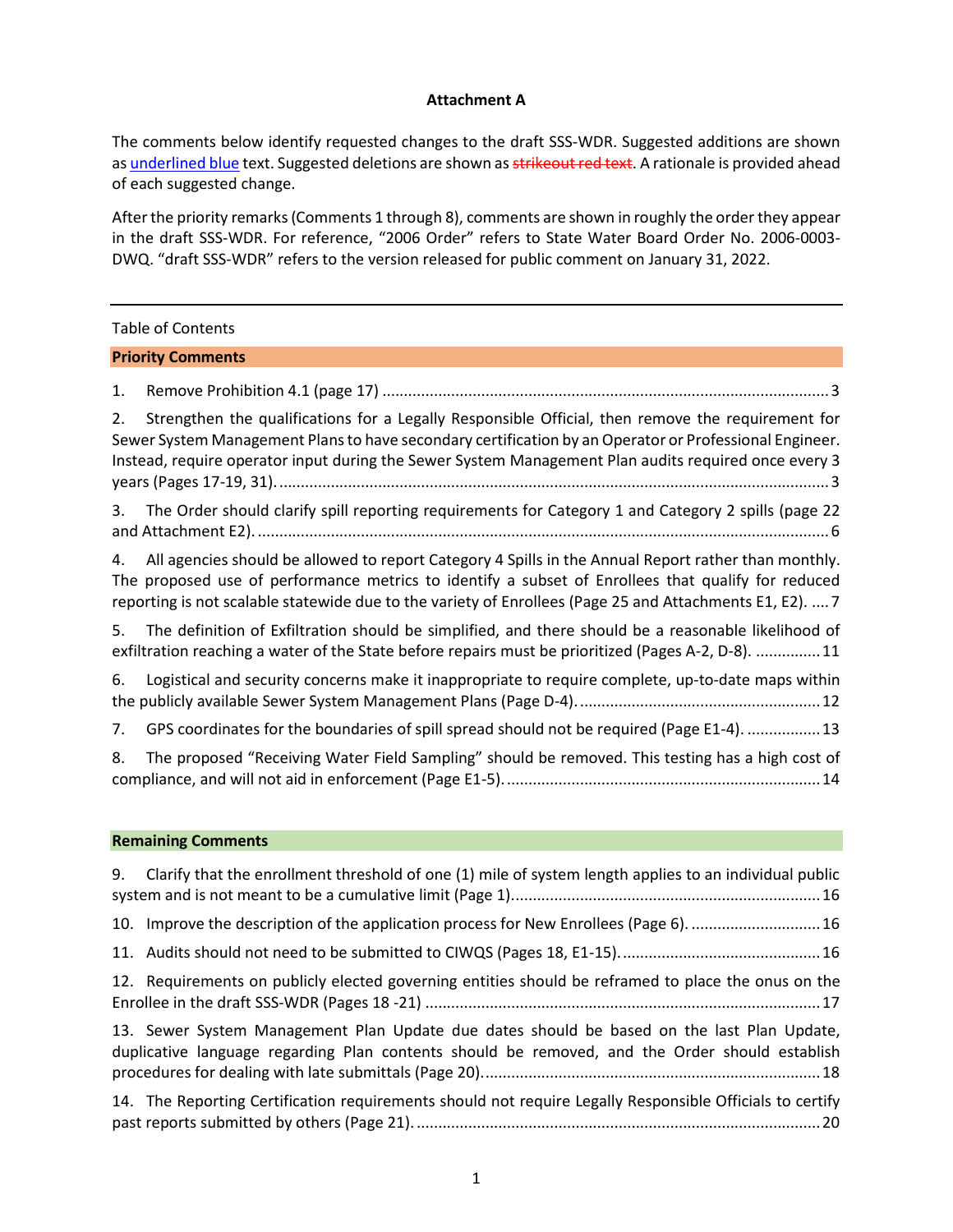15. [Modify the System Capacity language for internal consistency, and to allow for a reasonable](#page-23-1)  [approach to capital improvements \(Pages 23-24\)......................................................................................20](#page-23-1)

16. [Requirements related to the Electronic Service Area Boundary Map should be edited to reflect typical](#page-24-0)  [map file features and to clarify when updates are needed \(Pages 23-24\).................................................21](#page-24-0)

17. [Maintain discretionary enforcement for factors beyond the reasonable control of Enrollees \(Page](#page-25-0)  [27\).](#page-25-0) 22

18. [The Sewer System Management Plan Availability requirements should be clarified for Enrollees \(Page](#page-25-1)  [30\).](#page-25-1) 22

19. [The definition of laterals should be revised to reflect the variability among Enrollees \(Page A-2\).](#page-26-0) ..23

20. [Redundant Spill Emergency Response Plan Requirements should be removed \(Page D-6\) .](#page-26-1) ............23

21. [Requirements found within the Sewer System Management Plan Element 4 \(Operation and](#page-27-0)  [Maintenance Program\) and Element 8 \(System Evaluation and Capacity Assurance and Capital](#page-27-0)  [Improvements\) should be better aligned, and duplicative language removed \(Pages D-4 to D-9\).](#page-27-0) ..........24

22. [The Capital Improvement Plan requirements should be generalized to accommodate the capital](#page-28-0)  [planning practices of all Enrollees \(Page D-9\).............................................................................................25](#page-28-0)

23. [The SSMP Elements should maintain a distinction between the Operation and Maintenance Program](#page-29-0)  [\(Element 4\) and source control programs \(Element 7\) \(Page D-7\).............................................................26](#page-29-0)

24. [Requirements related to spill response that are due by the Effective Date of the draft SSS-WDR should](#page-30-0)  [be consolidated, and Enrollees should have at least 180 days to comply \(Page D-10\)..............................27](#page-30-0)

25. [Receiving Water Visual Observations should only be required for spills greater than 50,000 gallons](#page-31-0)  that enter waters of the State (Page E1-4). [................................................................................................28](#page-31-0)

26. [The Order should more precisely describe the number of receiving water quality samples to be](#page-31-1)  [collected. The timeframe for sampling and analysis should acknowledge the potential for delays due to](#page-31-1)  access and safety constraints (Page E1-5). [.................................................................................................28](#page-31-1)

27. [Drainage Conveyance System sampling point DCS-001 should be removed from the draft SSS-WDR.](#page-32-0)  [It appears to have been included in error \(Page E1-6\).](#page-32-0) ..............................................................................29

28. [Extraneous requirements for Category 3 and Category 4 spill report should be removed \(Page E1-11\).](#page-32-1) [29](#page-32-1)

29. [Except for voluntary notification of privately-owned spills, all notifications should occur through the](#page-33-0)  [Office of Emergency Services. Erroneous references to notifying the State Water Board through an online](#page-33-0)  [CIWQS Sanitary Sewer System Database should be removed \(Pages E2-1, E2-2\).](#page-33-0) ....................................30 30. [Maintain the General Order as a WDR rather than changing it to an NPDES permit.](#page-34-0) .......................31 31. Correct Minor and Typographical Errors [............................................................................................32](#page-35-0)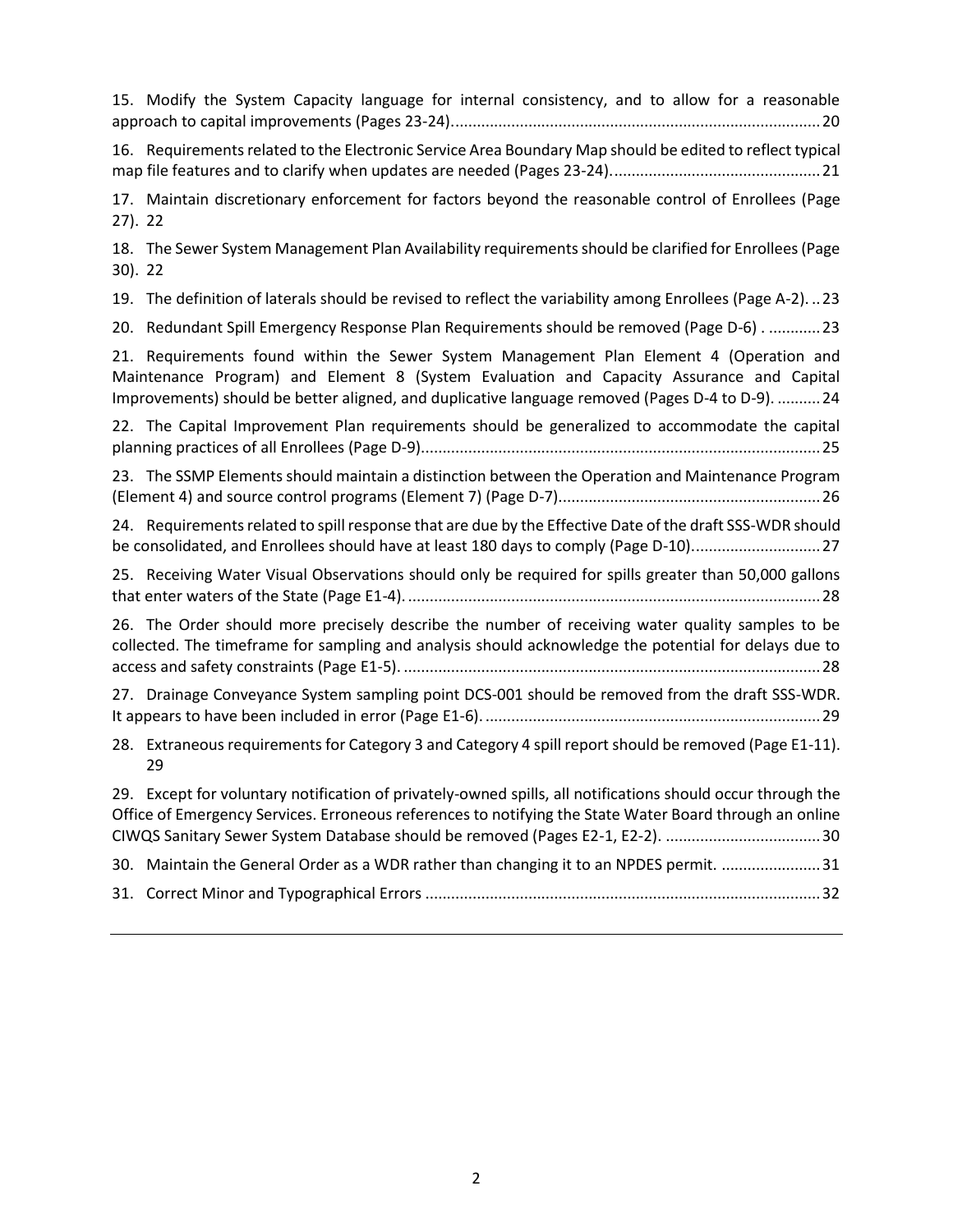#### <span id="page-6-0"></span>**1. Remove Prohibition 4.1 (page 17)**

Prohibition 4.1 is a new and unnecessary addition to the 2006 Order, and we respectfully recommend that it be removed. The stated purpose of Prohibition 4.1 is to increase the enforceability of the Order, according to commentary from State Water Board staff at the public workshop held on February 23, 2022. Unfortunately, the Order does not define several of the key elements of the newly proposed prohibition, so enforcement will be made more difficult, not less. It is left open to interpretation whether a spill has "potential" to reach water of the State and what counts as "promptly" and "cleaned up." At the February  $23<sup>rd</sup>$  workshop, legal counsel admitted that interpretation of whether a spill has "potential" to reach waters of the State would require a "case-by-case analysis" by the Office of Enforcement. It would be unwise to adopt this prohibition when there is no established standard for compliance, and it would be unfair to adopt the prohibition with the assumption that the standards will be established at a future date by State Water Board staff, through case law, or separately by each Regional Board.

By contrast, the thresholds for compliance with Prohibition 4.2 (discharge to waters of the State) and Prohibition 4.3 (create a nuisance) are much clearer, and even though Prohibition 4.2 has been expanded from the 2006 Order to include Waters of the State, we do not protest that change because the underlying expectation is clear, derives from the existing 2006 Order, and has a direct linkage to the California Water Code.

Removing Prohibition 4.1 will have no effect on the enforceability of the Order. Prohibition 4.2 already prohibits discharge to waters of the State, so it is not necessary to further prohibit spills with "**potential** to discharge to waters of the State." Prohibition 4.3 already prohibits spills that create a nuisance, so it is not necessary to further prohibit spills that are not "promptly cleaned up." Large spills that are not cleaned up would create a nuisance if they meet the criteria listed in Attachment A of the draft SSS-WDR.

It is unresolved whether the State Water Board possesses the legal authority to regulate spills that could possibly impact Waters of the State or potentially create a nuisance – yet do not. The proposed markup shown below will allow for clear and continued enforcement.

[Page 17]

### **4.1 Discharge of Sewage from a Sanitary Sewer System**

Any discharge from a sanitary sewer system that has the potential to discharge to waters of the State is prohibited unless it is promptly cleaned up and reported as required in this General Order.

### **4.2. Discharge of Sewage to Waters of the State**

Any discharge from a sanitary sewer system, discharged directly or indirectly through a drainage conveyance system or other route, to waters of the State is prohibited.

### **4.3. Discharge of Sewage Creating a Nuisance**

Any discharge from a sanitary sewer system that creates a nuisance or condition of pollution as defined in Water Code section 13050(m) is prohibited.

<span id="page-6-1"></span>**2. Strengthen the qualifications for a Legally Responsible Official, then remove the requirement for Sewer System Management Plans to have secondary certification by an Operator or Professional Engineer. Instead, require operator input during the Sewer System Management Plan audits required once every 3 years (Pages 17-19, 31).**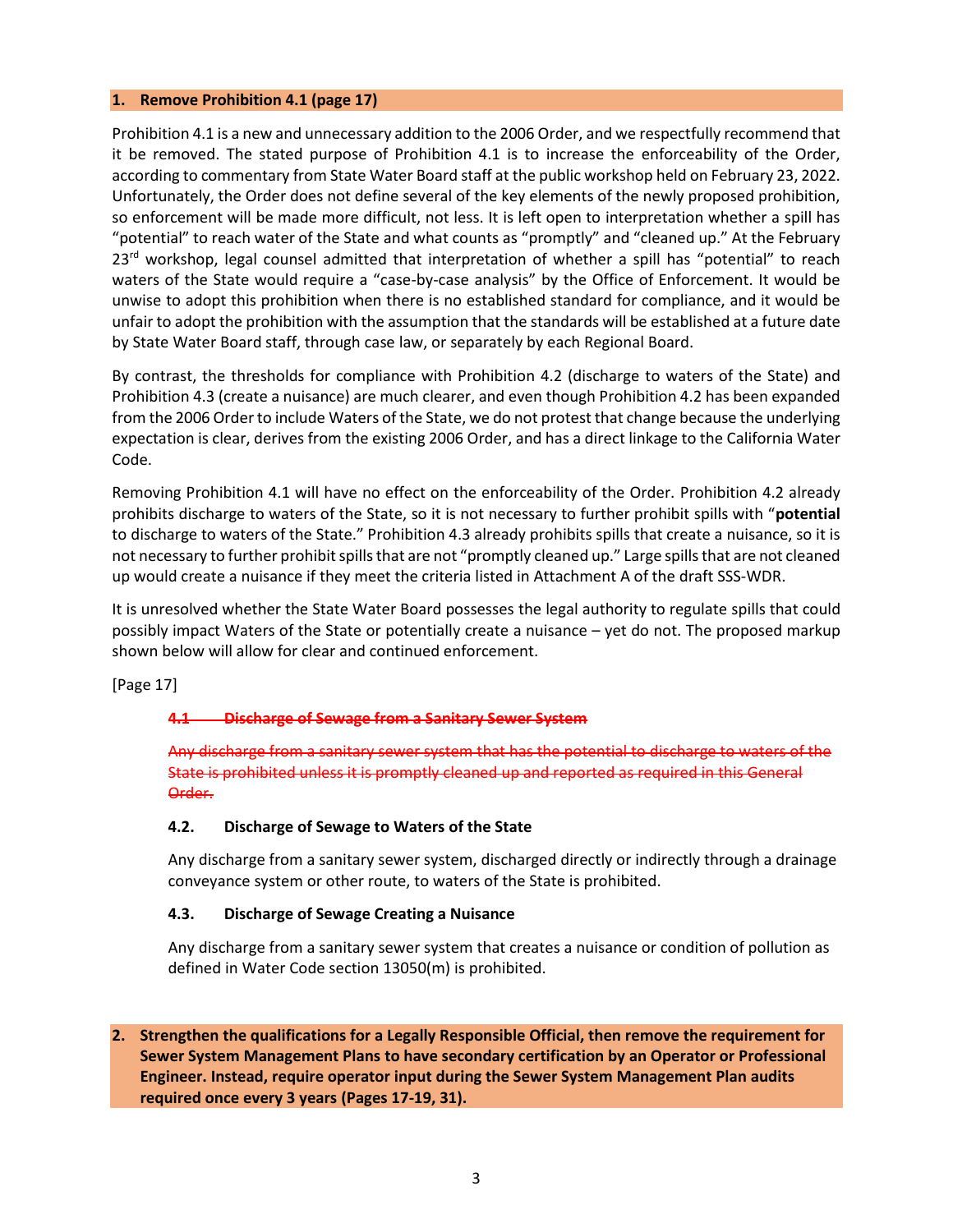The 2006 Order requires Sewer System Management Plans (SSMPs) be approved by two parties: (1) certification by a Legally Responsible Official and (2) approval by an Enrollee's governing board. The draft SSS-WDR retains these certification requirements, then goes a step further by requiring the SSMP to be approved by an additional party if the Legally Responsible Official is not either a: Certified Grade II "Operator" (CWEA Collection Systems Maintenance Grade 2 or Treatment Plant Operator Grade II) or Professional Engineer. While we appreciate the flexibility and discretion extended to Enrollees for determining who should serve as the Legally Responsible Official, we believe a more streamlined way to ensure that operations staff provide input to management on the SSMP is to obtain their input during the 3-year audit.

The necessary qualifications to be a Legally Responsible Official will vary widely depending on the size and complexity of the sewer system. However, the proposed language in 5.1 contains only generalized suggestions of qualified personnel who might assume the role of an agency's Legally Responsible Official. We think that Enrollees will be better served with qualification standards that are known to have been tested in litigation and are reliable in their usage. One such standard is found in the Occupational Safety and Health Administration (OSHA) regulations, which should suffice as a referent for use by the Water Board:

*OSHA 29 CFR 1926.32(m) defines a qualified person as an individual "who, by possession of a recognized degree, certificate or professional standing, or who by extensive knowledge, training and experience, has successfully demonstrated his ability to solve or resolve problems relating to the subject matter, the work, or the project."*

This language has been adapted to Section 5.1 in the markup below.

To explain and be sure about the intent behind this recommendation, the job levels specified (Certified Grade II "Operator") are not typically responsible for planning, engineering, or management, and the SSMP is a management planning document. Furthermore, this requirement will be a compliance burden on small systems, which may not have a certified operator or Professional Engineer on staff. The Legally Responsible Official, not the State Water Board, should be responsible for determining the level of technical assistance that is required to certify the SSMP.

In lieu of having operators certify the SSMP, we strongly support and encourage increasing the level of engagement with operations staff when developing the SSMP and the SSMP internal audits, which State Water Board staff explained at the public workshop held on February 23, 2022 was the motivation for adding this requirement. Many agencies already engage operations, engineering, and management staff in the development of their SSMP; we support and encourage this practice. For reinforcement, we propose adding operator input to the SSMP audits completed every three years. A proposed markup addressing the removal of the certification requirement from Section 5.3 and addition of operator input to Section 5.4 is shown below. The proposed markup of Section 6.2 shown below regarding Professional Licensing and Certification was adapted from Order WQO 2015-0121 (a General Order covering composting).

The markup of Section 5.5 (Audits) also proposes removal of a redundant requirement regarding identification of SSMP changes. One of the requirements is included in the list twice.

[Pages 17-19]

5.1 Designation of a Legally Responsible Official

The Enrollee shall designate at least one Legally Responsible Official that has the appropriate knowledge and expertise of the enrolled sanitary sewer system(s) and is authorized to serve as a duly authorized representative. The Legally Responsible Official must have responsibility over management of the Enrollee's entire sanitary sewer system and be a qualified person who, by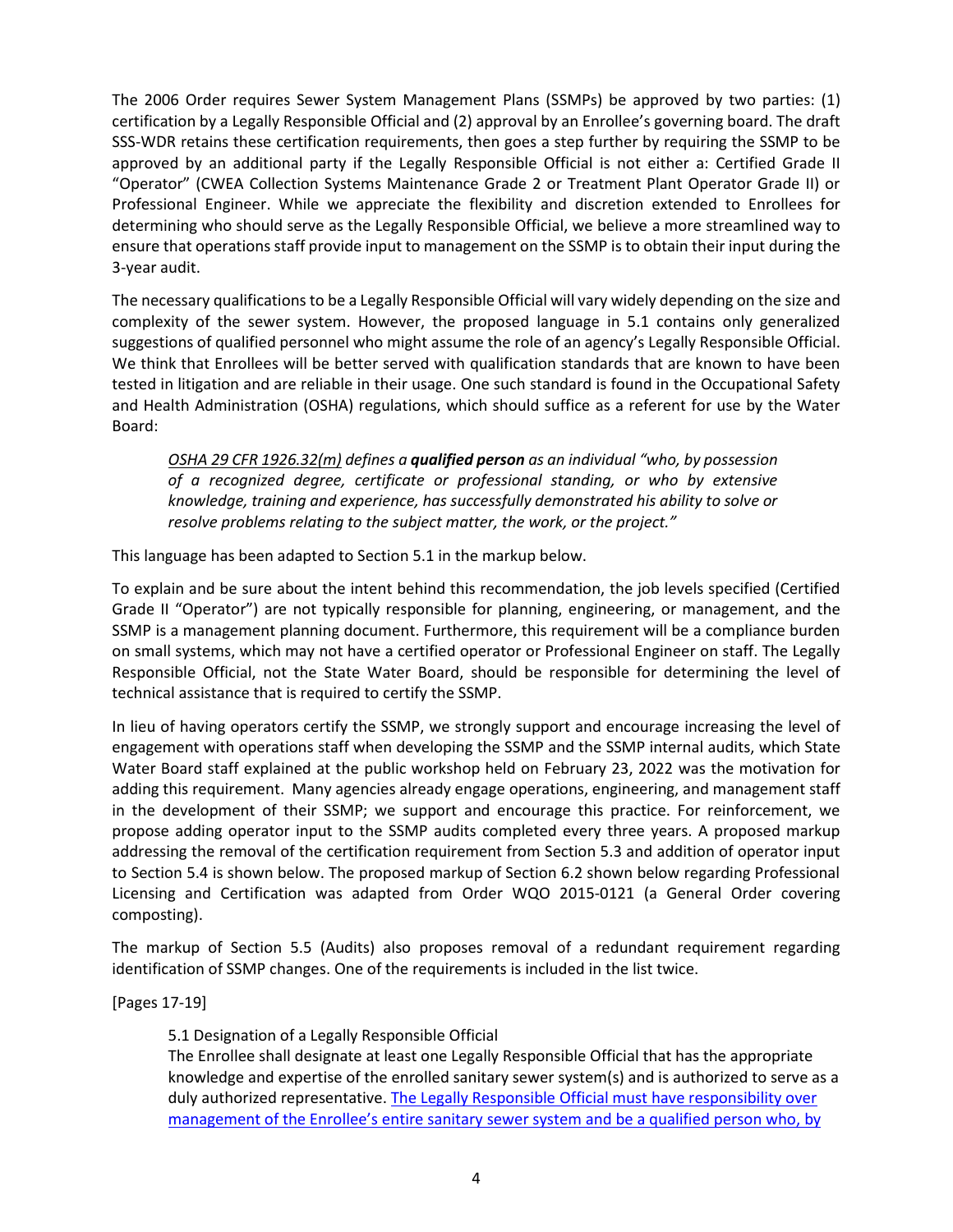possession of a recognized degree, certificate or professional standing, or through extensive knowledge, training and experience, has successfully demonstrated the ability to solve or resolve problems relating to the subject matter, the work, or the project. For example, a sewer system superintendent or manager, an operations manager, a public utilities manager or director, or a district engineer may be designated as a Legally Responsible Official.

…

### **5.3 Certification of Sewer System Management Plan and Plan Updates**

The Sewer System Management Plan and subparts thereof must comply with the requirements of this General Order. The Sewer System Management Plan and all subsequent updates must be certified by:

1. T-the Legally Responsible Official; and

2. One of the following if the Legally Responsible Official is not a certified collection system operator of Grade II or higher in accordance with Attachment F (Criteria for Equivalent Collection System Operator Certification Program) of this General Order, or is not a professional engineer licensed in the State of California:

Grade II Certified Collection System Operator through the California Water Environment Association, or equivalent certification program that meets criteria specified in Attachment F (Criteria for Equivalent Collection System Operator Certification Program) of this General Order; or

Grade II Wastewater Treatment Plant Operator through the State Water Board Wastewater Operator Certification Program, and employed for the wastewater treatment plant that receives the enrolled system's sewage; or

Professional Engineer registered through the California Department of Consumer Affairs.

The Legally Responsible Official shall upload its Sewer System Management Plan and subsequent updated Plans in the online CIWQS Sanitary Sewer System Database.

### **5.4. Sewer System Management Plan Audits**

**…**

The internal program audit shall be appropriately scaled to the size of the system and the number of spills. At minimum, the audit must:

• Evaluate the implementation and effectiveness of the Enrollee's Sewer System Management Plan in preventing spills;

- Evaluate the Enrollee's compliance with this General Order;
- Identify Sewer System Management Plan deficiencies in addressing ongoing spills and discharges to waters of the State; and

• Identify necessary modifications to the Sewer System Management Plan to correct deficiencies.

• Involve the Enrollee's sewer system operators in completing the evaluations listed above.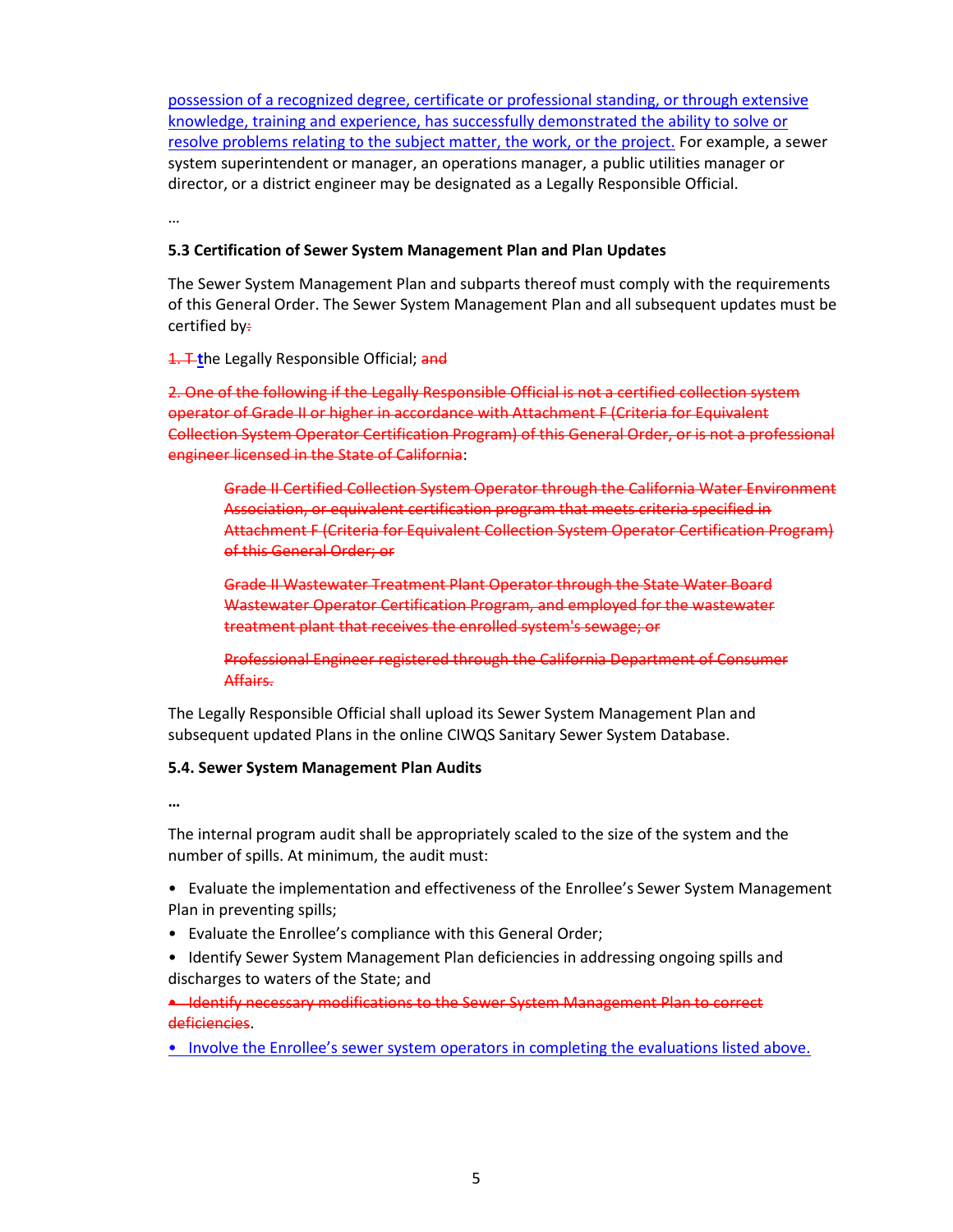[Page 31]

# **6.2. Professional Licensing and Certification**

All requirements in this General Order requiring the approval or certification of a registered professional engineer or certified operator must be signed (and stamped as applicable) by a professional that holds a current and valid:

• Certified Grade II Collection System Maintenance operator issued by the California Water Environment Association, or an equivalent certification program per the criteria specified in Attachment F (Criteria for Equivalent Collection System Operator Certification Program) of this General Order; or

• Professional Engineer License that is in accordance with the California Business and Professions Code sections 6735, 7835, and 7835.1.

The California Business and Professions Code sections 6735, 7835, and 7835.1 require that engineering and geologic evaluations and judgments be performed by or under the direction of licensed professionals. Any plan or report submitted in compliance with the requirements of this Order, which requires technical interpretation, or proposes either a design, or a design change to a sanitary sewer system, must be prepared by, or under the direction of, appropriately licensed professionals (e.g., registered civil engineer, professional geologist, or other registered certified specialty geologist) by the State of California. In addition, the licensee must sign and provide their registration number, or stamp the submitted plan or report.

# <span id="page-9-0"></span>**3. The Order should clarify spill reporting requirements for Category 1 and Category 2 spills (page 22 and Attachment E2).**

The definition of Category 1 spills requires editing to clarify that spills to drainage conveyance systems that are fully cleaned up are not Category 1 spills. The phrase "tributary to waters of the United States" is problematic because it is ambiguous whether or not a spill would actually need to reach surface water to count as a Category 1 spill. "Tributary" erroneously implies that drainage conveyance systems are part of the receiving water system.

According to State Water Board staff at the February 2022 workshops, the second bullet in the definition conveys the original intent of this language: a spill actually needs to reach surface waters to count as a Category 1 spill. The ambiguous language in the first bullet should be removed for simplicity; the second bullet is sufficient. Alternatively, the word "tributary" could be replaced with the phrase "that discharges."

Additionally, the Category 2 spill response table needs significant edits so that it is clear to operators that some spills (i.e., spills to land that do not reach a water of the State) do not require OES notification and do not require receiving water monitoring. Category 2 spills under the 2013 Monitoring and Reporting Program were never spills to surface waters, so there was no need for this differentiation.

[Page 22]

# **5.13.1. Individual Spill Notification, Monitoring and Reporting**

…

**Category 1 Spill**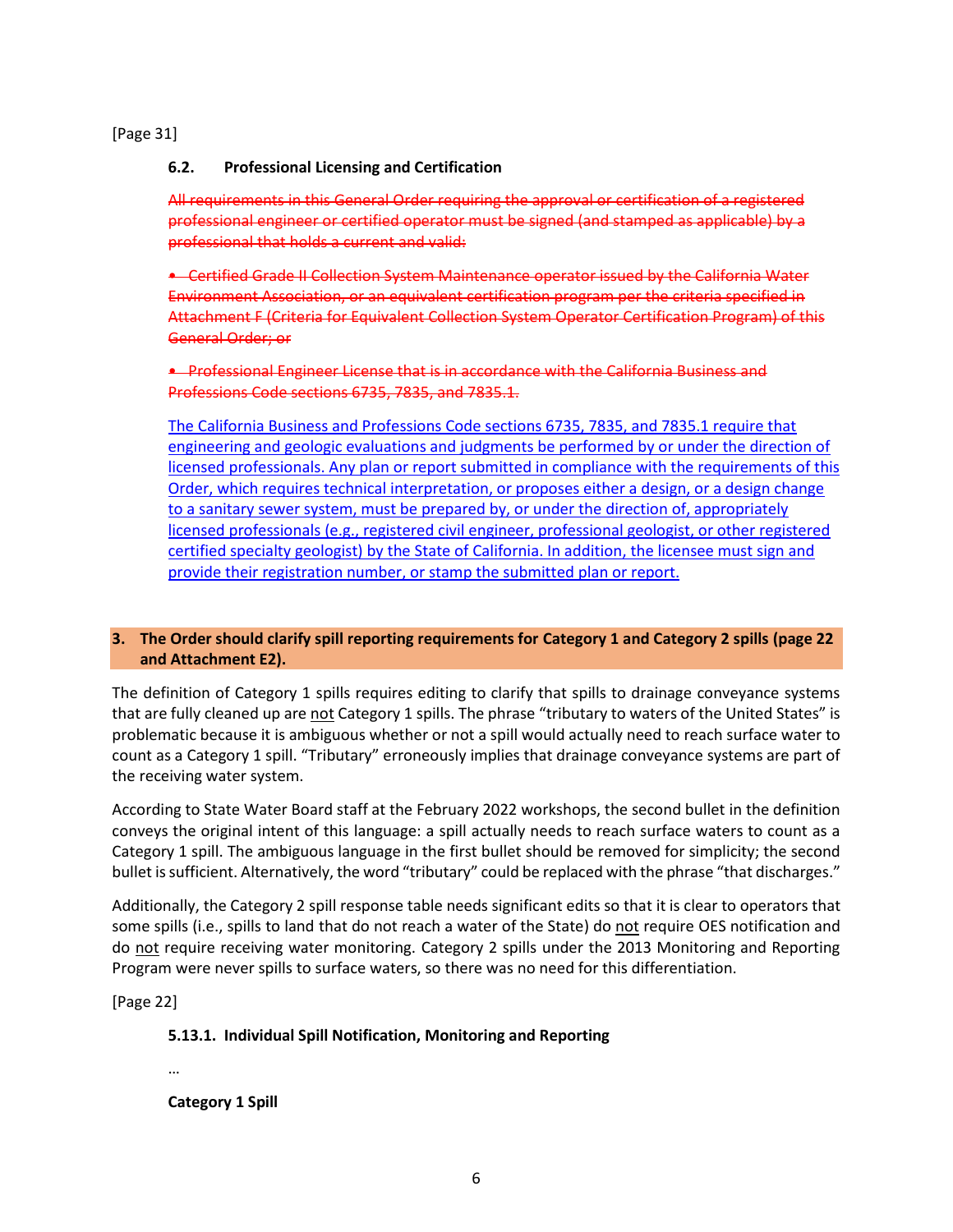A Category 1 spill is a spill of any volume of sewage from or caused by a sanitary sewer system regulated under this General Order, that results in a discharge to:

• Waters of the United States , or a drainage conveyance system tributary to waters of the United States; or

• A drainage conveyance system that discharges to waters of the United States when the sewage is not fully captured and returned to the sanitary sewer system or disposed of properly.

[Pages E2-2]

#### **Table E2-2**

### **Spill Category 2: Spills of 1,000 Gallons or Greater That Are Not Category 1 Spills**

| <b>Spill</b>        |                                                                  |                           |  |
|---------------------|------------------------------------------------------------------|---------------------------|--|
| <b>Requirements</b> | <b>Due</b>                                                       | <b>Method</b>             |  |
|                     | Within two (2) hours of the Enrollee's knowledge of a spill of   | California Officeof<br>1) |  |
|                     | 1,000 gallons or greater, discharging or threatening to          | Emergency                 |  |
|                     | discharge to waters of the State:                                | Services at: (800)        |  |
|                     | Notify California Office of Emergency Services and               | 852-7550                  |  |
| Notification        | obtain notification control number; and/or                       |                           |  |
|                     | . Notify the State Water Board through the online CIWQS          | https://ciwqs.wate<br>2)  |  |
|                     | Sanitary Sewer System Database.                                  | rboards.ca.gov            |  |
|                     | If the Category 2 spill is discharging to land, and is not       |                           |  |
|                     | discharging or threatening to discharge to waters of the         | (Section 1 of             |  |
|                     | <b>State, notification to the California Office of Emergency</b> | Attachment E1)            |  |
|                     | Services is not required.                                        |                           |  |
|                     | • Conduct spill-specific monitoring; and                         | (Section 2 of             |  |
| Monitoring          |                                                                  | Attachment E1)            |  |
|                     | • Conduct receiving water monitoring If the spill discharged to  |                           |  |
|                     | surface waters of the State:                                     |                           |  |
|                     |                                                                  |                           |  |
|                     | $\cdots$                                                         |                           |  |

# <span id="page-10-0"></span>**4. All agencies should be allowed to report Category 4 Spills in the Annual Report rather than monthly. The proposed use of performance metrics to identify a subset of Enrollees that qualify for reduced reporting is not scalable statewide due to the variety of Enrollees (Page 25 and Attachments E1, E2).**

The State Water Board's approach to allow some well-performing agencies to report spills less than 50 gallons (Category 4 spills) in annual reports, rather than via CIWQS, is a positive affirmation of the reduced risk of these events to public health and the environment. We believe therefore that if Category 4 events are truly less of a threat, then no agencies should be required to expend the resources to prepare individual Category 4 spill reports for submittal to CIWQS. Instead, enrollees should report these occurrences in the Annual Report. Such a change would also reduce the cost of compliance with the draft SSS-WDR.

The draft SSS-WDR proposes performance metrics to qualify for the reduced reporting. These metrics ultimately will be inequitable, as they do not distinguish among Enrollees based on system size (larger Enrollees are more likely to have a spill exceeding 1,000 gallons) or whether an Enrollee has laterals (laterals are a frequent cause of small spills, which drive up spill rates). The proposed language also leaves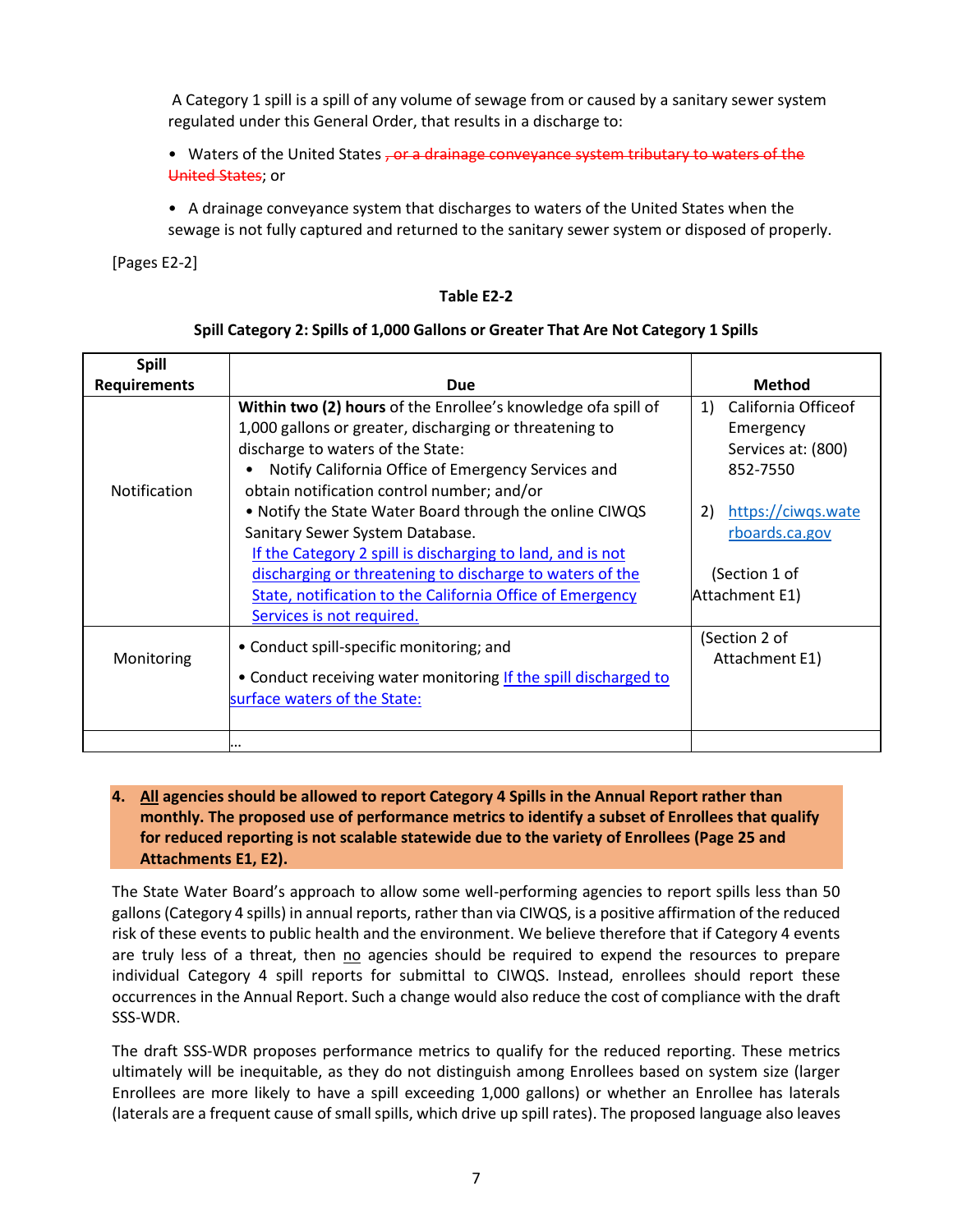open the reduced reporting requirements, instead deferring to the State Water Board's Deputy Director to issue such requirements. This approach is likely to result in divergent requirements for different enrollees, as well as result in poor data quality when comparing spill rates among agencies, because some agencies may have included Category 4 spills in the CIWQS database, while other agencies will have not.

Due to the nonexistent risk to water quality and public health, and the fairness and data quality considerations described above, we propose a standardized approach to reporting Category 4 spills, as shown in the markup below. The elements included in this markup include:

- A stricter definition of Category 4 spills, to ensure that any spill categorized as a Category 4 does not threaten water quality of surface waters;
- "No spill" certification that is edited to exclude Category 4 spills; and
- Details for reporting requirements within the Annual Report.

The proposed edit does not reflect our position on operator training and certification. We are committed to working in partnership with State Water Board staff to develop and distribute operator training materials and to incentivize operator certification through other avenues.

[Page 25]

#### **5.18 System-Specific Reduced Reporting**

An Enrollee that certifies the following criteria to the State Water Board may qualify for systemspecific reduced reporting for Category 4 spills by maintaining onsite recordkeeping, in place of public reporting into the online CIWQS Sanitary Sewer System Database:

• The Enrollee maintains the following system-specific performance for a minimum of five (5) consecutive years:

o No more than two spills per 100 miles of system, per year;

o Total volume of individual spills not to exceed 1,000 gallons; and

o Spills do not discharge to waters of the United States.

• At least 50 percent (50%) of the Enrollee's operation and maintenance workforce is certified in Collection System Maintenance through the California Water Environment Association, or equivalent certification program that meets criteria specified in Attachment F (Criteria for Equivalent Collection System Operator Certification Program) of this General Order.

To qualify for the reduced reporting of Category 4 spills, an Enrollee must provide a System-Specific Reduced Reporting Request Package to the State Water Board, at SanitarySewer@waterboards.ca.gov, containing the following information:

1. A request letter signed by the Enrollee's Legally Responsible Official to the Deputy Director justifying approval of reduced reporting for Category 4 spills;

2. Number of total system operation and maintenance staff/positions that are required to perform field operations and maintenance tasks per documented responsibilities of corresponding position duty statements;

3. Number of total certified system operation and maintenance staff that perform field operations and maintenance tasks per documented responsibilities of their position duty statements; and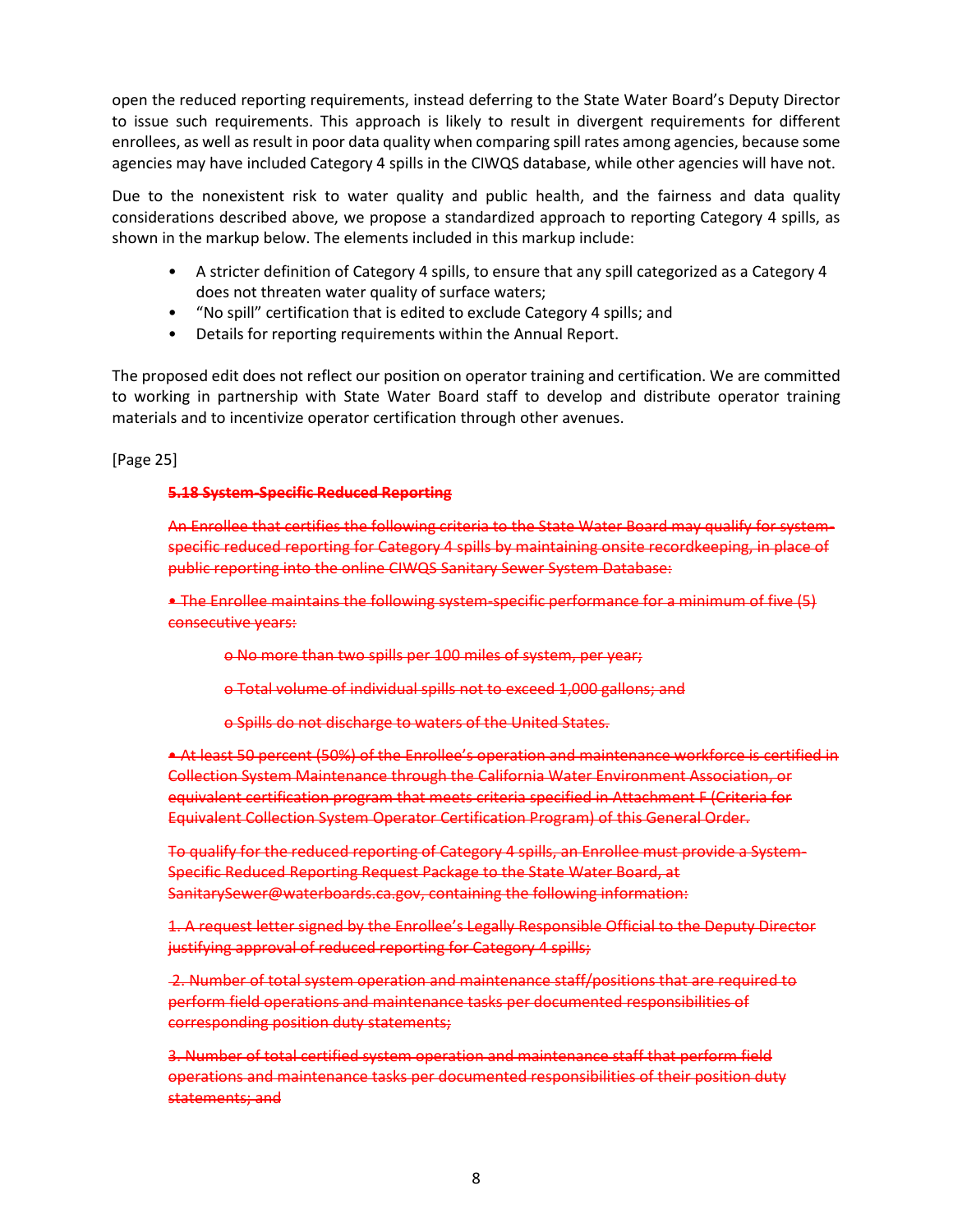4. The following certification that the Enrollee has reported spills from its system, in accordance with this General Order, into the online CIWQS Sanitary Sewer System Database in the last five (5) years.

"I certify under penalty of perjury, under the laws of the State of California, that the [Enrollee Name] has submitted all required spill reports in accordance with the waste discharge requirements in effect during the time of the spills."

The Deputy Director will consider approval of each Reduced Reporting Request Package on a system-specific basis. If approved, the Enrollee may substitute reporting of Category 4 spills for that system per instructions and conditions in the approval letter.

[Page 22]

# **5.13.1. Individual Spill Notification, Monitoring and Reporting**

Category 4 Spill

A Category 4 spill is a spill of less than 50 gallons, from or caused by a sanitary sewer system regulated under this General Order that is not a Category 1 Spill, does not reach surface waters of the State, and does not create a nuisance as defined in this Order.

[Page E1-11]

## **3.2. Monthly Certified Spill Reporting for Individual Category 3 and Category 4 Spills**

The Enrollee shall report and certify all Category 3 and Category 4 spills to the online CIWQS Sanitary Sewer System Database within 30 calendar days after the end of the month in which the spills occurred. (For example, all Category 3 and Category 4 spills occurring in the month of February shall be reported and certified by March 30th). After the Legal Responsible Official certifies the spills, the online CIWQS Sanitary Sewer System Database will issue a spill event identification number for each spill.

The monthly reporting of all Category 3 and Category 4 spills must address the following items for each spill:

# [Page E1-13]

# **3.3 Monthly "No- Spills" Certification**

If no Category 1, Category 2, or Category 3 spills occur during a calendar month, the Enrollee shall certify, within 30 calendar days after the end of each calendar month, a "No-Spill" certification statement in the online CIWQS Sanitary Sewer System Database certifying that there were no Category 1, Category 2, or Category 3 spills for the designated month.

If a Category 1, Category 2, or Category 3 spill starts in one calendar month and ends in a subsequent calendar month, and the Enrollee has no further Category 1, Category 2, or Category 3 spills in the subsequent calendar month, the Enrollee shall certify "no-spills" for the subsequent calendar month.

If the Enrollee has no Category 1, Category 2, or Category 3 spills from its systems during a calendar month, but the Enrollee voluntarily reported a spill from a private lateral or a private system, the Enrollee shall certify "no-spills" for that calendar month.

[Page E1-13 to E1-15]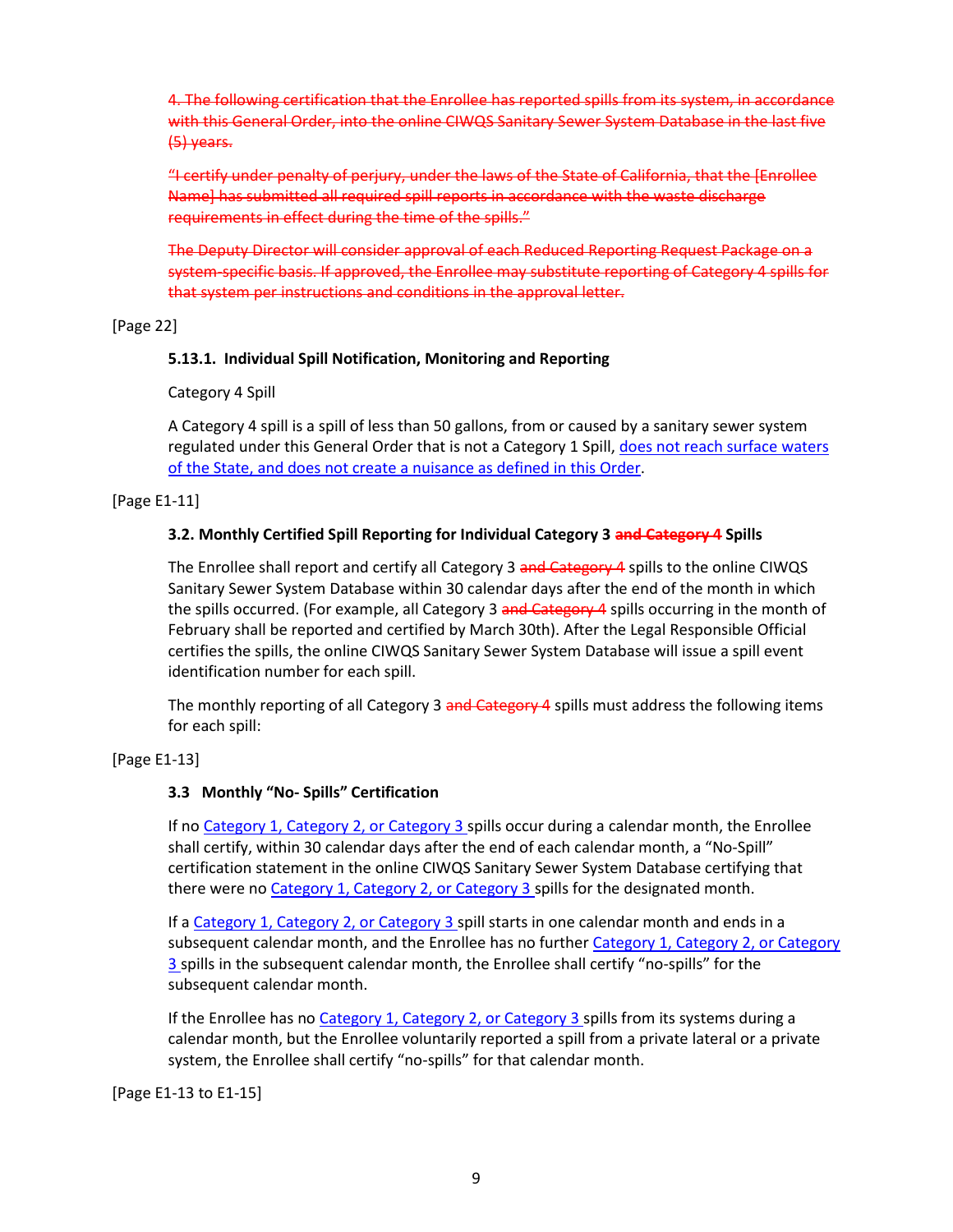# **3.5. Annual Report (Previously termed as Collection System Questionnaire in General Order 2006-0003-DWQ)**

…

The Annual Report (an Annual Report update) must address the following items:

…

• A Summary of Category 4 Spills that occurred in the previous calendar year that shall include;

• Total number of Category 4 Spills • A breakdown of causes for Category 4 Spills (e.g., Roots; Fats, Oils, and Grease; Foreign Object) •Total gallons spilled from Category 4 Spills •Total gallons recovered from Category 4 Spills

[Page E1-17]

# **4.4. Recordkeeping for Category 4 SSOs per System-specific Reduced Reporting**

An Enrollee that receives Deputy Director approval of its Reduced Reporting Request per section 5.18. (System-specific Reduced Reporting) of this General Order (System Specific Reduced Reporting) Enrollees must maintain records of all Category 4 spill information for five (5) years in accordance with the corresponding Reduced Reporting Request Approval.

[Page E2-3]

### **Table E2-3**

# **Spill Category 3 and Category 4: Spills More than 50 and Less Than 1,000 Gallons and Not Category 1 Spills**

| <b>Spill</b><br><b>Requirements</b> | Due                                                                                                                                                                                                                                                                         | Method                                     |  |
|-------------------------------------|-----------------------------------------------------------------------------------------------------------------------------------------------------------------------------------------------------------------------------------------------------------------------------|--------------------------------------------|--|
| Notification                        | Not Applicable                                                                                                                                                                                                                                                              | Not Applicable                             |  |
| Monitoring                          | • Conduct spill-specific monitoring; and<br>• Conduct receiving water monitoring.                                                                                                                                                                                           | (Sections 2 of Attachment E1.)             |  |
| Reporting                           | • Submit monthly Certified Spill Report to the<br>onlineCIWQS Sanitary Sewer System Database<br>within 30 calendars days after the end of the<br>month in which the spills occur; and<br>• Submit Amended Spill Reports within 90<br>calendardays after the spill end date. | (Section 3.2 and 3.4 of<br>Attachment E1.) |  |

**Table E2-4 Spill Category 4: Spills Less Than 50 Gallons and Not Category 1 Spills**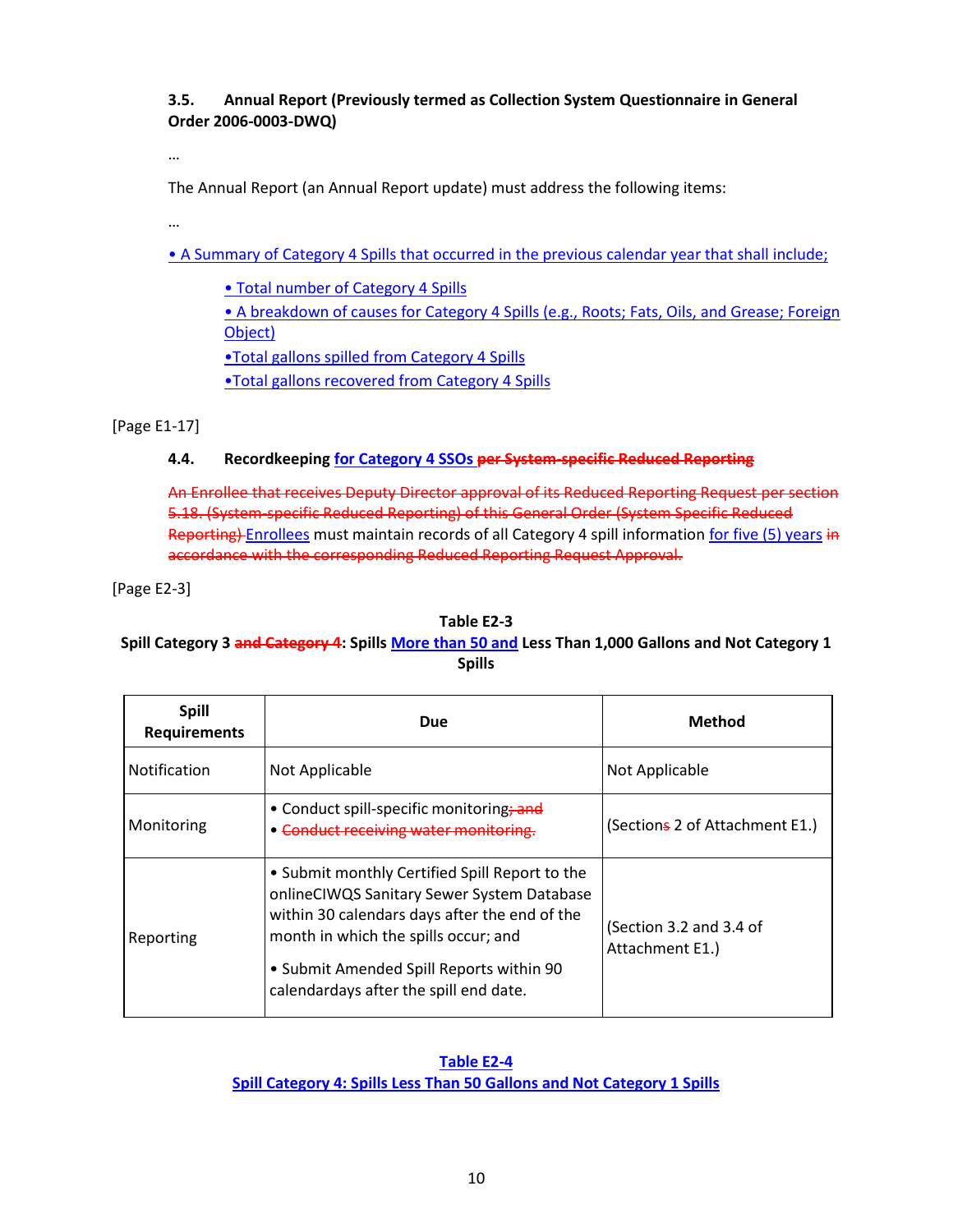| <b>Spill</b><br><b>Requirements</b> | <b>Due</b>                                                                                                                                                                                          | <b>Method</b>                     |
|-------------------------------------|-----------------------------------------------------------------------------------------------------------------------------------------------------------------------------------------------------|-----------------------------------|
| <b>Notification</b>                 | <b>Not Applicable</b>                                                                                                                                                                               | <b>Not Applicable</b>             |
| <b>Monitoring</b>                   | <b>Conduct spill-specific monitoring</b>                                                                                                                                                            | <b>Section 2 of Attachment E1</b> |
| <b>Reporting</b>                    | • Submit summary of total number of spills,<br>total volume spilled, total volume recovered,<br>and causes in Annual Report<br>• Retain all Category 4 spill records in-house<br>for five (5) years | Section 3.5 of Attachment E1      |

# <span id="page-14-0"></span>**5. The definition of Exfiltration should be simplified, and there should be a reasonable likelihood of exfiltration reaching a water of the State before repairs must be prioritized (Pages A-2, D-8).**

In the draft SSS-WDR, Attachment A offers a precise definition of exfiltration ("the underground exiting of sewage from a sanitary sewer system") but then includes additional examples in the definition which *may* cause exfiltration, but do not necessarily cause exfiltration in all cases. For example, corrosion would result in exfiltration only if it becomes extreme enough to cause additional pipe failure. Accordingly, we think this definition would be improved if it were simplified by transferring those considerations into the SSMP's condition assessment provision in Element 8.1, as their placement in the definition otherwise misrepresents the process of exfiltration and its impacts, and uses terminology that does not align with current industry standards. For example, the prevalent industry terms are "offset" or "separated" joints, not "misaligned joints," as in the definition. Other industry standards or agencies own systems use different terms for this matter referring to the *severity* of conditions.

Additionally, it would be beneficial to include the specification about when exfiltration is a spill in this definition. We acknowledge that elsewhere in our comments we have requested consolidation of duplicative language. However, in this instance, we believe the repetition would enhance the definition's clarity. The proposed definition below is copied from page 1 of the draft SSS-WDR.

Our final request regarding exfiltration language is for Element 8.1 of the SSMP to establish a stronger linkage with potential water quality impacts when prioritizing rehabilitation and repairs. The draft SSS-WDR suggests prioritizing repairs where sewage "may be potentially entering" into a water of the State, which is not an appropriate standard. As a permit requirement, the standard should be tightened to require prioritizing repairs only when there is a reasonable likelihood that sewage is reaching waters of the State.

Suggested language is shown below.

[Page A-2]

### **Exfiltration**

Exfiltration is the underground exiting of sewage from a sanitary sewer system through cracks and/or corrosion in pipes, misaligned joints, or broken/failed infrastructure. Exfiltration of sewage is not considered to be a spill under this General Order if the exfiltrated sewage remains in the subsurface and does not reach a surface water of the State.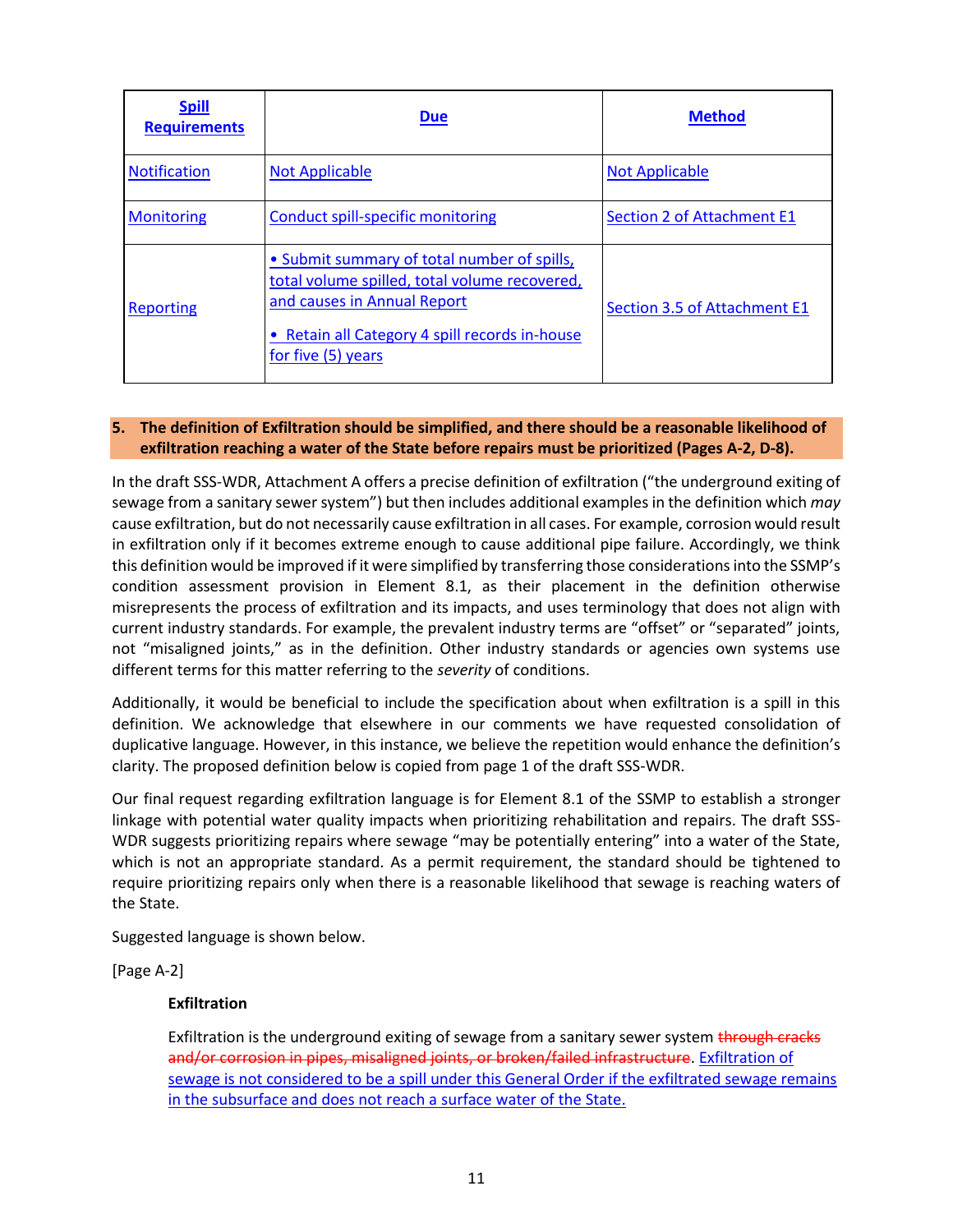[Page D-8]

# **8.1 System Evaluation and Condition Assessment**

Utilize observations/evidence of system conditions such as severe fractures or separated joints that may contribute to sewage exiting the system and having a reasonable likelihood of that may be potentially entering into a water of the State, for prioritization of rehabilitation and/or repair of compromised system component accordingly; and

### <span id="page-15-0"></span>**6. Logistical and security concerns make it inappropriate to require complete, up-to-date maps within the publicly available Sewer System Management Plans (Page D-4).**

The 2006 Order requires that Enrollees "**Maintain** an up-to-date map of the sanitary sewer system, showing all gravity line segments and manholes, pumping facilities, pressure pipes and valves, and applicable stormwater conveyance facilities" (emphasis added). By contrast, the draft SSS-WDR requires the Sewer System Management Plan to include the map. This requirement is infeasible for three reasons:

- **Logistical concerns.** Many Enrollees, particularly larger agencies, maintain their maps in continuously updated digital databases (e.g., GIS). It is more useful for the Sewer System Management Plan to describe the maintenance and access of this database than for the Plan to include static, exported information from the database. By definition, a map exported from this system would be considered "up-to-date" for only a short time following export.
- **Jurisdictional separation of system data.** Many sanitary sewer system agencies especially single-purpose sanitary districts – are reliant on other agencies for stormwater system information and do not incorporate stormwater data on their sanitary system maps. Instead, they typically transport – or have online access to – separate map sets to inform themselves of stormwater system infrastructure and flow characteristics. The requested language provides for Enrollees to maintain separate but readily available stormwater system information.
- **Security concerns.** Provision 6.4 of the draft SSS-WDR requires that Sewer System Management Plans be made available to the public on an Enrollee's website. Many agencies have security concerns with sharing detailed infrastructure information with the public. Fortunately, Section 3 of Attachment E1 allows Enrollees to claim protection from unauthorized disclosure under the Homeland Security Act. The requested language below achieves the same end result, but is more straightforward for Enrollees to interpret.

Since up-to-date maps must be maintained by Enrollees, the information is always available to State Water Board staff at their specific request.

The suggested markup below also strikes the word "all," recognizing that it may be appropriate to omit certain features. At the February 2022 workshops, State Water Board verbally suggested including only major valves, for example. The word "applicable" is suggested for stormwater conveyance facilities, as used in the 2006 Order, since some portions of the stormwater system may have no interaction with the sanitary sewer system.

[Page D-4]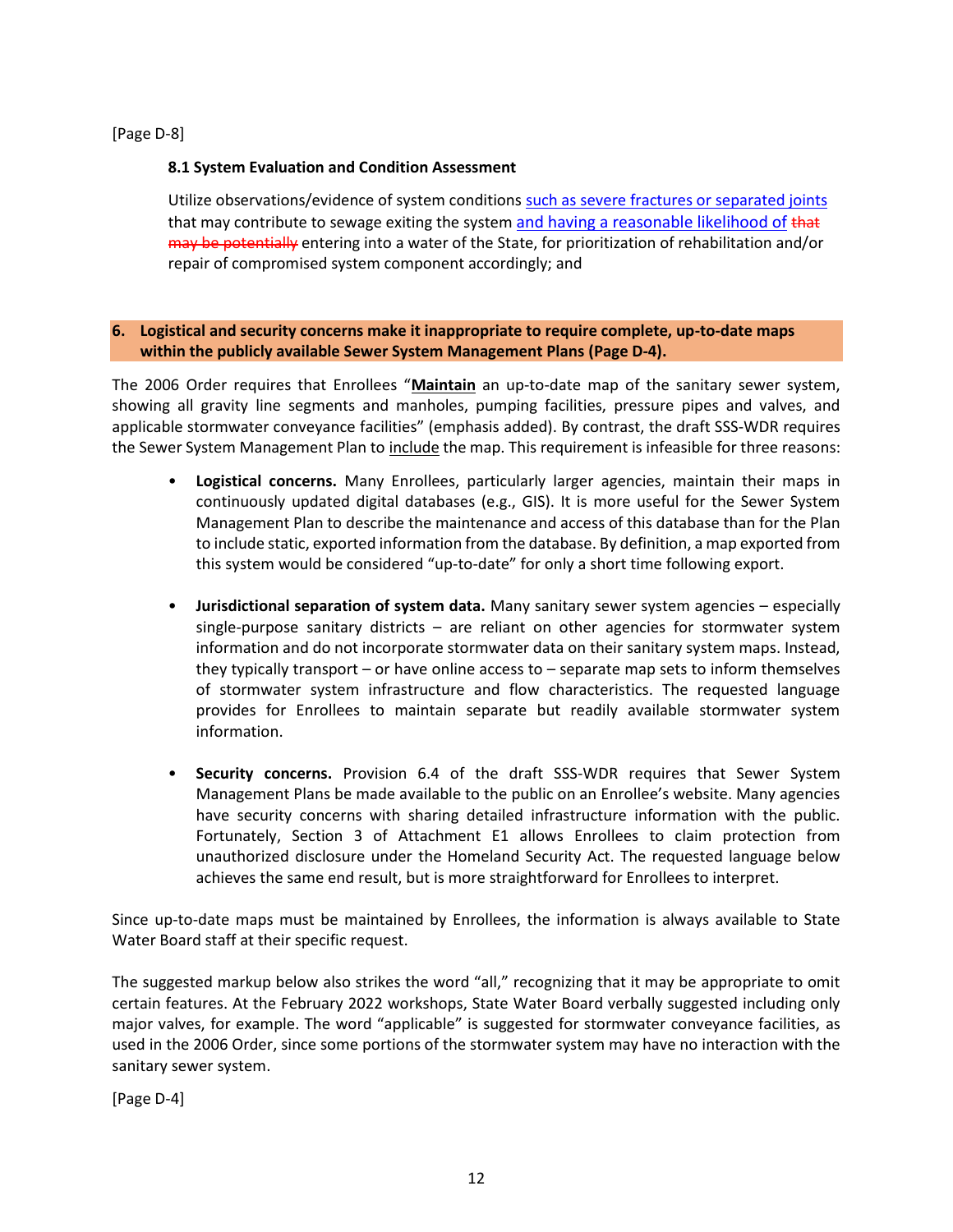## **4.1. Updated Map of Sanitary Sewer System**

An up-to-date map(s) or procedures for maintaining and accessing an up-to-date map(s) of the sanitary sewer system, showing-all gravity line segments and manholes, pumping facilities, pressure pipes and valves, and applicable stormwater conveyance facilities within the sewer system service area boundaries.

## <span id="page-16-0"></span>**7. GPS coordinates for the boundaries of spill spread should not be required (Page E1-4).**

GPS points defining the boundaries of spill spread can be collected for some spills, but there are numerous exceptions. Due to access constraints, it is not always feasible in the field to collect GPS coordinates for the boundaries of spill spread because oftentimes a spill can spread overland and form what is described in GPS terms as a multi-point polygon, which for all practical purposes cannot be measured anyway because a spill is a dynamic event subject to random changes in direction and elevation. Furthermore, the term is ambiguous, because the spill may affect several sections of a sanitary sewer system (e.g., a backup out of two manholes from one obstructed pipeline).

There are other examples of situations where it is impractical to capture the boundaries of a spill using GPS coordinates. For example, spills into moving water do not have a defined boundary. Small spill volumes will have a very small spread, and obtaining accurate GPS boundaries will be particularly impractical for these spills. A sketch or photograph would be appropriate for small spills.

It is feasible and appropriate for Enrollees to upload GPS coordinates for key spill features, such as the location of failure points or the location of discharge to surface waters. By contrast, documenting "known spill boundaries" using GPS coordinates is not appropriate as a universal requirement when there are enforcement consequences for non-compliance.

The proposed markup below also removes the word "best," as the term "best available" is not defined in the draft SSS-WDR.

[Page E1-4]

# **2.1 Spill Location and Spread**

The Enrollee shall visually assess the spill location(s) and spread using photography, global positioning system (GPS), or and other best available tools. The Enrollee shall document the critical spill locations, including:

- The system location where spill originated;
- Boundaries of Extent of spill spread;
- Drainage conveyance system entry locations;
- The location(s) of discharge into surface waters of the State, as applicable; and
- The location(s) of clean up.

[Page E1-7 and E1-11]

### **3.1.1. Draft Spill Report for Category 1 and Draft Category 2 Spill** *and*

# **3.2. Monthly Certified Spill Reporting for Individual Category 3 and Category 4 Spills**

…

3. Location of the spill event including GPS coordinates of known spill boundaries: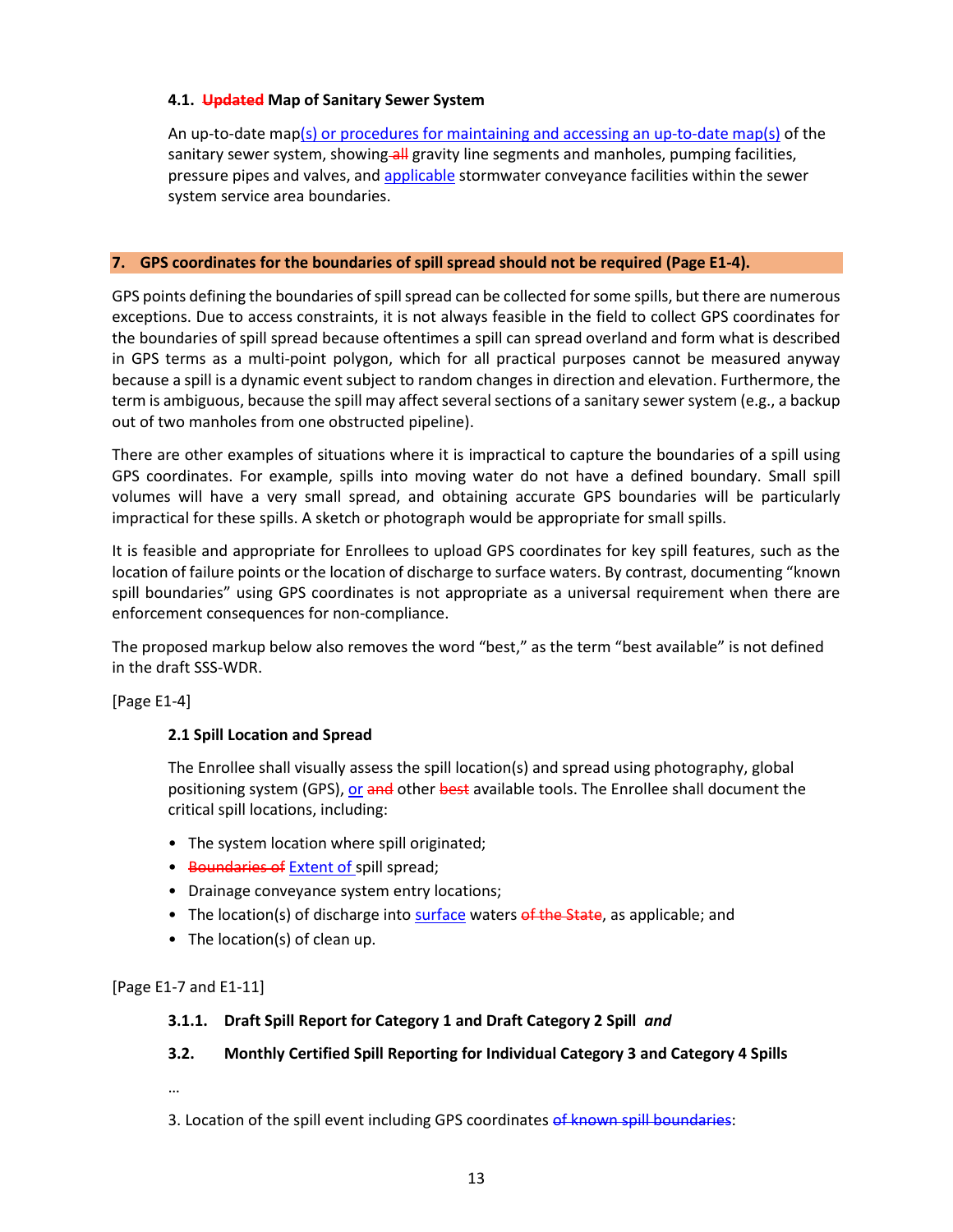• If a single overflow event results in multiple appearance points, provide GPS coordinates for the appearance point closest to the failure point and describe each additional appearance point in the spill appearance point explanation field;

[Page E1-8 to E1-9]

# **3.1.1. Certified Spill Report for Category 1 and Category 2 Spills**

… 1. Description of the spill event destination(s) including GPS coordinates that represent the full spread of the spill;

[Page E1-11]

## 3**.2 Monthly Certified Spill Reporting for Individual Category 3 and Category 4 Spills**

…

3. Location of the spill event including GPS coordinates of known spill boundaries:

### <span id="page-17-0"></span>**8. The proposed "Receiving Water Field Sampling" should be removed. This testing has a high cost of compliance, and will not aid in enforcement (Page E1-5).**

Attachment E of the draft SSS-WDR requires three types of receiving water monitoring: (1) visual observations in Section 2.3.1, (2) field testing of pH, turbidity, dissolved oxygen, and temperature in Section 2.3.2, and (3) grab samples for laboratory analysis of ammonia and bacteria in Sections 2.3.3 and 2.3.4. The field testing requirement in Section 2.3.2 is new, and should be removed. If implemented, this requirement would result in a significant increase in the cost of compliance due to time and expenses for testing equipment, with no tangible benefits to water quality or to the enforceability of the draft SSS-WDR.

The draft language in Section 2.3.2 of the Order is ill-conceived. The draft SSS-WDR does not establish a timeline for conducting the testing, nor does it suggest a location for conducting the testing (locations are listed in Section 2.3.4, but they only apply to the samples required by Section 2.3.3). Every single Enrollee would need to procure new field testing equipment for pH, turbidity, dissolved oxygen, and temperature, and would need to train their sewer system maintenance staff in the use of this equipment. Turbidity, dissolved oxygen, and pH probes are quite sensitive, and require frequent calibration (for some instruments, a new calibration is required prior to each sampling event). Sewer system maintenance crews are not trained laboratory technicians, and the data collected is unlikely to be reliable even if it is collected with the best of intentions. Calibration of receiving water test equipment could unreasonably delay spill response and cleanup efforts. These factors will significantly increase the cost of compliance for Enrollees for procurement, training, and frequent instrument calibration.

Most significantly, the objectives for the field testing parameters are commonly based on a detected **difference** from background condition – normally established by sampling executed as an ongoing program rather than a one-time event such as a spill. This, in turn, makes the proposed data unusable for enforcement. By contrast, for ammonia and bacteria – the grab sampling parameters required by the 2013 Monitoring and Reporting Program and in the draft SSS-WDR – the water quality objectives are expressed as an absolute number (mg/L or MPN/100 mL). Ammonia and bacteria data are therefore of high value, especially given the relative ease of collecting grab samples in the field, because they can be used to establish whether or not a spill resulted in exceedance of a water quality objective. For pH, dissolved oxygen, temperature, and turbidity, the opposite is true: the objectives are based on a detected difference from background conditions, so the proposed receiving water testing has no practical use. A few examples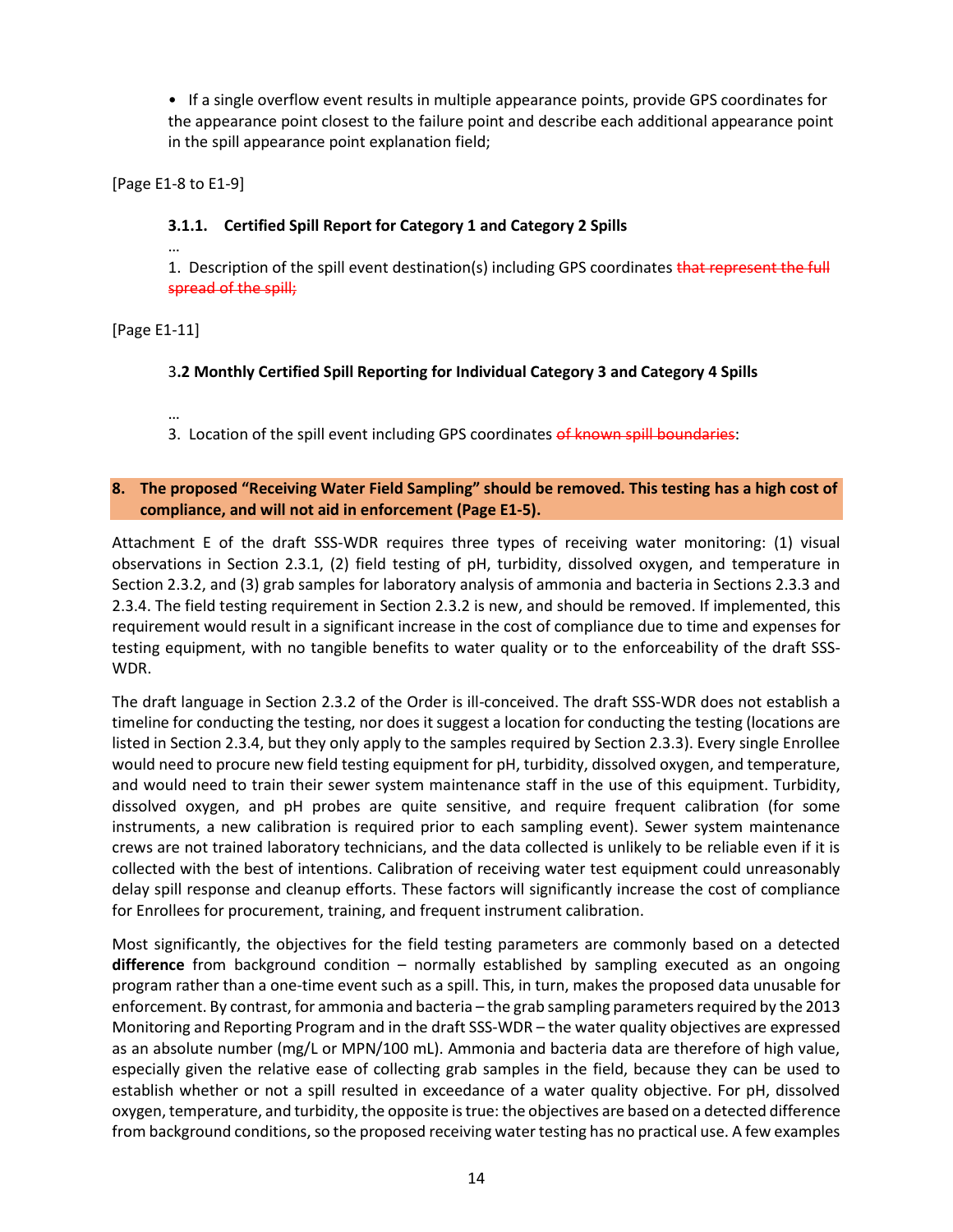of receiving water objectives are shown below from the Basin Plan for San Francisco Bay and from the Thermal Plan:

- **pH.** The pH shall not be depressed below 6.5 nor raised above 8.5. This encompasses the pH range usually found in waters within the basin. Controllable water quality factors shall not cause changes greater than 0.5 units in normal ambient pH levels. (Basin Plan section 3.3.9)
- **Turbidity.** Waters shall be free of changes in turbidity that cause nuisance or adversely affect beneficial uses. Increases from normal background light penetration or turbidity relatable to waste discharge shall not be greater than 10 percent in areas where natural turbidity is greater than 50 NTU. (Basin Plan section 3.3.19)
- **Dissolved Oxygen.** Basin Plan section 3.3.5 identifies minimum levels of 5.0 mg/L and 7.0 mg/L for specific tidal waters and non-tidal waters. NPDES permits in Region 2 note that natural factors may cause concentrations lower than those specified above, in which case the discharge shall not cause further reduction in ambient dissolved oxygen concentrations.
- **Temperature.** Objective 2.B for Warm Interstate Waters: Elevated temperature wastes shall not cause the temperature of warm interstate waters to increase by more than 5°F above natural temperature at any time or place. Objective 5.A.1 for Estuaries: (a) The maximum temperature shall not exceed the natural receiving water temperature by more than 20°F. (b) Elevated temperature waste discharges either individually or combined with other discharges shall not create a zone, defined by water temperatures of more than 1°F above natural receiving water temperature, which exceeds 25 percent of the cross-sectional area of a main river channel at any point. (c) No discharge shall cause a surface water temperature rise greater than 4°F above the natural temperature of the receiving waters at any time or place.

The properties of untreated sewage are well-established, and enforcement staff can assess the threat to receiving water quality based on such information. Therefore, there is no demonstrated need for receiving water testing results, and it can be removed without jeopardizing the enforceability of the draft SSS-WDR.

Enrollees could elect to conduct receiving water field testing at their own initiative, as the draft SSS-WDR already includes "use of water quality and biological monitoring" as one of the considerations for discretionary enforcement.

The requested removal of Section 2.3.2 in Attachment E1 is shown below. References to receiving water monitoring should also be removed from Table E2-2 and E2-3, since Category 2, 3, and 4 spills do not reach surface waters.

[Page E1-5]

### **2.3.2. Receiving Water Field Sampling**

For spills that discharge into a surface water of the State, the Enrollee shall conduct the following field sampling of the receiving water:

- $-$  pH
- Turbidity
- Temperature
- Dissolved Oxygen

Monitoring Equipment Calibration

Field equipment and analytical instruments used to implement the requirements of this General Order must be properly maintained and calibrated. The Enrollee must maintain records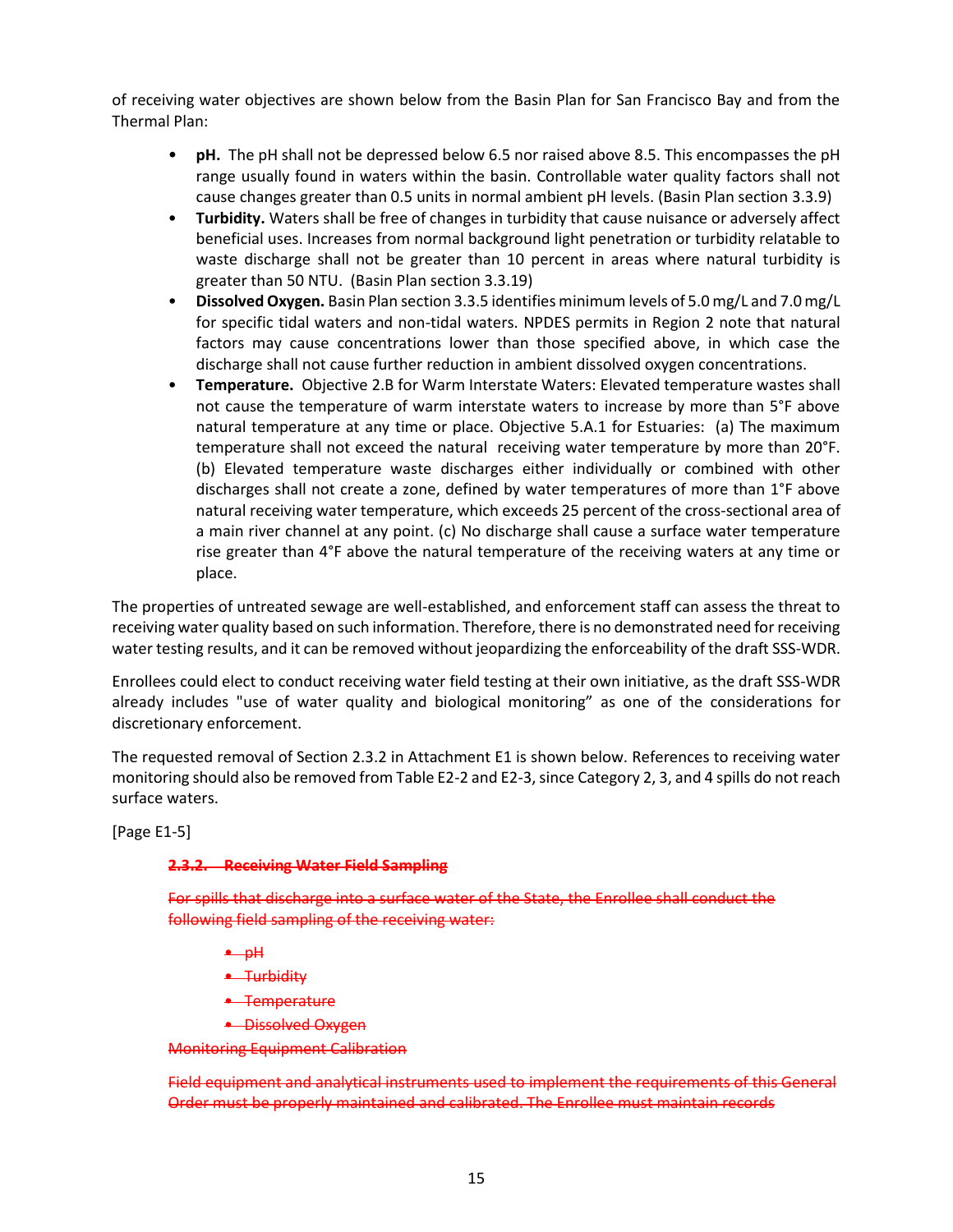documenting the maintenance and calibration of equipment and instruments to ensure continued accuracy.

## The remaining comments are shown are shown in roughly the order they appear in the draft SSS-WDR.

## <span id="page-19-0"></span>**9. Clarify that the enrollment threshold of one (1) mile of system length applies to an individual public system and is not meant to be a cumulative limit (Page 1).**

The 2006 Order states that "For purposes of this Order, sanitary sewer systems include only those systems owned by public agencies that are comprised of more than one mile of pipes or sewer lines." In contrast, the draft SSS-WDR uses the phrase "one or more sanitary sewer systems with pipelines collectively totaling more than one (1) mile in length." This change in wording could be understood in different ways and interpreted to require enrollment if an agency operates several short systems, none of which total one mile in length. We respectfully request restoring the language of the 2006 SSS-WDR, as shown below.

[Page 1]

An Enrollee is a public or private entity that has obtained approval for regulatory coverage under this General Order, including:

A federal or state agency, municipality, special district, or other public entity that owns and/or operates one or more sanitary sewer systems greater than with pipelines collectively totaling more than one (1) mile in length;

### <span id="page-19-1"></span>**10. Improve the description of the application process for New Enrollees (Page 6).**

The phrase "Within 60 days prior to commencing and/or assuming operation and maintenance responsibilities" could be difficult for Enrollees to interpret. The transfer process described for Regulatory Coverage Transfer (Section 2.3, page 7 of the SSS-WDR) requires "at least 60 days" between submitting the application and the effective date of coverage. Presumably, the same 60-day minimum was envisioned for new enrollees.

We respectfully request rephrasing the requirement per the proposed markup below to specify the timing requirement for the enrollment process.

[Page 6]

# **2.2. Requirements for New Regulatory Coverage**

Within 60 days prior to commencing and/or assuming operation and maintenance responsibilities of a sanitary sewer system,  $a \Delta$  legally authorized representative that maintains legal authority over the public or private sanitary sewer system is required to enroll as specified below and as provided in the Attachment B (Application for Enrollment Form) of this General Order. The application package must be submitted at least 60 days prior to commencing and/or assuming operation and maintenance responsibilities of a sanitary sewer system under this General Order.

# <span id="page-19-2"></span>**11. Audits should not need to be submitted to CIWQS (Pages 18, E1-15).**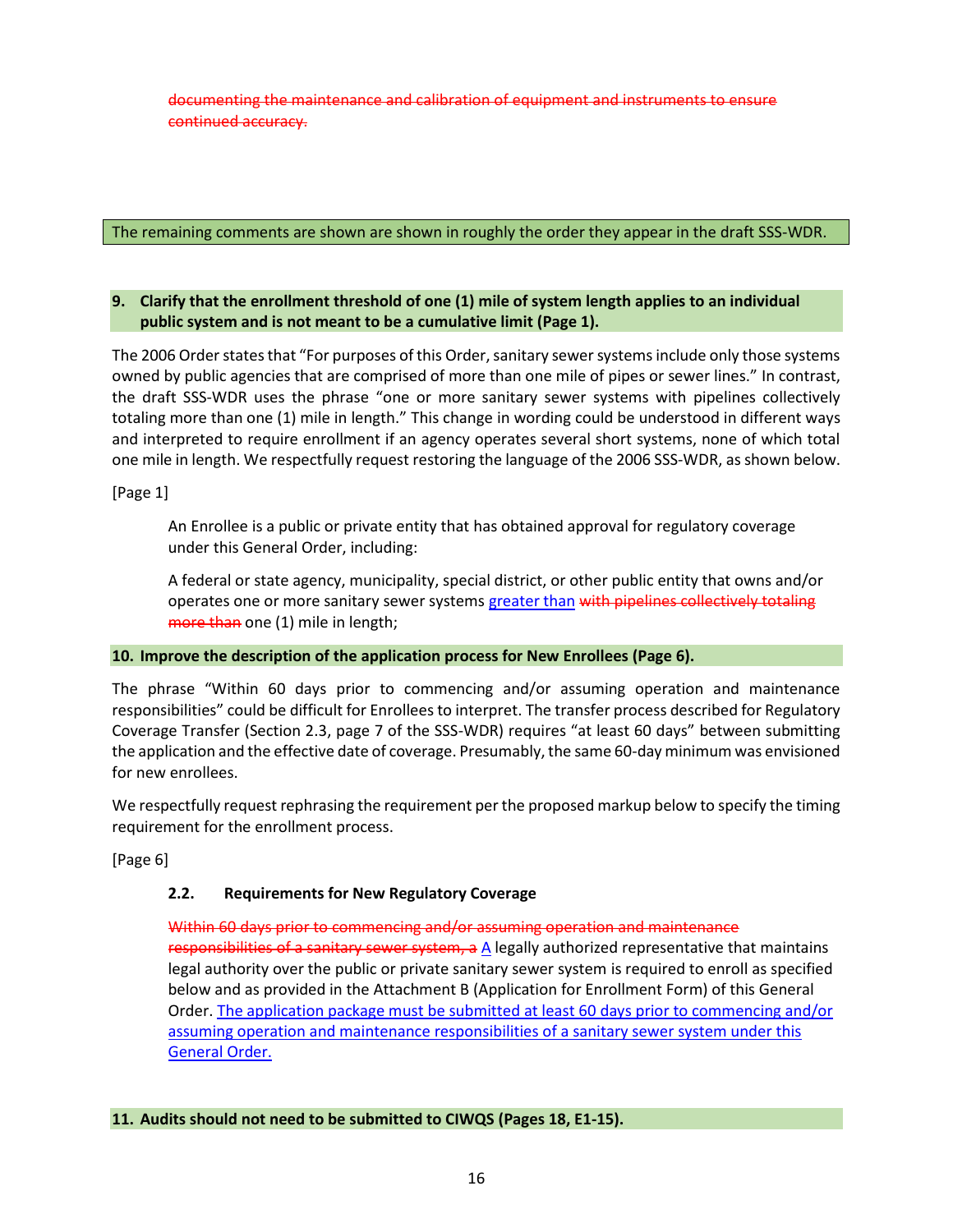Audit Reports are a useful tool for improving internal processes, and they are available to Water Board staff upon request. However, they are intended for internal use, and their primary audience is (and should continue to be) sewer system planning, engineering, and operations staff within an agency, not the general public nor the Water Board. Accordingly, in lieu of submitting the audit report to CIWQS where it would be available to the general public, Enrollees could simply certify the audit completion date in CIWQS.

On a related note, it likely will be confusing for audit requirements to be listed twice in two separate places in the document (Section 5.4 of the main body and Section 3.6 of Attachment E). It would be helpful to consolidate all requirements in one place.

[Page 18]

# **5.4. Sewer System Management Plan Audits**

The Enrollee shall conduct an internal program audit at a minimum frequency of once every three years. The audit must be conducted for the period after the end of the Enrollee's last audit period. The audit completion date An audit report must be certified in submitted into the online CIWQS Sanitary Sewer System Database per the requirements in section 3.6. (Sewer System Management Plan Audit Reporting Requirements) of Attachment E1 (Notification, Monitoring, Reporting and Recordkeeping Requirements) of this General Order.

[Page E1-15]

# **3.6 Sewer System Management Plan Audit Reporting Requirements**

The Enrollee shall certify submit its Sewer System Management Plan Audit completion date (Audit) and other pertinent audit information, in accordance with section 5.4. (Sewer System Management Plan Audits) of this General Order, to the online CIWQS Sanitary Sewer System Database upon completion of the Audit and within by six months after the end of the 3-year audit period.

# <span id="page-20-0"></span>**12. Requirements on publicly elected governing entities should be reframed to place the onus on the Enrollee in the draft SSS-WDR (Pages 18 -21)**

Several provisions in the draft SSS-WDR place requirements on publicly-elected governing bodies. For example, Sections 5.2, 5.5, and 5.7 place requirements directly on the "Enrollee's governing entity." The draft SSS-WDR should place procedural requirements on the Enrollee or on the Sewer System Management Plan itself. It is not proper to place requirements directly on the governing bodies. An example of acceptable language from the 2006 Order is, "This SSMP must be approved by the Enrollee's governing board at a public meeting." The requested changes are shown below.

There are several unrelated problems with the proposed language in Section 5.7 that are also included in the markup:

- The phrase "Local Resources" incorrectly implies that external or non-local funding cannot be used for compliance with the Order.
- The phrase "full implementation" is redundant, as "implementation" denotes the expectation.
- "Spill repair," and "System operation, maintenance, and repair" are already covered by the Sewer System Management Plan (SSMP). These items need not be listed twice, so the reference to the SSMP was deleted. The markup was adapted from Provision 9 of the 2006 Order.

[Page 18]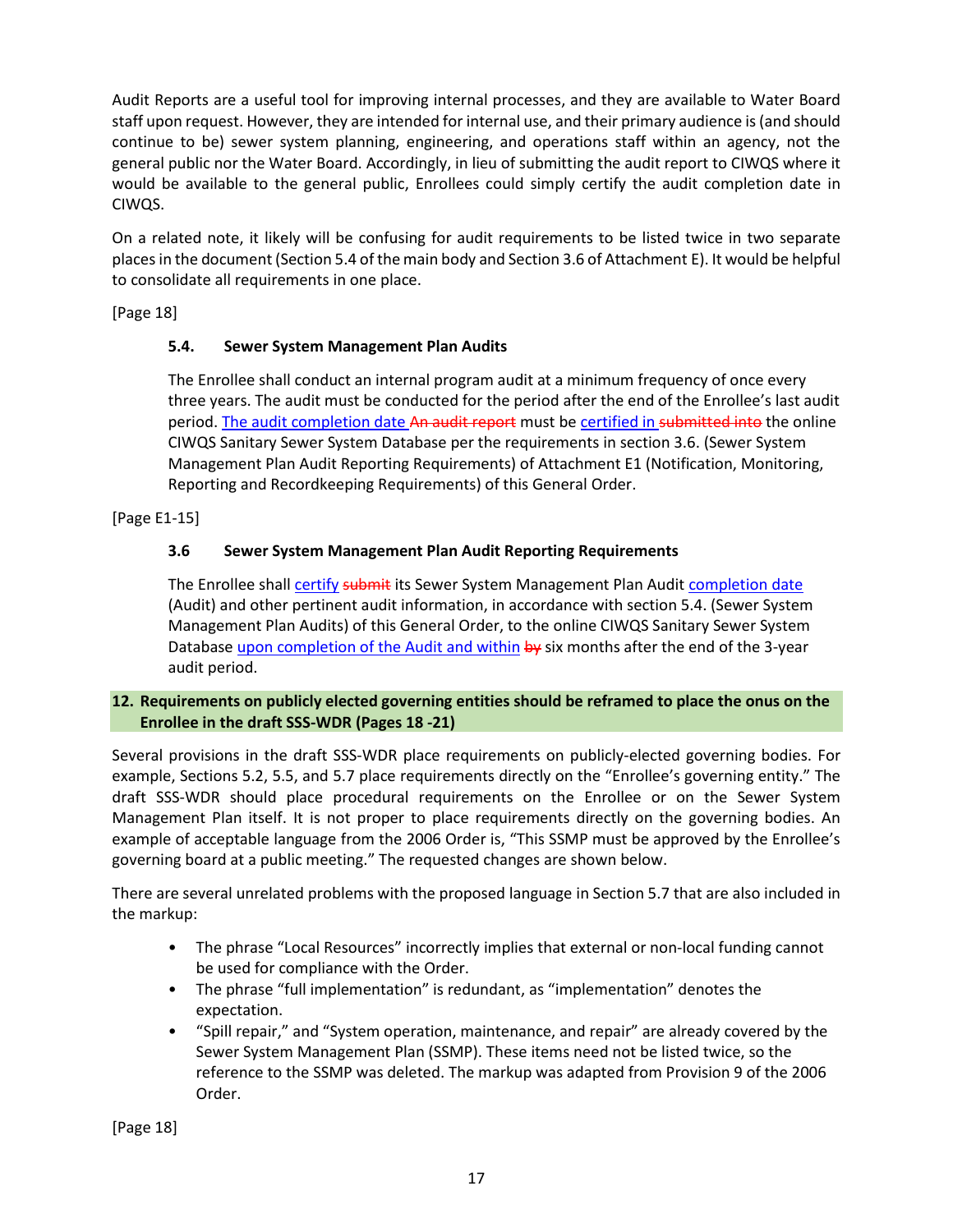### **5.2 Sewer System Management Plan Development and Implementation**

**…**

For New Enrollees:

The Sewer System Management Plan must be adopted by the governing entity of a new Enrollee shall adopt its Sewer System Management Plan; and

[Page 20]

#### **5.5. Six-Year Sewer System Management Plan Update**

At a minimum, the Enrollee shall update its Sewer System Management Plan every six (6) years after the date of its last Plan Update due date (for an Enrollee previously regulated by Order 2006-003-DWQ, the six-year period shall commence on the due date of the last Plan Update required under that order). The Updated Sewer System Management Plan must include:

- Findings from the Enrollee's Year 3 and Year 6 local program audits; and
- All sewer system management-related changes.

The updated Plan shall be approved by the Enrollee's governing entity shall approve the updated Plan.

[Page 21]

#### 5.7 Allocation of Local Resources

The Enrollee's governing entity shall allocate the necessary resources to its sewer system management program for: (1) compliance with this General Order, (2) full implementation of its updated Sewer System Management Plan, (3) system operation, maintenance and repair, and (4) spill responses.

The Enrollee shall allocate resources for spill response and the operation, maintenance, and repair of its sanitary sewer system by establishing an adequate measure of revenues and expenditures. These procedures must be in compliance with applicable laws and regulations and comply with generally acceptable accounting practices.

## <span id="page-21-0"></span>**13. Sewer System Management Plan Update due dates should be based on the last Plan Update, duplicative language regarding Plan contents should be removed, and the Order should establish procedures for dealing with late submittals (Page 20).**

The draft SSS-WDR attempts to establish a six-year due date cycle for Sewer System Management Plans. Unfortunately, by establishing new due dates based on past due dates, the proposed language provides an unintentional six-year extension for agencies that had a Plan Update due – but did not actually complete an Update. The six-year cycle would be more straightforward to implement if it were simply based on the date when the last Plan Update was approved by the governing entity. It would also be very helpful to have CIWQS automatically generate reminders for Enrollees' person of record in CIWQS approximately 6-12 months before the next SSMP due date.

In the markup below, we propose to remove duplicative language regarding audit findings and "sewer system management-related changes." Based on conversations with State Water Board staff, this language may require preparation of an additional document that is separate from the updated SSMP.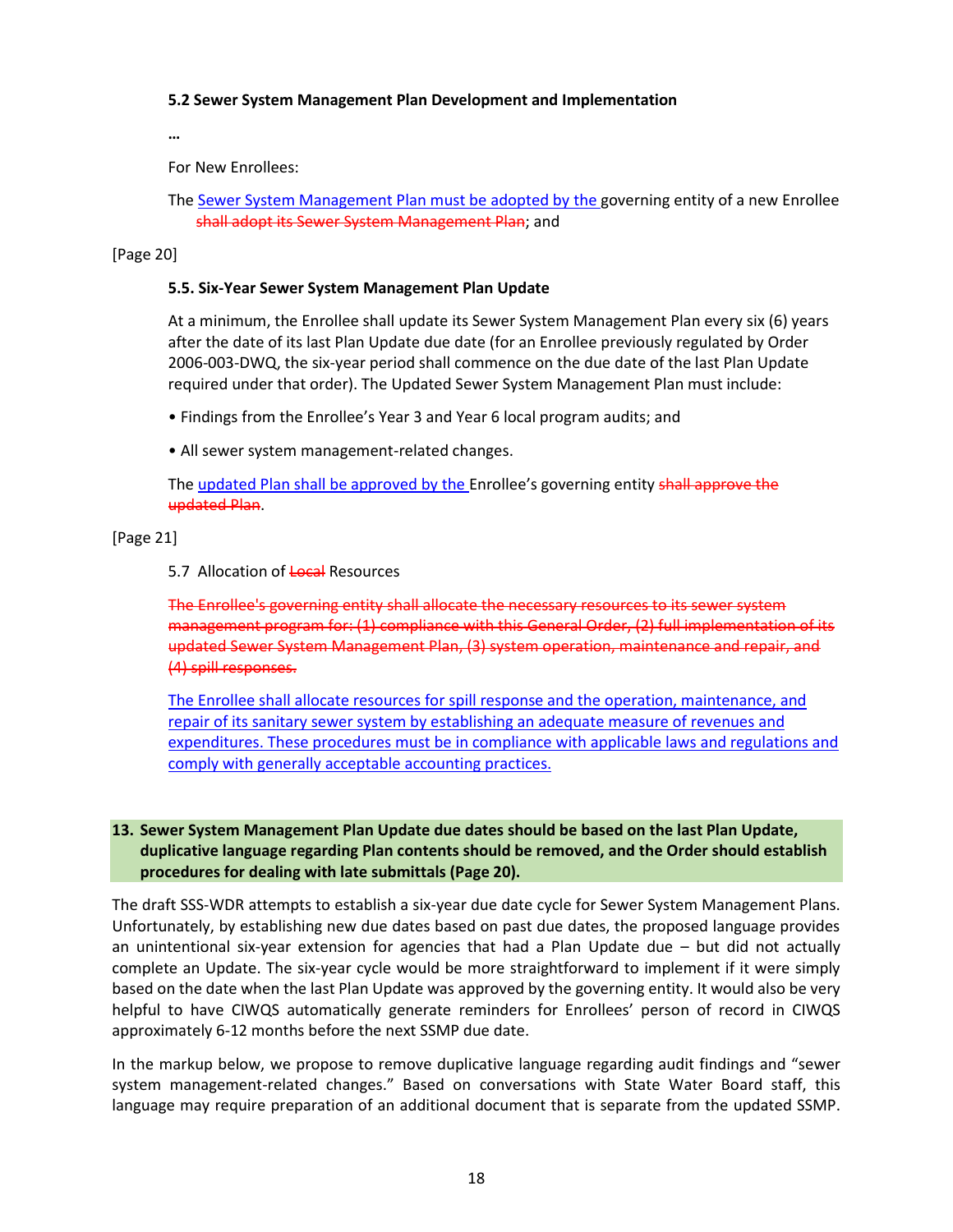Additional documentation should not be required; the updated SSMP alone should be sufficient to fulfill this specification.

For the first SSMP update under the reissued SSS-WDR, a 6- to 10-month extension on the SSMP due date would facilitate alignment of the SSMP and Audit cycles. The 2006 Order (page 16) provided a time schedule of required completion dates for SSMPs, and in many cases the audits and SSMPs are due at the same time (i.e., both due in May or August of the same year). It would be useful for SSMP updates to lag the Audit cycle by approximately 6-10 months so that there is sufficient time to incorporate Audit findings in the SSMP, while avoiding the busy reporting season of February through April when many Annual Reports are due. This proposed one-time delay would sunset after the first SSMP update.

The requested markup is shown below.

[Page 20]

## **5.5. Six-Year Sewer System Management Plan Update**

At a minimum, the Enrollee shall update its Sewer System Management Plan every six (6) years after the date of its last Plan Update due date. (

For for an Enrollee previously regulated by Order 2006-003-DWQ, the six-year period shall commence on the governing entity approval due date of the last Plan Update required under that order). The Updated Sewer System Management Plan must include the elements listed in **Attachment D:** 

• Findings from the Enrollee's Year 3 and Year 6 local program audits; and

• All sewer system management-related changes.

For an Enrollee previously regulated by Order 2006-003-DWQ, the due date for the first Plan Update completed under this Order may be extended by up to 10 months to allow consideration of findings from an Audit completed under this Order.

Additionally, Section 5.5 should exclude requirements that are already found elsewhere regarding audits and the contents of the Sewer System Management Plan. Instead, it should establish what happens if an Enrollee's last Sewer System Management Plan had not been completed on time. The draft SSS-WDR contains instructions regarding audits that are not completed on time, so it would be appreciated if the draft SSS-WDR included similar information regarding Sewer System Management Plan updates.

[Page 20]

# **5.5. Six-Year Sewer System Management Plan Update**

…

If a Sewer System Management Plan Update is not completed as required, the Enrollee shall:

- Update the online CIWQS Sanitary Sewer System Database and select the justification for not conducting the Update; and
- Notify its corresponding Regional Water Board (see Attachment G (Regional Water Quality Control Board Contact Information) of the justification for the lapsed requirements.

The Enrollee's reporting of a justification for not conducting a timely Update does not justify non-compliance with this General Order. The Enrollee shall:

• Complete the late Update as required in this General Order; and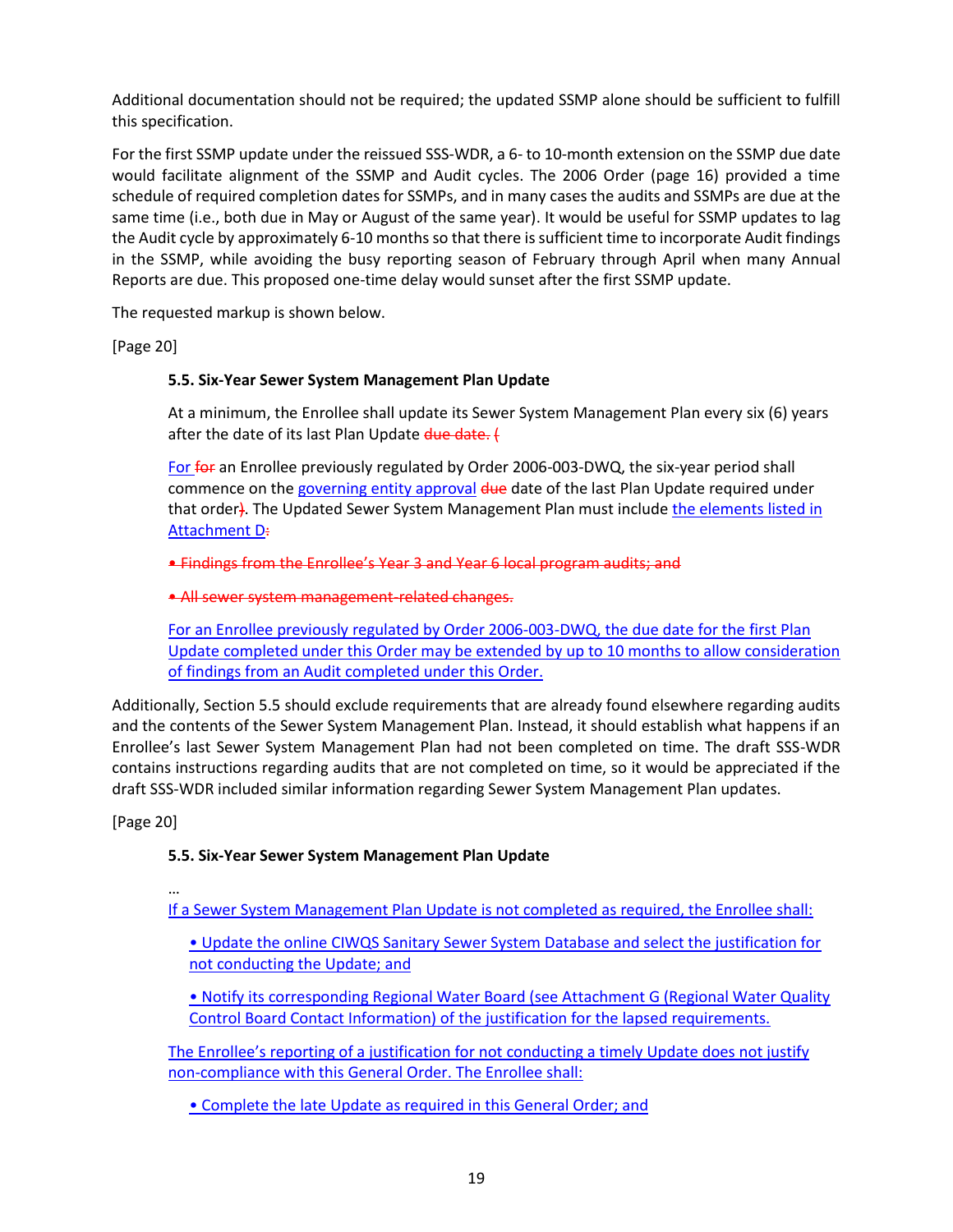## <span id="page-23-0"></span>**14. The Reporting Certification requirements should not require Legally Responsible Officials to certify past reports submitted by others (Page 21).**

The draft SSS-WDR requires Legally Responsible Officials to certify compliance for "**all**" spill reporting as well as "other submitted reports and plans." It is only appropriate for the Legally Responsible Official to certify the actual document being submitted, not other documents that may have been previously submitted by others.

[Page 21]

## **5.9. Reporting Certification**

The Legally Responsible Official shall electronically certify, on the Enrollee's behalf, all applications, reports, the Sewer System Management Plan(s) and corresponding updates, and other information submitted electronically into the online CIWQS Sanitary Sewer System Database, as follows:

"I certify under penalty of perjury under the laws of the State of California that the electronically submitted information was prepared under my direction or supervision in compliance with the Statewide Sanitary Sewer Systems Order. Based on my inquiry of the person(s) directly responsible for gathering the information, to the best of my knowledge and belief, the information submitted is true, accurate, and complete. I am aware that there are significant penalties for submitting false information. Additionally, I certify that: (1) reporting and notification of all sanitary sewer spills and/or discharges, and (2) other submitted reports and plans, comply with the Statewide Sanitary Sewer Systems General Order."

## <span id="page-23-1"></span>**15. Modify the System Capacity language for internal consistency, and to allow for a reasonable approach to capital improvements (Pages 23-24).**

Section 5.10 of the draft SSS-WDR requires Enrollees to provide adequate hydraulic capacity within the permitted system. We request minor changes to the language in this section for internal consistency with other concepts of the draft SSS-WDR. These changes will also facilitate a reasonable approach to capital improvement planning that acknowledges that not all spills are preventable – extreme weather events may still result in capacity-related spills.

The draft SSS-WDR does not define an "appropriate" design storm. Instead, each Enrollee is required to consider "updated" design storm conditions when assessing capacity under Element 8.2 of the SSMP. For consistency with Element 8.2 of Attachment D, a neutral word such as "designated," "updated," or "identified" should be substituted for "appropriate" in Section 5.10.

Section 5.10 should also note that not all spills are preventable, as noted elsewhere in the draft SSS-WDR. For example, Section 3.2.3 of the SSS-WDR states that "Many spills are preventable through proactive attention on sanitary sewer system management." The requested markup is shown below.

[Page 21]

# **5.10. System Capacity**

The Enrollee shall maintain the system capacity necessary to convey: (1) base flows during dry weather conditions, and (2) wet weather peak flows consistent with designated per the appropriate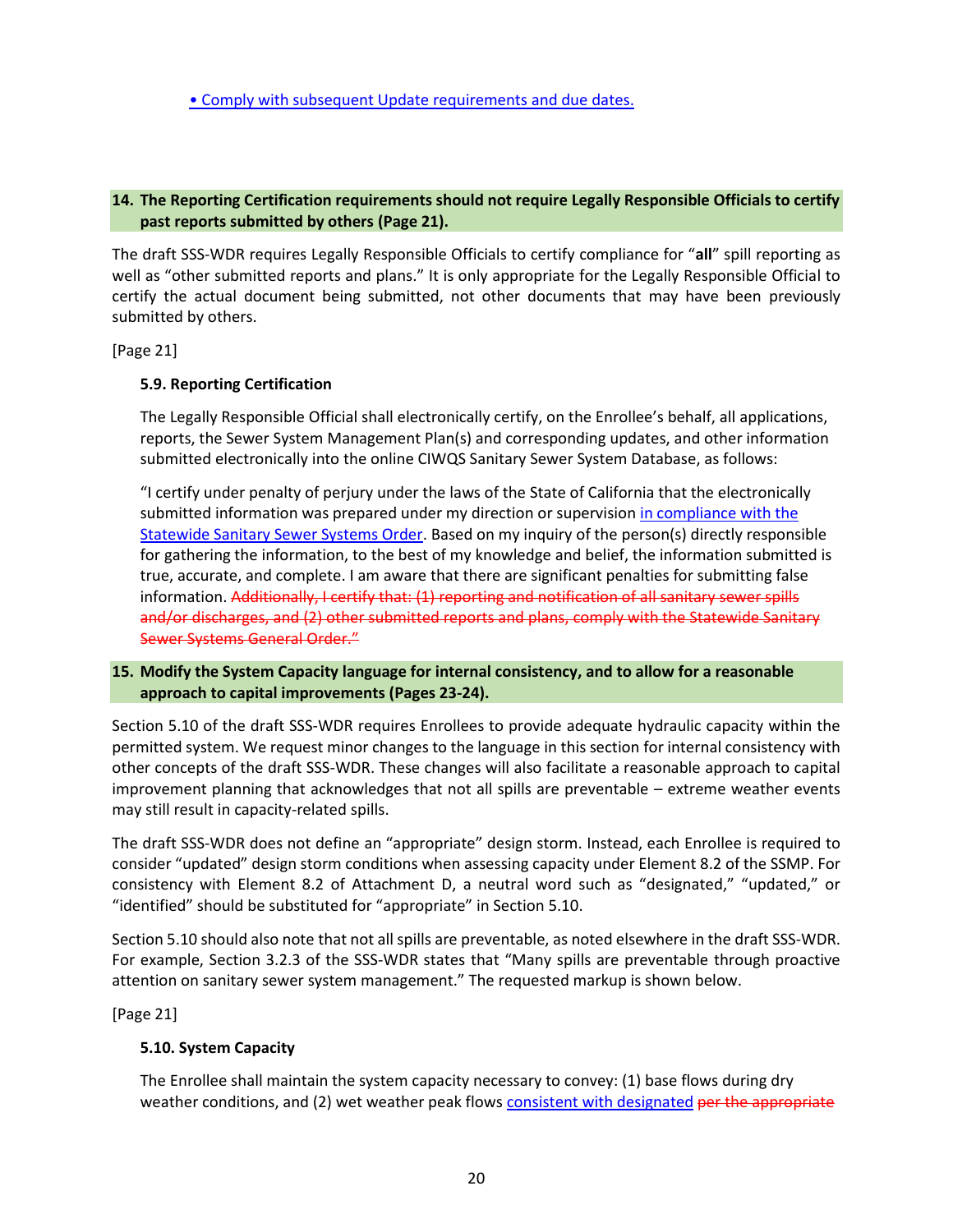design storms. The Enrollee shall implement capital improvements to provide adequate hydraulic capacity to:

• Meet or exceed the design criteria as defined in the Enrollee's System Evaluation and Capacity Assurance element of its Sewer System Management Plan; and

• Prevent, to the extent feasible, system capacity-related spills, and adverse impacts to the treatment efficiency of downstream wastewater treatment facilities.

## <span id="page-24-0"></span>**16. Requirements related to the Electronic Service Area Boundary Map should be edited to reflect typical map file features and to clarify when updates are needed (Pages 23-24).**

The draft SSS-WDR requires Enrollees to submit an electronic service area boundary map in a geospatiallylocated file format such as a Geographic information System (GIS) file. Items like a scale and orientation (north arrow) are typically not included in this file format, as they would automatically be added by an end user at the State Water Board as part of routine GIS mapping. Similarly, streets and jurisdictional boundaries would typically not be included in this file format. We believe that it would be simplest for State Water Board staff to use the file if it is simply contains the service area boundary information, and nothing else. It is typical practice for GIS users to add on other layers (such as County boundaries) as needed.

To prevent duplicate and conflicting data, the geospatial location of wastewater treatment facilities should be provided directly by permitted wastewater treatment facilities, not by the Enrollees. The reference to "three" formats should also be simplified, as the draft text allows for "Other updated formats." It also would be helpful to include the link to the State Water Board's webpage where WDID numbers for wastewater treatment plants should be included, as some smaller enrollees may not know where to locate this.

Based on feedback from State Water Board staff at the February 2022 workshops, our understanding is that the electronic boundary map is to be updated as part of the Annual Report, if needed. This information should be added to the draft SSS-WDR for clarity.

The requested markups are shown below.

[Pages 23-24]

### **5.14. Electronic Sanitary Sewer System Service Area Boundary Map**

Within 12 months of the Effective Date of this General Order for continuing Enrollees, or within 12 months of the Application for Enrollment approval date for new Enrollees, an Enrollee must submit into the online CIWQS Sanitary Sewer System Database an up-to-date electronic spatial map, digitized at a minimum scale of 1:24,000, of the Enrollee's sewer system service area boundaries, for each system identified by a WDID number. An Enrollee of a disadvantaged community that may need assistance developing an electronic map to comply with this requirement, may contact State Water Board staff for assistance at SanitarySewer@waterboards.ca.gov.

The map must include the following elements:

- A scale;
- A north arrow;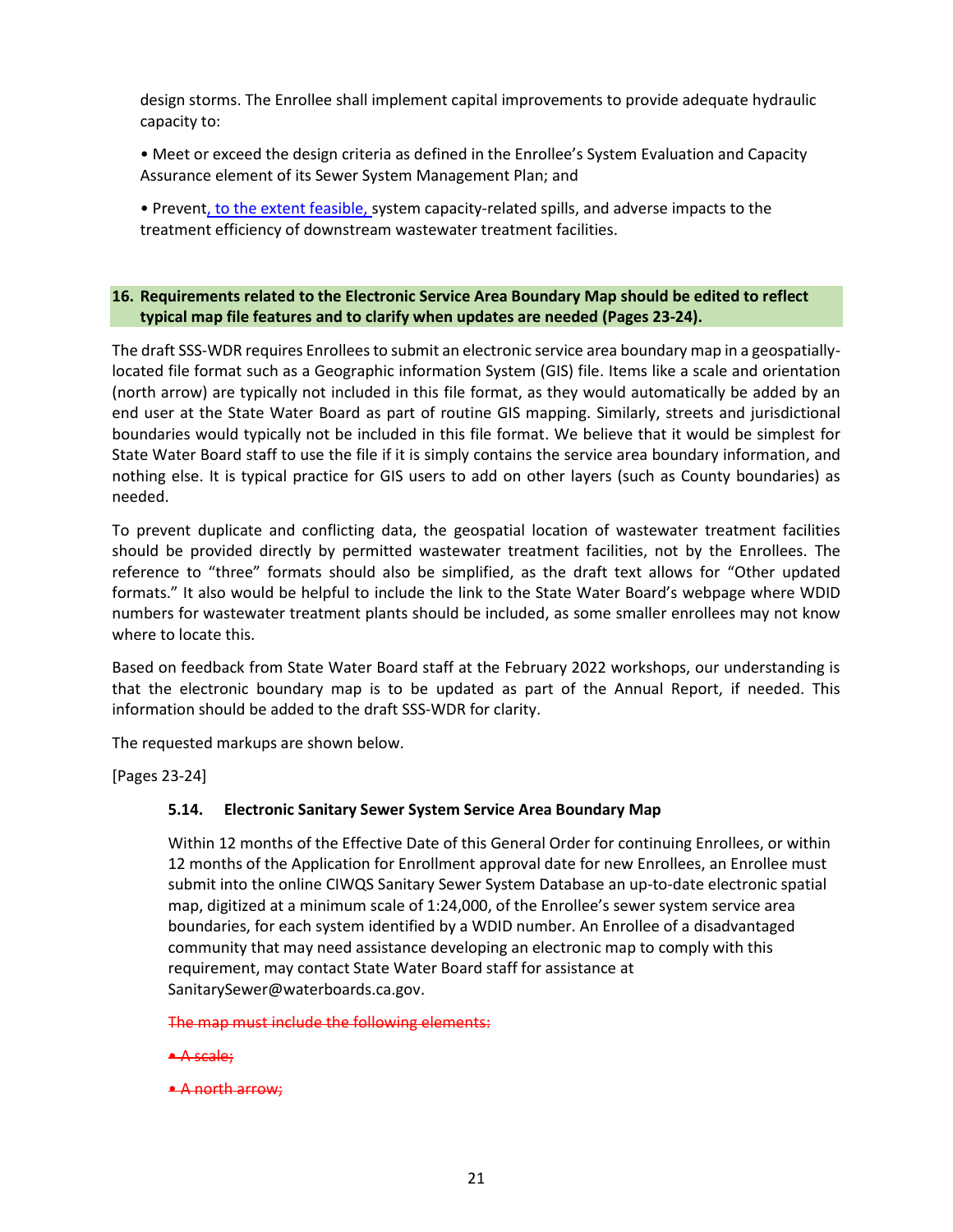• Major streets, city and county boundaries, and other landmarks necessary to appropriately identify location of service area boundaries; and

• Location of wastewater treatment facility(ies) that treats system waste if in same sewer service boundary.

The Enrollee shall also provide the WDID of the wastewater treatment facility(ies) that treats system waste, which can be found at this web address: [SWRCB link].

The electronic map must use one of the following three formats:

[Pages E1-13 and E1-14]

## **3.4. Annual Report (Previously termed as Collection System Questionnaire in General Order 2006-0003-DWQ)**

…

The Annual Report (an Annual Report update) must address the following items:

• Updated sewer system service area boundaries and system service area (square miles), which shall be submitted per section 5.14 (Electronic Sanitary Sewer System Service Area Boundary Map) if the sewer system service area boundary has changed;

## <span id="page-25-0"></span>**17. Maintain discretionary enforcement for factors beyond the reasonable control of Enrollees (Page 27).**

The 2006 Order allows the State Water Board or Regional Water Board to consider whether the discharge was "exceptional, unintentional, temporary, and caused by factors beyond the reasonable control of the Enrollee." We respectfully request that the list of acceptable considerations for enforcement continue to reflect the concept that some spills will inevitably occur due to factors beyond the reasonable control of the Enrollee.

#### **6.1.6. Water Boards' Considerations for Discretionary Enforcement**

Consistent with the State Water Board Enforcement Policy, when considering Water Code section 13327 factors, the State Water Board or a Regional Water Board may consider the Enrollee's efforts to contain, control, clean up, and mitigate spills. In assessing the factors, the State Water Board or the applicable Regional Water Board will consider:

…

• The spill duration and factors beyond the reasonable control of the Enrollee causing the event.

## <span id="page-25-1"></span>**18. The Sewer System Management Plan Availability requirements should be clarified for Enrollees (Page 30).**

The draft SSS-WDR requires Sewer System Management Plans to be available on an Enrollee's "homepage," which usually means the primary website of an agency (for example, [http://waterboards.ca.gov\)](http://waterboards.ca.gov/). Large and medium agencies often post their Sewer System Management Plan in a prominent location elsewhere on the website in a location directly related to wastewater operations. Likewise, they commonly are available through the agencies' homepage search tool, plus internet search capabilities have also made these documents easier to locate online than in the past, so we respectfully request the requirement to place it on the "homepage" be modified. We also request additional changes to this section to correct two minor issues: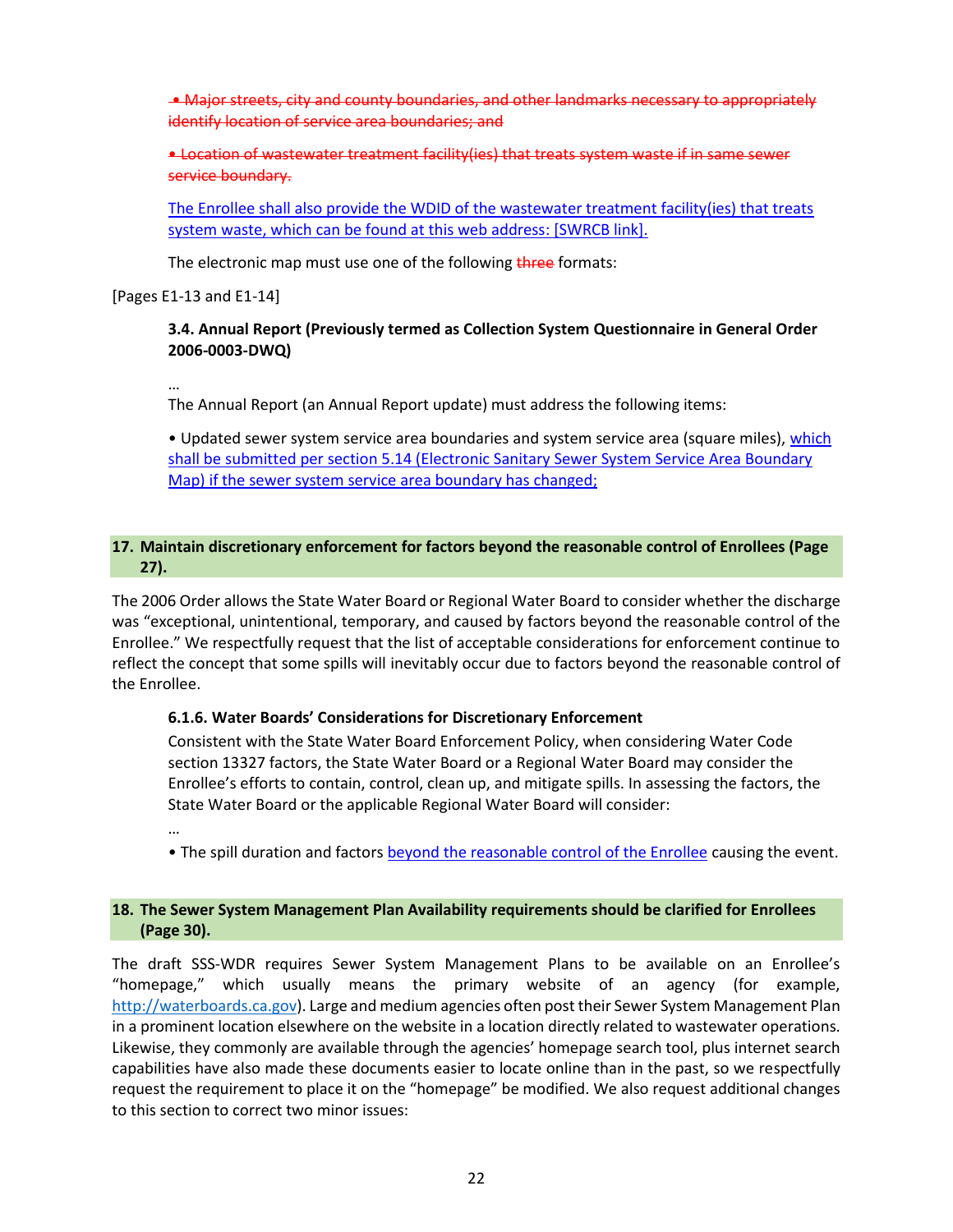- The phrase "accessible to the public" may be misconstrued to specifically refer to compliance with the Americans with Disabilities Act. The phrases "available to the public" and "maintained for public inspection" are suggested replacements.
- Specifying that uploading through CIWQS is an acceptable path for making Sewer System Management Plans available to the public, as State Water Board discussed and noted at the February 2022 workshop. Some Enrollees, including very small or private Enrollees, may not have a website.

[Page 30]

### **6.4 Sewer System Management Plan Availability**

The Enrollee's updated Sewer System Management Plan must be maintained for public inspection at the Enrollee's offices and facilities and must be available to the public through CIWQS or prominently identified on the Enrollee's internet website homepage in a format accessible to the public.

#### <span id="page-26-0"></span>**19. The definition of laterals should be revised to reflect the variability among Enrollees (Page A-2).**

The boundaries between upper and lower laterals vary widely among Enrollees. Some jurisdictions use property lines, some use sidewalk clean-outs, and some use curb lines as the boundary between upper and lower lateral. These also vary when sewer lines are included in easements granted to the Enrollee or have more than a single discharger using the lateral. The proposed markup below is needed to capture the variability in the definitions of upper and lower laterals.

[Page A-2]

### **Lateral (including Lower and Lower and Upper Lateral)**

A lateral is an underground segment of pipe that transports sewage from a building or property (residential, commercial, or industrial) to a sanitary sewer system main in a street or easement.

A lower lateral can be defined as  $\frac{1}{5}$  the portion of the lateral located between: (1) the sanitary sewer system main, and (2) either the property line or the boundary of an established easement.

An upper lateral can be defined as is the portion of the lateral from the building or property, to a clean out closest to the property line or boundary of an established easement.

Upper and lower lateral boundary definitions are subject to determination by local jurisdiction codes and ordinances.

#### <span id="page-26-1"></span>**20. Redundant Spill Emergency Response Plan Requirements should be removed (Page D-6) .**

The Spill Emergency Response Plan requires a post-spill assessment of spill response activities, and the Spill Emergency Response Plan would be reviewed as part of a Sewer System Management Plan Update. There is no need for the Spill Emergency Response Plan to be reviewed annually when it already must be reviewed upon the adoption of the draft SSS-WDR, after major spills, and every six years as part of the SSMP update.

The language also suggests edits for clarity, and to align this section with the language in Section 5.11 (which uses the term "prevent/minimize spill volume").

[Page D-6]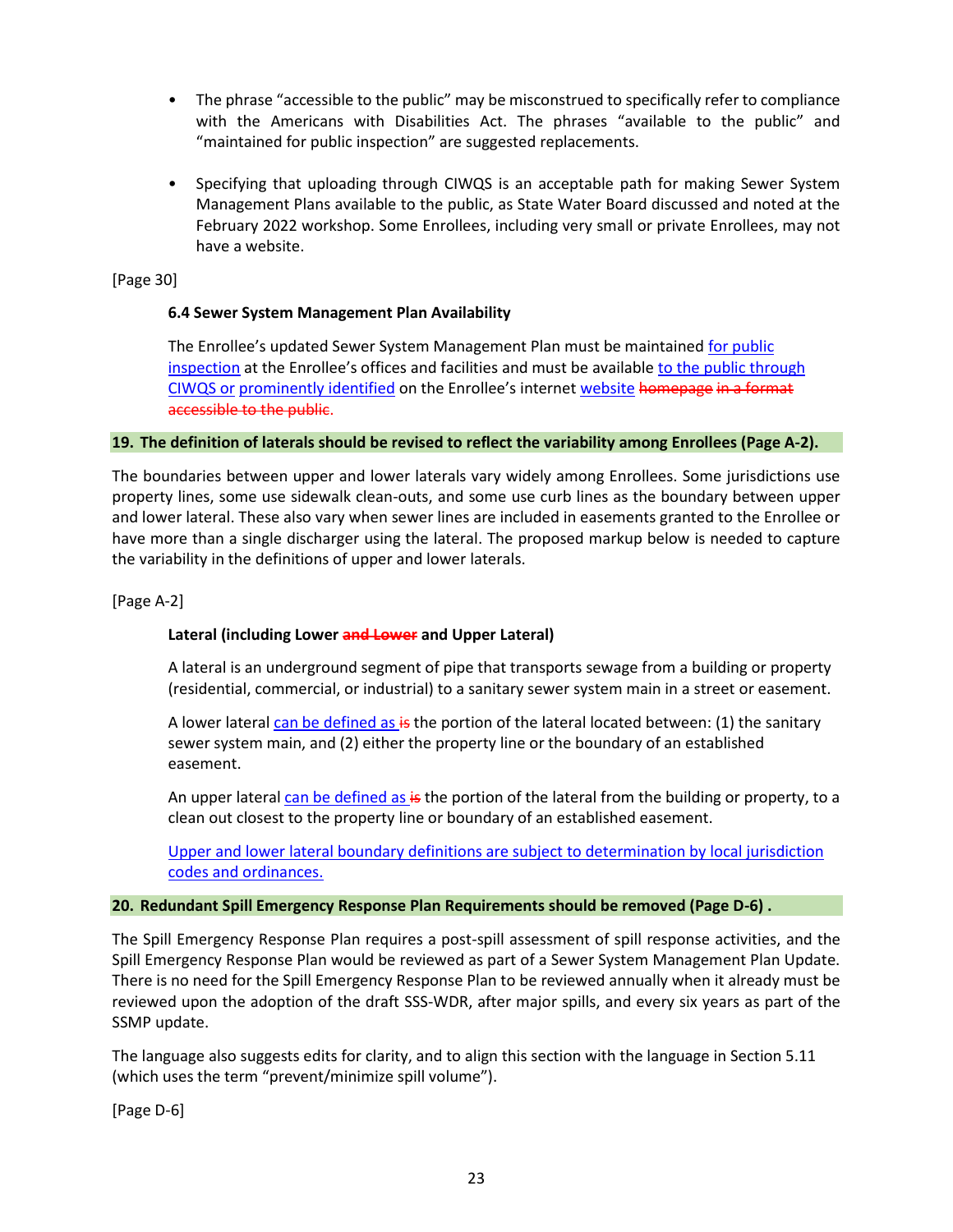## **6. SPILL EMERGENCY RESPONSE PLAN**

The Plan must include a developed Spill Emergency Response Plan to assure immediate detection and response to spills to reduce spill volumes and collect information for prevention of future spills. The Spill Emergency Response Plan must include procedures to:

…

• Contain a spill and prevent/minimize discharge to waters of the State or any drainage conveyance system;

…

• Conduct post-spill assessments of spill response activities;

…

• Review and assess the Spill Emergency Response Plan Annually.

# <span id="page-27-0"></span>**21. Requirements found within the Sewer System Management Plan Element 4 (Operation and Maintenance Program) and Element 8 (System Evaluation and Capacity Assurance and Capital Improvements) should be better aligned, and duplicative language removed (Pages D-4 to D-9).**

We appreciate that State Water Board staff have retained the structure of the 2006 Order's SSMP requirements. With the expanded responsibilities for certain elements, we recommend streamlining of some of the new duplicative prioritization requirements in Element 4 and Element 8 of the SSMP. While Element 4.3 contains requirements related to prioritization of capital improvements, Element 8 is a more appropriate location for this information related to capital planning and capacity, given Element 8's particular focus on condition assessment, risk, and prioritization of corrective actions. As for the other portions of Element 4.3, they could be consolidated into the prior provision, and so accordingly, we respectfully request the draft SSS-WDR be revised to remove equivalent requirements in two different locations. One possible solution to address this duplication is shown below (i.e., consolidate requirements in Element 8 to the extent feasible). Another possible solution would be to consolidate requirements related to rehabilitation and replacement in Element 4.

Proposed language is shown below. The overall approach is to :

- Retain the reference to visual and CCTV inspections from Element 4.3 by moving it to Element 4.2.
- Move most other Element 4.3 requirements related to prioritization of capital improvements and interagency coordination to Element 8, where similar requirements are already found. Retain the section requiring coordination, which is necessary to prioritize rehabilitation and replacement projects.
- Remove internally redundant requirements in Element 8 (for example, the introduction includes all of the elements in 8.1, 8.2, 8.3, and 8.4, which is not necessary).
- Remove oddly specific language in Element 8.3 that refers to Infiltration and Inflow, bank erosion, and low-lying pump stations. According to the overall logic of Element 8, Element 8.3 should be a more general reference to identifying corrective actions.

[Pages D-4 to D-5]

### **4.2. Preventive Operation and Maintenance Activities**

A scheduling system and a data collection system for routine preventive operation and maintenance activities conducted by staff and contractors. The scheduling system must schedule: (1) routine inspection and maintenance activities, and (2) higher-frequency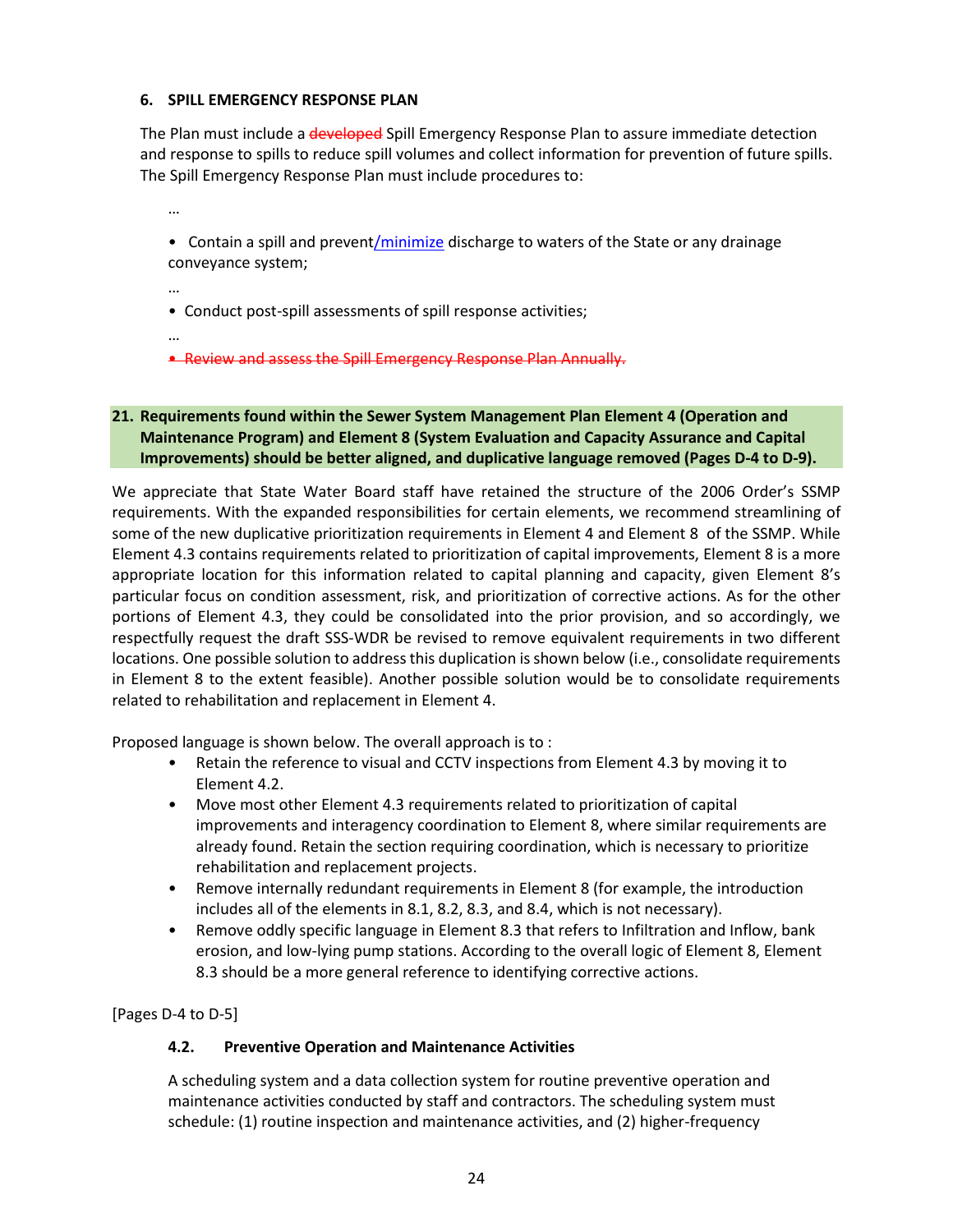inspections and maintenance of known problem areas. The procedures should include regular visual and closed-circuit television (CCTV) inspections of manholes and sewer pipes. The data collection system must document data from routine inspection and maintenance activities, and higher-frequency inspections and maintenance of high-risk infrastructure conditions.

# **4.3. Rehabilitation and Replacement**

Procedures for joint coordination between operation and maintenance staff, and engineering staff/consultants to prioritize ssewer system rehabilitation and replacement (See also Element 8.3) procedures to prioritize short-term and long-term rehabilitation actions that address deficiencies that pose a high risk of spills. The procedures must include:

• Regular visual and closed-circuit television (CCTV) inspections of manholes and sewer pipes;

• A method for prioritizing capital improvements addressing high risk system and deficiencies;

• Joint coordination between operation and maintenance staff, and engineering staff/consultants during planning, design, and construction of capital improvement projects; and

• Interagency coordination with other impacted utility agencies.

### [Pages D-7 to D-9]

## **8. SYSTEM EVALUATION AND CAPACITY ASSURANCE AND CAPITAL IMPROVEMENTS**

The Plan must provide procedures and activities for the Enrollee to assess system condition and capacity, and prioritize rehabilitation actions to address:

- Local / regional climate change impacts;
- Environmental impacts;
- Change in waste flow rates and system users;
- Customer use of household and commercial products; and
- Other current and forecasted system-specific impacts that threaten the sewer system.

The Sewer System Management Plan must include a system evaluation that includes:

- Routine evaluation and assessment of system conditions;
- Capacity assessment and design criteria;
- Identification of risk and prioritization of corrective actions; and
- A capital improvement plan.

…

### **8.3. Identification of Risk and Prioritization of Corrective Action**

The findings of the Preventative Operation and Maintenance Activities (Element 4.2), condition assessments (Element 8.1) and capacity assessments (Element 8.2) must be used to identify and prioritize corrective actions. consider infiltration and inflow, bank erosion (in canyons and along coastal bluffs), and inundation of low-lying pump stations. The prioritization of corrective actions must also consider the ranking and measurement of risk based on the severity of the consequences of potential spills.

## <span id="page-28-0"></span>**22. The Capital Improvement Plan requirements should be generalized to accommodate the capital planning practices of all Enrollees (Page D-9).**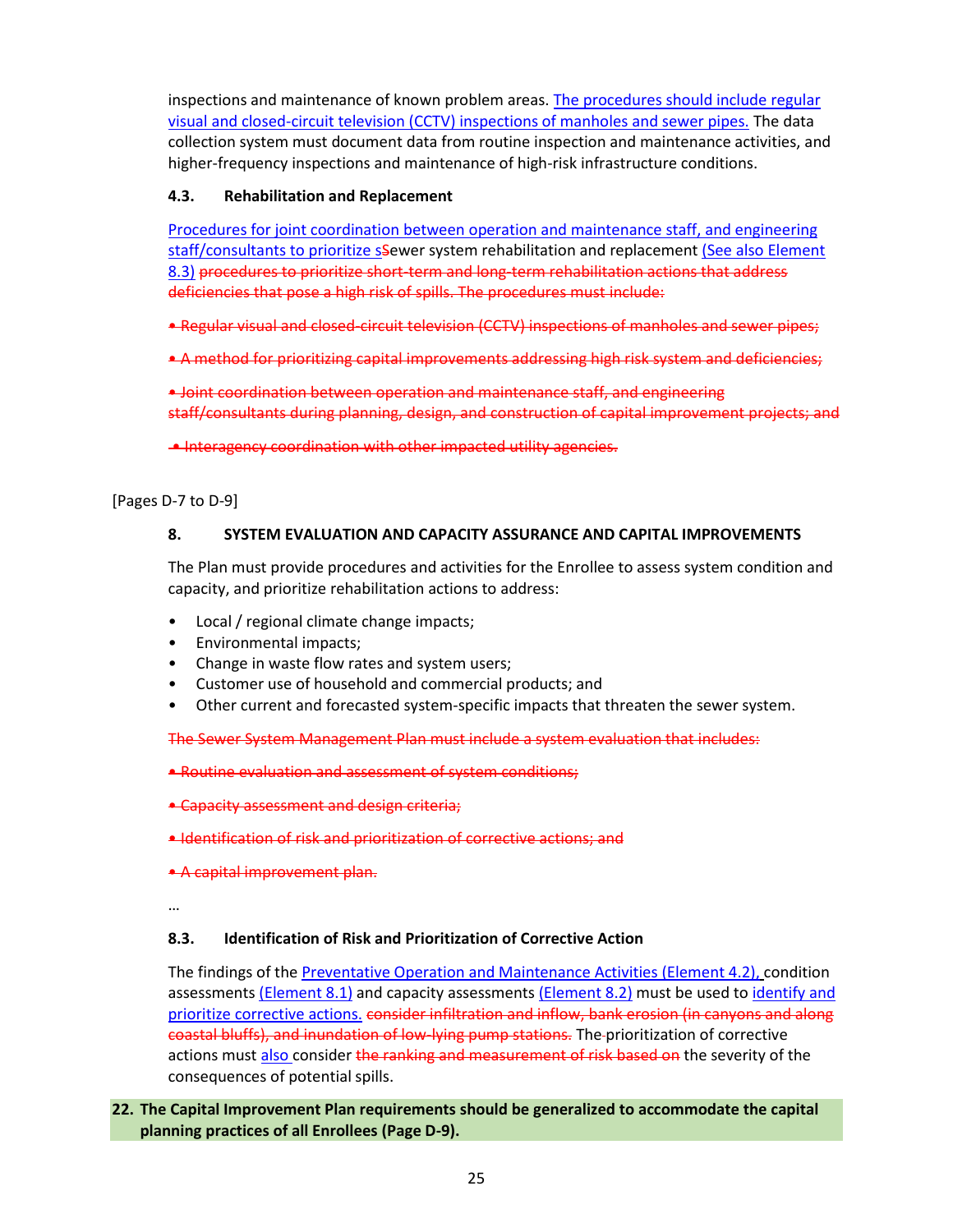The information requested in Element 8.4 of the Sewer System Management Plan is unreasonably detailed and creates a prescriptive structure. For example, the Sewer System Management Plan should not need to identify interim milestones for planning and design; doing so implies that an Enrollee must also adhere to these interim milestones, which is not appropriate, especially if/when circumstances arise (e.g., emergencies or identification of higher-priority projects) that would significantly alter milestones and associated capital expenditures. The language in the draft SSS-WDR also ignores that agencies regularly update their Capital Improvement Plans based on condition assessments and operational issues. Meanwhile, Enrollees that are small agencies or small-scale private systems will naturally use a simplified approach to capital planning compared to larger agencies. Suggested simplified language is shown below. The main elements -- scope, schedule, and budget – have been retained but cannot be unyieldingly prescriptive.

[Page D-9]

# **8.4.Capital Improvement Plan**

The capital improvement plan must include the following items:

- Project schedules with interim milestones for planning, design, and construction;
- Project schedules, including cCompletion dates for all portions of the capital improvement program, updated consistent with the Sewer System Management Plan update, and
- Internal and external project funding sources for each project including:
	- Local accounts that will provide the necessary local resources,
	- Necessary local board or company budget approvals,
	- Necessary planning, design and construction staff and contractor, and
	- Breakdown of resources allocated to various capital improvement projects.

## <span id="page-29-0"></span>**23. The SSMP Elements should maintain a distinction between the Operation and Maintenance Program (Element 4) and source control programs (Element 7) (Page D-7).**

The original intent of Element VII (FOG Control Program) in the 2006 Order was to address the specific areas where, for some sewer systems, fats, oils, and grease (FOG) can become a significant cause for stoppages but are correctable using accepted Food Service Establishment (FSE) source control measures. The draft SSS-WDR expands this section beyond FOG. While we are not opposed to the addition of rags and debris, root control does not belong in Element 7, as it is already addressed in Element 4. Roots are not controllable through public outreach and/or source control. Residential FOG, non-FSE commercial FOG, and wipes (a form of "rags and debris") are the main elements that would benefit from a public outreach campaign.

In contrast, roots are best addressed by Enrollees through the knowledge of historical records and an effective O&M program (Element 4). Element 4.2 already requires higher-frequency inspections and maintenance of known problem areas, such as areas with root intrusion. The requested markup to retain the distinction between source control (Element 7) and O&M (Element 4) is shown below.

The markup below also allows additional flexibility for Enrollees to develop system-specific control programs, as appropriate, rather than mandating that all Enrollees include all of the suggested items in the list. For example, a small private Enrollee would probably not develop a public education program. This suggested language was copied from the 2006 Order. "All" is removed from the last bullet so that Enrollees have the flexibility to prioritize the most likely sources of FOG in their service area.

Finally, the markup below standardizes references to a "program." It is confusing to refer to "A plan" that is distinct from "The Plan" ("The Plan" means the entire SSMP).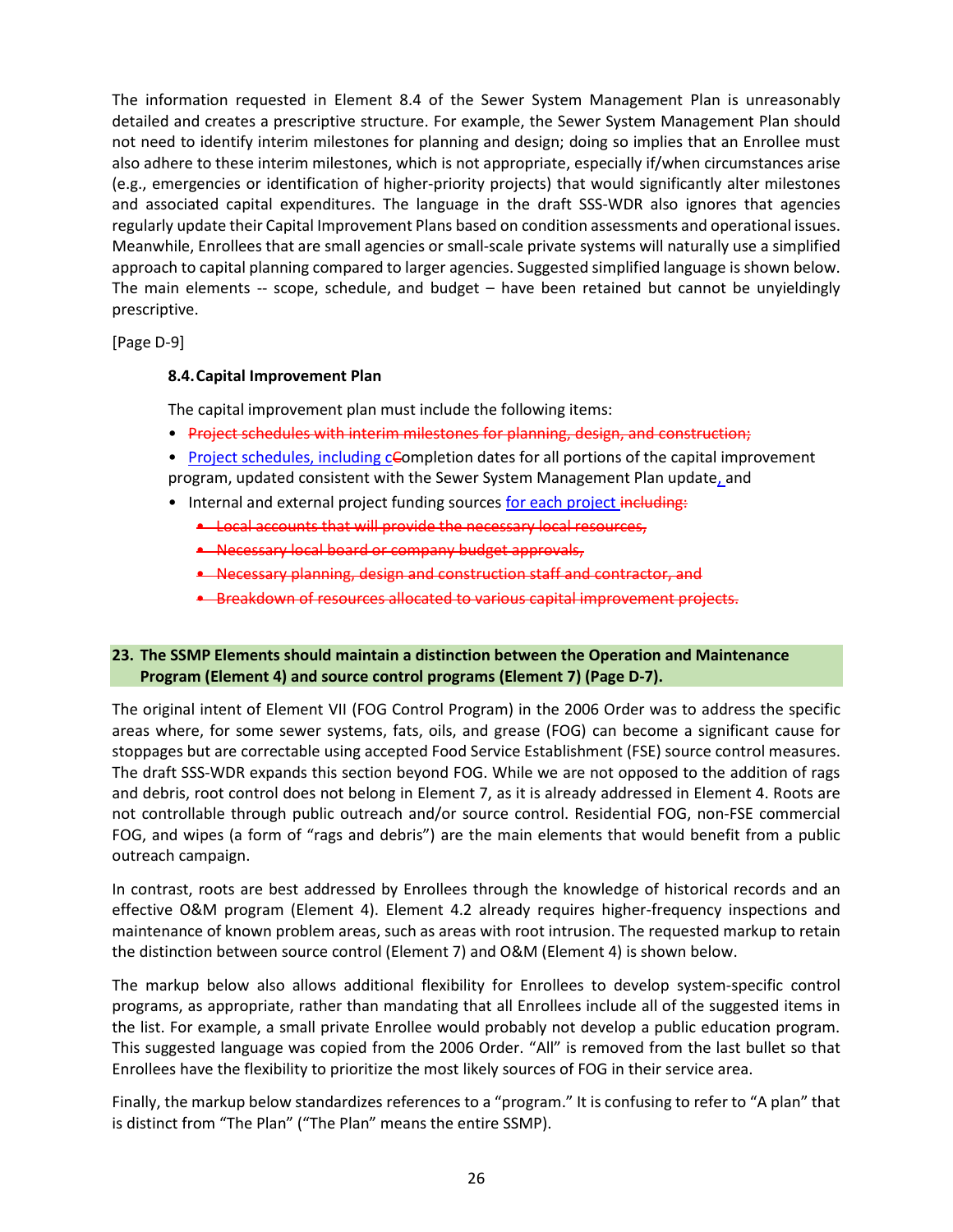[Page D-7]

### **7. SEWER PIPE BLOCKAGE CONTROL PROGRAM**

The Plan must include procedures to evaluate the Enrollee's service area and identify and address system-specific pipe blockages caused by roots, fats, oils, grease, rags, and debris. The procedures must include, at minimum: Plan shall include the following, as appropriate:

• An implementation plan and schedule for a public education and outreach program that promotes proper disposal of pipe-blocking substances;

• A plan and schedule Strategies for the disposal of pipe-blocking substances generated within the sanitary sewer system service area. This may include a list of acceptable disposal facilities and/or additional facilities needed to adequately dispose of substances generated within a sanitary sewer system service area;

• A plan to identify, document and address system areas/components prone to root-intrusion potentially resulting in system backup, failure and/or exfiltration;

• The legal authority to prohibit discharges to the system and identify measures to prevent spills and blockages;

• Requirements to install grease removal devices (such as traps or interceptors), design standards for the removal devices, maintenance requirements, best management practices requirements, recordkeeping and reporting requirements;

• Authority to inspect grease producing facilities, enforcement authorities, and whether the Enrollee has sufficient staff to inspect and enforce the fats, oils, and grease ordinance;

• An identification of sanitary sewer system sections subject to fats, oils, and grease blockages and establishment of a cleaning schedule for each section; and

• Implementation of source control measures for all sources of fats, oils, and grease reaching the sanitary sewer system for each section identified above.

### <span id="page-30-0"></span>**24. Requirements related to spill response that are due by the Effective Date of the draft SSS-WDR should be consolidated, and Enrollees should have at least 180 days to comply (Page D-10).**

There are a several sections of the draft SSS-WDR that will require Enrollees to take action in between the adoption date and the effective date of the draft SSS-WDR in order to comply with the new Order. The most significant of these is updating the Spill Emergency Response Plan, which is a requirement within the main body of the draft SSS-WDR (Section 5.12, Page 22) and one of the SSMP elements (Element 6, Attachment D, page D-6). We estimate that a compliance period of at least 180 days will be needed to allow all 1,100+ Enrollees time to complete these necessary updates.

The SSMP Communication Program (Element 11, Attachment D, page D-10) also contains requirements related to spill emergency response that are redundant with those in Element 6. To avoid Enrollees having to update both Element 6 and Element 11 of their SSMPs by the effective date, and to avoid duplicative requirements in general, we request that the spill response protocols be removed from Element 11. The requested markup is shown below. If needed, the deleted text could be adapted and re-inserted in Element 6.

In addition, the reference to "laterals" should be removed, because it unreasonably broadens the scope of the communication program compared to the 2006 Order. The 2006 Order requires communication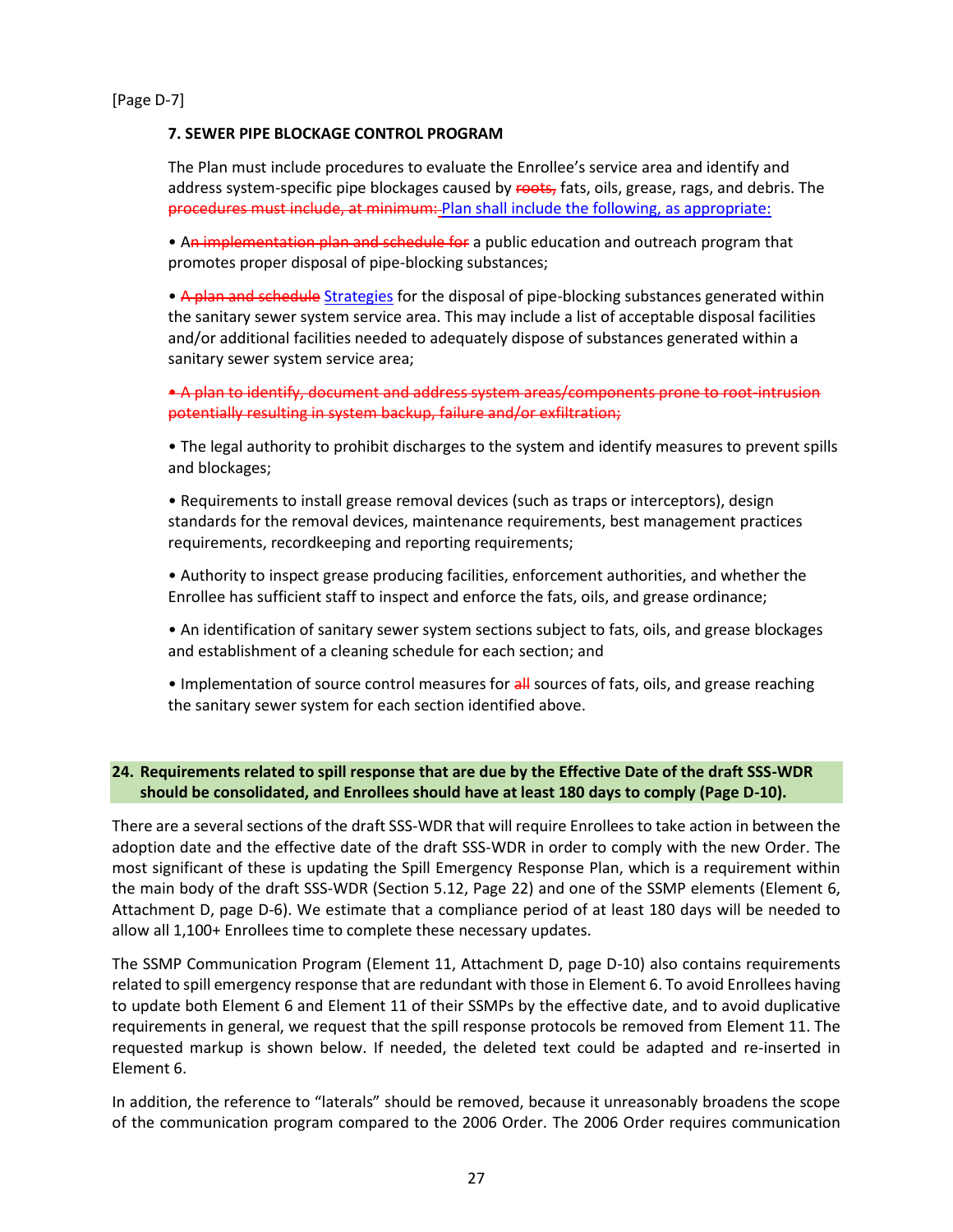with "**systems**that are tributary and/or satellite to the Enrollee's sanitary sewer system." Not all Enrollees have a mechanism for directly contacting individual lateral owners; adding such a requirement would be inappropriate and burdensome. Public outreach related to FOG, rags, and debris is already included in Element 7.

We suggest referencing both owners and operators because, in some cases, systems are operated by a different entity than the owner. The reference to "private and public" should be removed because it does not add any information to the draft SSS-WDR – all systems are either private or public.

[Page D-10]

# **11. COMMUNICATION PROGRAM**

The Plan must include procedures for the Enrollee to communicate with:

• The public for:

o Spills and discharges resulting in closures of public areas, or that enter a source of drinking water, and

o The development, implementation, and update of its Plan, including opportunities for public input to Plan implementation and updates.

• Owners/operators of private and public lateral/systems that connect into the Enrollee's system, including satellite systems, for system operation, maintenance, and capital improvement-related activities; and

• Stormwater, drinking water and other utility agencies for collaborative emergency spill response during and after a spill to immediately stop the spill, prevent/minimize a discharge to waters of the State, and clean up spill areas.

## <span id="page-31-0"></span>**25. Receiving Water Visual Observations should only be required for spills greater than 50,000 gallons that enter waters of the State (Page E1-4).**

This edit would make the draft SSS-WDR consistent with the 2013 Monitoring and Reporting Program (Order No. WQ 2013-0058-EXEC).

[Page E1-4]

### **2.3.1. Receiving Water Visual Observations**

Through visual observations and use of best available spill volume-estimating techniques and field calculation techniques, the Enrollee shall gather and document the following information for spills greater than 50,000 gallons discharging to surface waters:

# <span id="page-31-1"></span>**26. The Order should more precisely describe the number of receiving water quality samples to be collected. The timeframe for sampling and analysis should acknowledge the potential for delays due to access and safety constraints (Page E1-5).**

The draft SSS-WDR requires receiving water sampling for bacteria and ammonia at three locations: Upstream (RSW-001U), Downstream (RSW-001D), and at the initial point where sewage enters the receiving water (RSW-001). The description of the number of receiving water samples required to be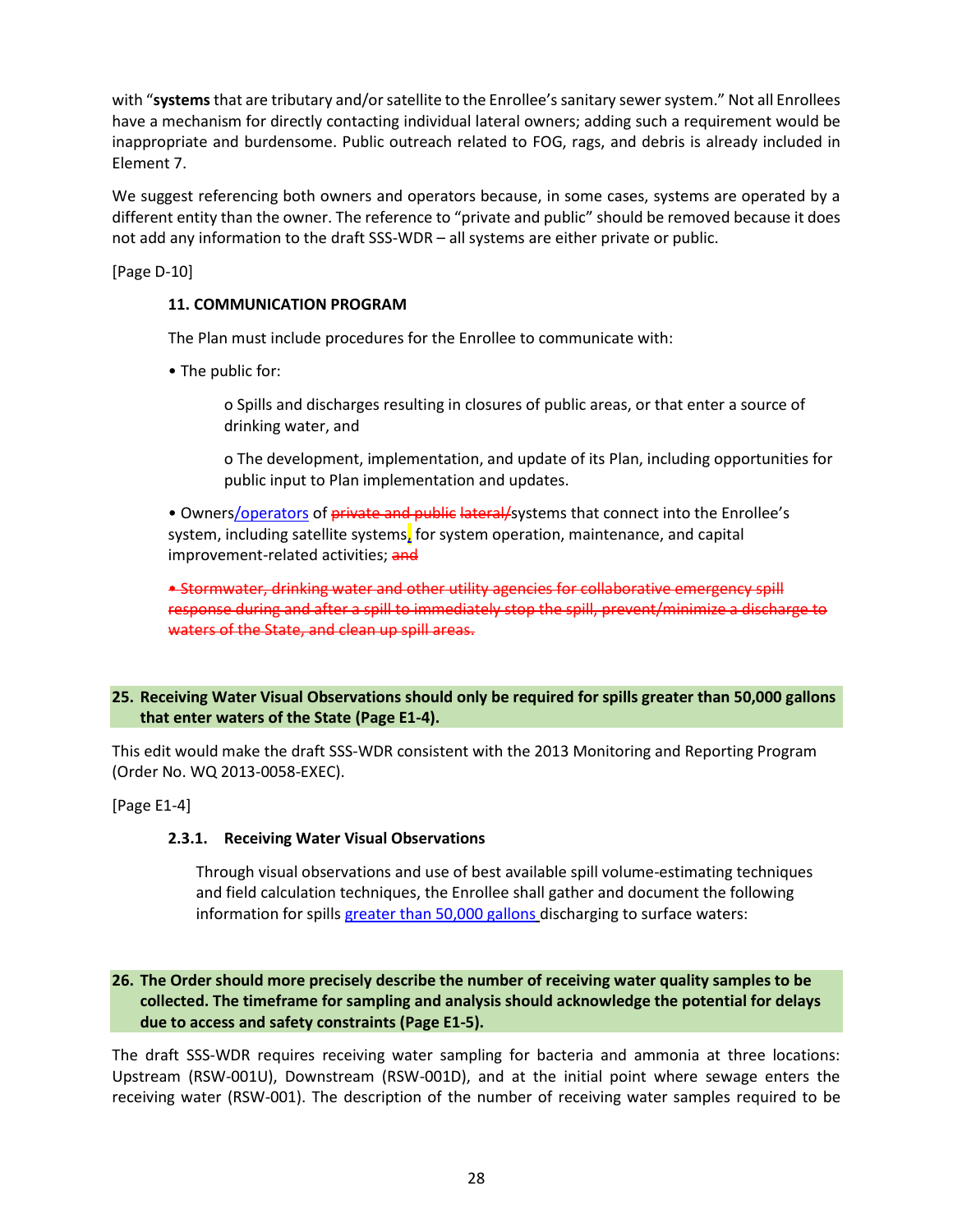collected is vague. The Order refers to three samples, which presumably means to collect one sample at each of the three locations per day.

The 2006 Order provides Enrollees with 48 hours to sample receiving waters, but the draft SSS-WDR reduces this timeframe to just 12 hours. We respectfully request that this timeframe be adjusted to at least 24 hours, which will still be twice as fast as currently required. For some spills – particularly those for which knowledge of the spill occurs in the evening – the 12-hour requirement will be infeasible. Moreover, there are a variety of legitimate safety and access concerns which will prevent Enrollees from complying with the 12-hour timeframe to collect the requested samples. To avoid creating a hazardous condition, the text should acknowledge that field crews do not need to undertake sampling if conditions are unsafe. A safety and access exception is already found in Section 2.4 of Attachment E1, so this edit is merely for clarity.

Additionally, the suggested revisions below also indicates that analysis(as distinct from sample collection) does not need to be completed right away. Only sample collection is required within 12 hours (per the draft) or 24 hours (per the markup).

[Page E1-5]

# **2.3.3. Receiving Water – Water Quality Sampling and Analysis**

To capture the impact of For sewage spills estimated to be 50,000 gallons or more to a surface water, the Enrollee shall conduct the following receiving water quality sampling and analysis, as soon as possible. Unless safety or access exceptions apply (Section 2.4), sampling shall be conducted <del>, but</del> no later than 24 hours 12 hours after the Enrollee's knowledge of potential discharge to a surface water of the United States:

• Collect Three receiving water samples, each day of the duration of the spill, per the Water Quality Sampling Specification in section 2.3.4. (Water Quality Sampling Specifications) of this Attachment, and at each of the three receiving water sampling locations in section 2.3.5. (Receiving Water Sampling Locations) of this Attachment;

## <span id="page-32-0"></span>**27. Drainage Conveyance System sampling point DCS-001 should be removed from the draft SSS-WDR. It appears to have been included in error (Page E1-6).**

Attachment E identifies sampling location DCS-001 to represent sampling of drainage conveyance system flow. However, the text of the order does not call out sampling this location. The water quality of sewage is well-established, and no justification for sampling is provided. The sampling location may have been included in error.

[Page E1-6]

### **Sampling of Drainage Conveyance System (DCS) Flow**

| <b>Sampling Location Description</b><br>Sampling<br><b>BUILDEALTHS</b><br>Location |                                                                                                                                                                                                                                                      |
|------------------------------------------------------------------------------------|------------------------------------------------------------------------------------------------------------------------------------------------------------------------------------------------------------------------------------------------------|
| <b>DCS-001</b>                                                                     | A point where a representative sample of the drainage water in adrainage<br><del>cochtative sumple or the uralilage watch in auralilage</del><br>conveyance system, before the drainage conveyance system flow discharges<br>into a receiving water. |

# <span id="page-32-1"></span>**28. Extraneous requirements for Category 3 and Category 4 spill report should be removed (Page E1- 11).**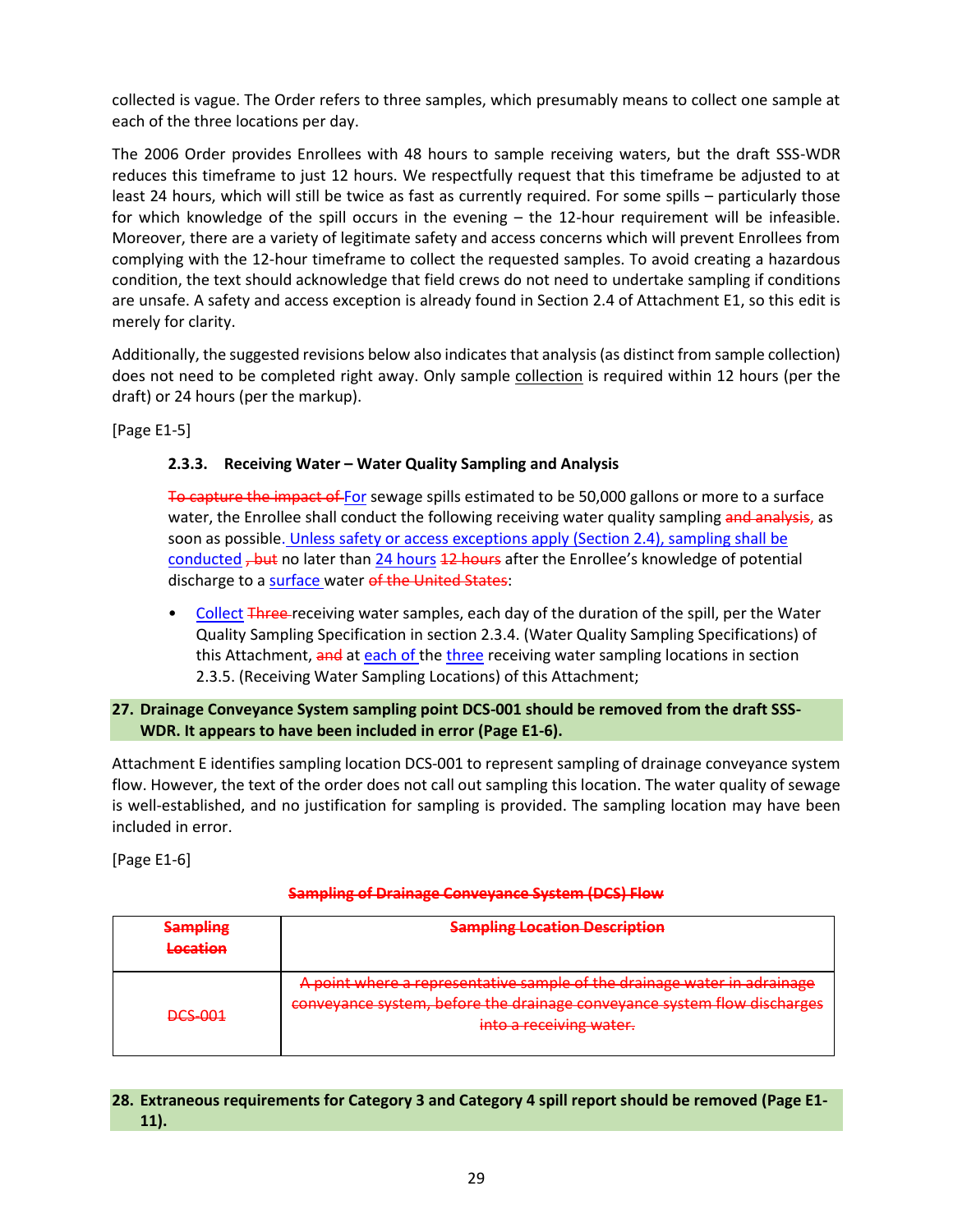The requirements for Category 3 and 4 spill reports should not be identical to the Category 1 and 2 spill reports. For example, there will not be a need to identify the impacted water body(s) since Category 3 and 4 spills do not reach surface waters.

[Page E1-11]

**3.2. Monthly Certified Spill Reporting for Individual Category 3 and Category 4 Spills**

5. Did the spill directly or indirectly (via a drainage conveyance system) discharge into a water of the State?

…

…

…

8. Estimate of the spill volume that discharged to waters of the State, and spill volume not recovered from a drainage conveyance system;

23. Name and type of water body(s) impacted; and

24. If discharged to a surface water, visual inspection of water body, narrative description, and photographs of impacted water body(s).

# <span id="page-33-0"></span>**29. Except for voluntary notification of privately-owned spills, all notifications should occur through the Office of Emergency Services. Erroneous references to notifying the State Water Board through an online CIWQS Sanitary Sewer System Database should be removed (Pages E2-1, E2-2).**

The spill reporting notification requirements shown in Table E2-1 and E2-2 erroneously refer to notification to the State Water Board through an online CIWQS Sanitary Sewer System Database. State Water Board staff confirmed at the February 2022 workshops that these references are erroneous, as no such requirement is listed within the earlier sections of the draft SSS-WDR. Section 1.1 of Attachment E1 requires 2-hour notification to the California Office of Emergency Services.

[Pages E2-1 and E2-2]

**Table E2-1**

| <b>Spill</b><br>Requirement | Due                                                                                                                                                                                                                                                                                       | Method                                                                     |
|-----------------------------|-------------------------------------------------------------------------------------------------------------------------------------------------------------------------------------------------------------------------------------------------------------------------------------------|----------------------------------------------------------------------------|
| <b>Notification</b>         | <br>• For Category 1 spills of 1,000 gallons or greater, notify<br>California Office of Emergency Services and obtain a<br>notification control number; and<br><b>For all Category 1 spills, notify the State Water Board</b><br>through the online CIWQS Sanitary Sewer System Database. | 2. https://ciwqs.wat<br>erboards.ca.gov<br>(Section 1 of<br>Attachment E1) |

| Table E2- |  |  |
|-----------|--|--|
|           |  |  |

| <b>Spill</b>        |                                                       |                                               |
|---------------------|-------------------------------------------------------|-----------------------------------------------|
| <b>Requirements</b> | Due                                                   | <b>Method</b>                                 |
|                     |                                                       | 2. https://ciwqs.wat                          |
| <b>Notification</b> | Notify the State Water Board through the online CIWQS | erboards.ca.gov                               |
|                     | <b>Sanitary Sewer System Database.</b>                | Section 1 of                                  |
|                     |                                                       | Attachmont F1)<br><del>/\ttatiiincnt-L1</del> |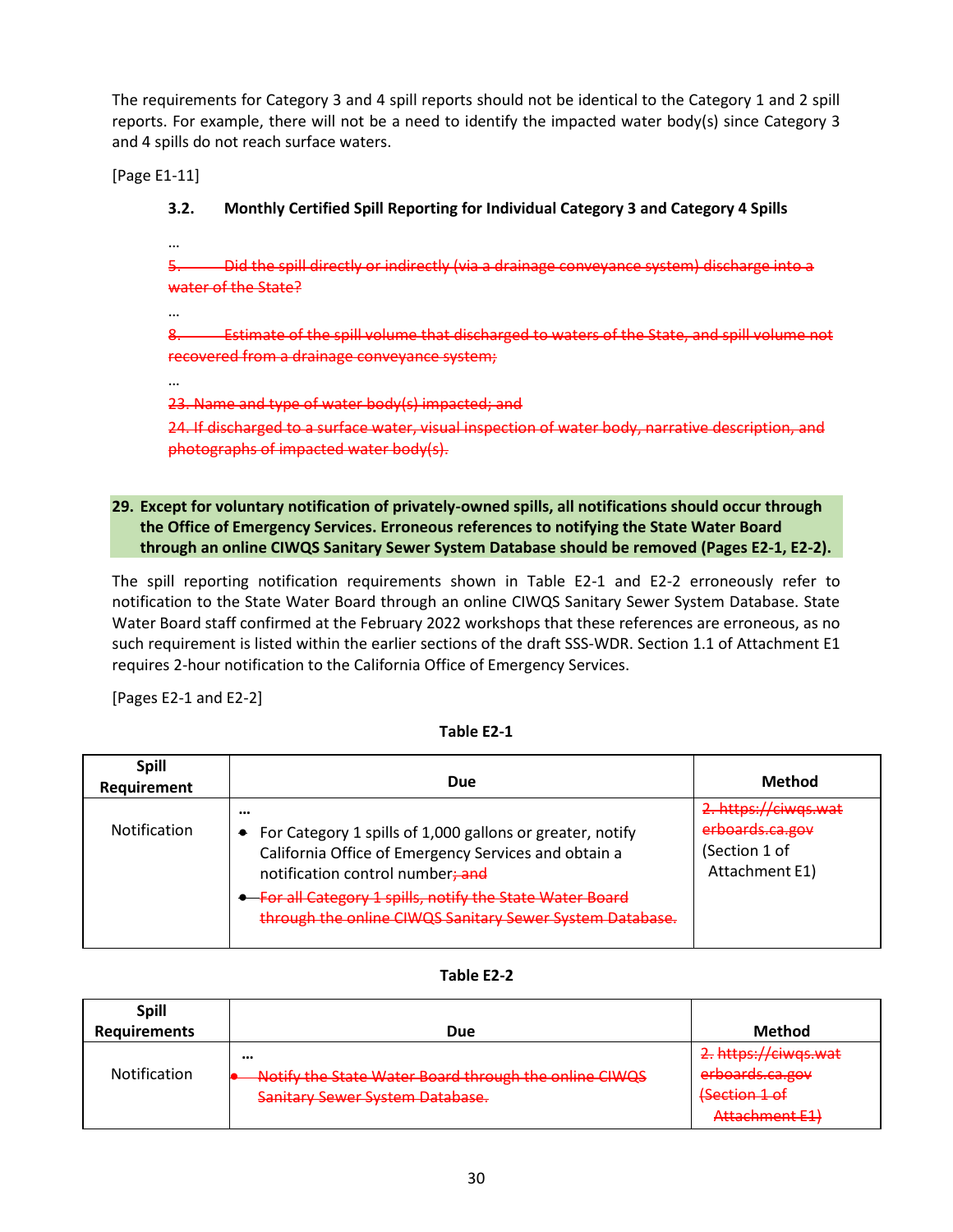#### <span id="page-34-0"></span>**30. Maintain the General Order as a WDR rather than changing it to an NPDES permit.**

We are aware that some stakeholders have advocated refashioning the SSS-WDR into an NPDES permit. While we are confident that the State Water Board has committed to moving forward with the SSS-WDR as Waste Discharge Requirements, we note that a shift to an NPDES model would require a complete redrafting and re-framing of its requirements due to how the provisions would become enforceable by third parties. This would take significant time, effort, and resources from both the Water Boards and stakeholders. As such, we concur with the overall approach used in the draft SSS-WDR to regulate sanitary sewer systems using Waste Discharge Requirements rather than an NPDES permit. Sanitary sewer systems in California should continue to be regulated using the State Water Board's authority under the Porter-Cologne Water Quality Control Act, so no change to the draft SSS-WDR is requested.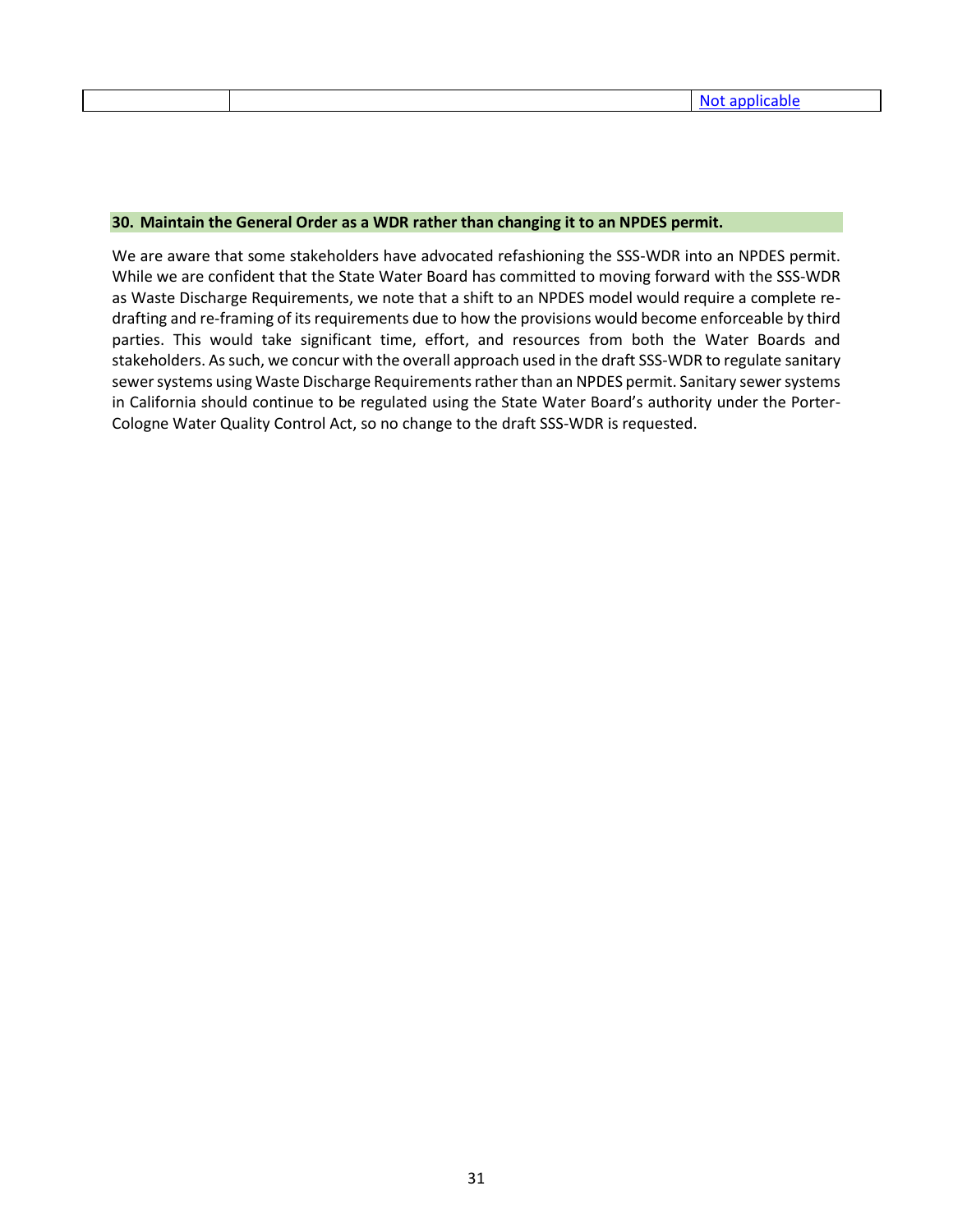| 31. Correct Minor and Typographical Errors |  |  |
|--------------------------------------------|--|--|
|--------------------------------------------|--|--|

<span id="page-35-0"></span>

| Page<br>No. | <b>Section</b><br>No. | <b>Current Draft Language</b>                                                                                                                                                    | <b>Proposed language</b>                                                                                                                                                          | <b>Rationale</b>                                                                                                                                                                                                                                                         |
|-------------|-----------------------|----------------------------------------------------------------------------------------------------------------------------------------------------------------------------------|-----------------------------------------------------------------------------------------------------------------------------------------------------------------------------------|--------------------------------------------------------------------------------------------------------------------------------------------------------------------------------------------------------------------------------------------------------------------------|
| 1           | Table 1               | A sanitary sewer system is a system<br>that is designed to convey sewage,<br>including but not limited to, pipes,<br>manholes, pump stations, syphons,<br>wet wells,             | A sanitary sewer system is a system<br>that is designed to convey sewage,<br>including but not limited to, pipes,<br>manholes, pump stations, siphons,<br>wet wells,              | Use the spelling of "siphons" as used in<br>other parts of WDR.                                                                                                                                                                                                          |
| 5           | 1.                    | Sewage spilled from a sanitary sewer<br>system threatens public health,<br>beneficial uses of waters of the State,<br>and the environment.                                       | Sewage spilled from a sanitary sewer<br>system may threaten public health,<br>beneficial uses of waters of the State,<br>and the environment.                                     | This change will mirror the conditional<br>language in the 2006 Order (page 1,<br>paragraph 2). A small volume of sewage<br>spilled or one that is cleanup up or one<br>that is intercepted (that does not reach<br>surface waters) is not a threat.                     |
| 8           | 3.1.2                 | A discharge of raw or partially<br>treated sewage                                                                                                                                | A discharge of <b>untreated</b> or partially<br>treated sewage                                                                                                                    | As listed in the definitions, "Sewage is<br>untreated or partially treated<br>domestic, municipal, commercial<br>and/or industrial waste (including<br>sewage sludge) conveyed in a sanitary<br>sewer system." The word "raw" is not<br>used anywhere else in the order. |
| 11          | 3.2.2                 | Inadvertently <b>generate</b> trash,<br>including plastics;                                                                                                                      | Inadvertently release trash, including<br>plastics;                                                                                                                               | Spills do not generate trash. They may<br>release trash that is already present<br>within the sanitary sewer system.                                                                                                                                                     |
| 13          | 3.2.3                 | Finding 3 of the previous Order,<br>2006-0003-DWQ states:<br>" discharges that may <i>impact</i> waters<br>of the State<br>the likelihood of an SSO<br>[sewer system overflows]" | Finding 3 of the previous Order,<br>2006-0003-DWQ states:<br>"discharges that may <b>affect</b> waters<br>of the State<br>the likelihood of an SSO [sanitary<br>sewer overflows]" | This section is structured as a quotation<br>from the 2006 Order, but two of the<br>excerpts are not direct quotations from<br>the 2006 Order. The proposed correction<br>corrects the misquotations.                                                                    |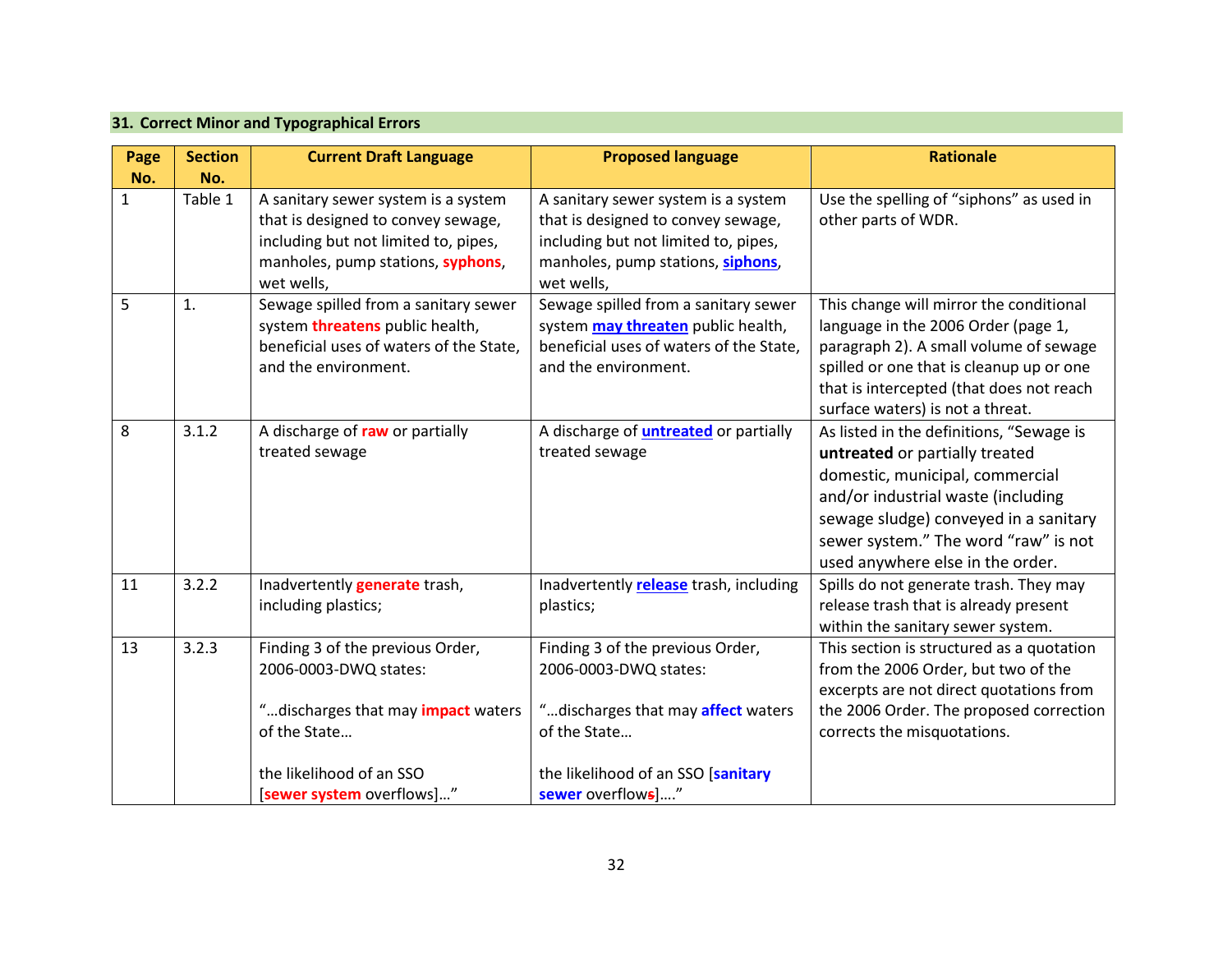| Page | <b>Section</b> | <b>Current Draft Language</b>                                                                                                                                               | <b>Proposed language</b>                                                                                                                                                                                        | <b>Rationale</b>                                                                                                                                                                                                                                                           |
|------|----------------|-----------------------------------------------------------------------------------------------------------------------------------------------------------------------------|-----------------------------------------------------------------------------------------------------------------------------------------------------------------------------------------------------------------|----------------------------------------------------------------------------------------------------------------------------------------------------------------------------------------------------------------------------------------------------------------------------|
| No.  | No.            |                                                                                                                                                                             |                                                                                                                                                                                                                 |                                                                                                                                                                                                                                                                            |
| 14   | 3.2.3          | Community <i>impacts</i> , including but<br>not limited to:<br>- Power outages;<br>- Vandalism; and<br>- Contractor-caused or other third<br>party-caused damages.          | Community-based causes, including<br>but not limited to:<br>- Power outages;<br>- Vandalism; and<br>- Contractor-caused or other third<br>party-caused damages.                                                 | Power outages, vandalism, and third-<br>party damages are potential causes of<br>spills, not impacts.                                                                                                                                                                      |
| 14   | 3.2.4          | Not all, yet many sanitary sewer<br>systems leak, causing underground<br>exfiltration (exiting) of sewage from<br>the system.                                               | <b>Portions of some</b> sanitary sewer<br>systems may leak, causing<br>underground exfiltration (exiting) of<br>sewage from the system.                                                                         | The wording in the draft SSS-WDR is<br>awkward and potentially misleading. It is<br>currently not known whether exfiltration<br>is common or rare around the State.<br>Also, if and when sanitary sewer systems<br>leak, only a portion of the system would<br>be leaking. |
| 14   | 3.2.5          | rainfall-induced infiltration                                                                                                                                               | rainfall-dependent inflow and<br>infiltration                                                                                                                                                                   | The phrase used by sanitary sewer<br>agencies is "rainfall-dependent inflow<br>and infiltration," rather than "rainfall-<br>induced infiltration." The meaning is the<br>same, but it would be more accurate to<br>use the industry term.                                  |
| 18   | 5.3            | The Legally Responsible Official shall<br>upload its Sewer System<br>Management Plan and subsequent<br>updated Plans in the online CIWQS<br>Sanitary Sewer System Database. | The Legally Responsible Official shall<br>upload or provide an electronic link<br>to its Sewer System Management<br>Plan and subsequent updated Plans<br>in the online CIWQS Sanitary Sewer<br>System Database. | CIWQS has a file size limit for upload.<br>State Water Board staff noted at the<br>public workshops held in February 2022<br>that providing a link is an acceptable<br>alternative.                                                                                        |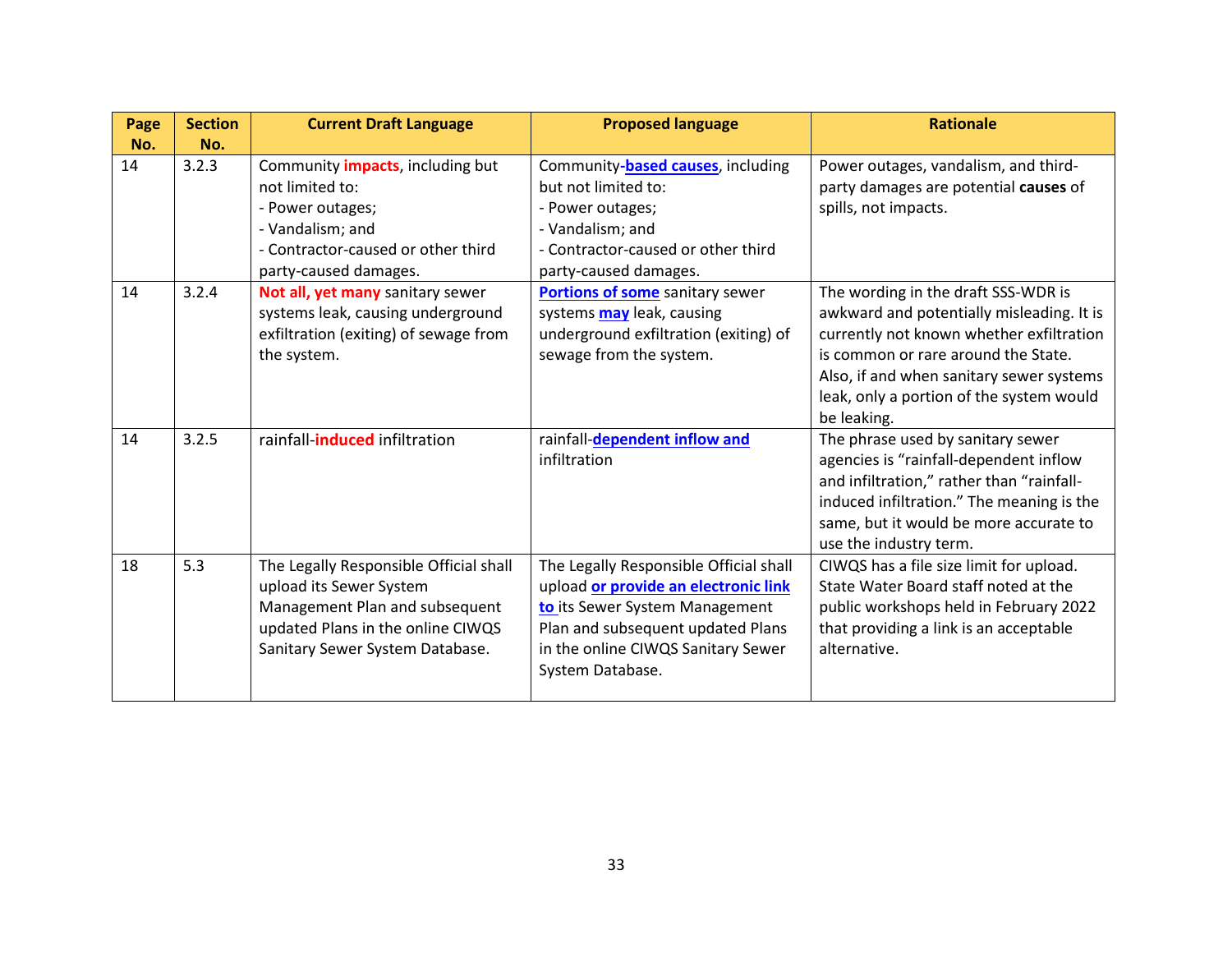| Page | <b>Section</b> | <b>Current Draft Language</b>                                                                                                                                                          | <b>Proposed language</b>                                                                                                                                                                                                                                                               | <b>Rationale</b>                                                                                                                                                                                                                                                                                                                                                                                                                                                                                                                                                                                                                   |
|------|----------------|----------------------------------------------------------------------------------------------------------------------------------------------------------------------------------------|----------------------------------------------------------------------------------------------------------------------------------------------------------------------------------------------------------------------------------------------------------------------------------------|------------------------------------------------------------------------------------------------------------------------------------------------------------------------------------------------------------------------------------------------------------------------------------------------------------------------------------------------------------------------------------------------------------------------------------------------------------------------------------------------------------------------------------------------------------------------------------------------------------------------------------|
| No.  | No.            |                                                                                                                                                                                        |                                                                                                                                                                                                                                                                                        |                                                                                                                                                                                                                                                                                                                                                                                                                                                                                                                                                                                                                                    |
| 20   | 5.5            | Findings from the Enrollee's Year 3<br>and Year 6 local program audits; and                                                                                                            | Findings from the Enrollee's prior<br>two SSMP Audits; and                                                                                                                                                                                                                             | Audits are not necessarily lined up within<br>the SSMP cycle, so the terms "Year 3"<br>and "Year 6" are ambiguous and<br>potentially confusing. The so-called "Year<br>3" audit may be conducted 2 years after<br>an updated SSMP is issued, for example.<br>Also, it would be internally consistent to<br>use SSMP Audit rather than "local<br>program audit."<br>This deletion is also noted in Comment #<br>13 of this attachment.                                                                                                                                                                                              |
| 20   | 5.5            | During the time period in between<br>Plan updates, the Enrollee shall<br>continuously document changes to<br>its Sewer System Management Plan<br>in a change log attached to the Plan. | During the time period in between<br>Plan updates, the Enrollee shall<br>document significant changes to its<br>Sewer System Management Plan in a<br>change log <b>created per Attachment</b><br>D, Element 9 (Monitoring,<br><b>Measurement and Program</b><br><b>Modifications).</b> | This change will ensure the language in<br>the draft SSS-WDR mirrors the 2006<br>Order, which calls for documenting<br>"significant program changes" (Page 15,<br>paragraph 14). The requirement to<br>continuously document changes implies<br>SSMP changes are made on a frequent<br>and regular basis, while most SSMP<br>changes are made infrequently --<br>typically after an SSMP Audit or just prior<br>to the SSMP Update. Although less<br>significant changes could occur more<br>frequently (e.g., changes to a phone<br>number or one staff member),<br>documenting every minute change<br>would not be constructive. |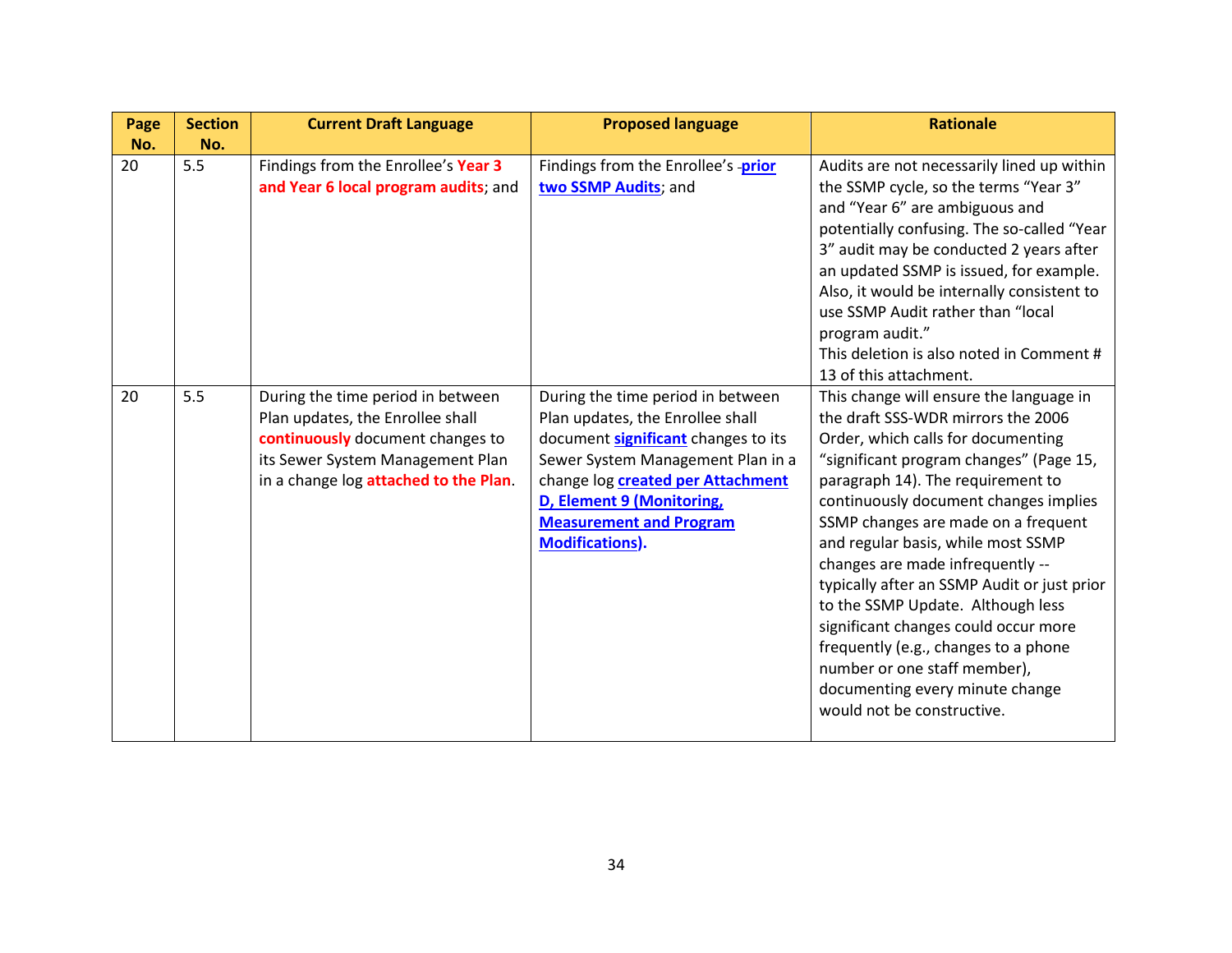| Page      | <b>Section</b> | <b>Current Draft Language</b>                      | <b>Proposed language</b>                         | <b>Rationale</b>                                                                     |
|-----------|----------------|----------------------------------------------------|--------------------------------------------------|--------------------------------------------------------------------------------------|
| No.<br>22 | No.<br>5.11    |                                                    |                                                  |                                                                                      |
|           |                | The Enrollee shall generate the graph<br>in CIWQS, | The Enrollee may generate the graph<br>in CIWQS, | The Legally Responsible Official should<br>not be legally required to certify output |
|           |                |                                                    |                                                  | from CIWQS, as the internal workings of                                              |
|           |                |                                                    |                                                  | the system are not under the control of                                              |
|           |                |                                                    |                                                  | the Legally Responsible Official. While                                              |
|           |                |                                                    |                                                  | using CIWQS is a much-appreciated                                                    |
|           |                |                                                    |                                                  | option, the Enrollee should also have the                                            |
|           |                |                                                    |                                                  | option of generating their own graph, if                                             |
|           |                |                                                    |                                                  | desired.                                                                             |
| 22        | 5.12           | <b>Disinfecting</b> publicly accessible areas      | <b>Cleaning</b> publicly accessible areas        | Some Regional Water Boards do not                                                    |
|           |                | while preventing toxic discharges to               | while preventing toxic discharges to             | allow use of disinfecting chemicals due                                              |
|           |                | waters of the State.                               | waters of the State.                             | to the risk of impacting waterways.                                                  |
|           |                |                                                    |                                                  | Typical practice is to wash down the                                                 |
|           |                |                                                    |                                                  | affected areas with potable water, which                                             |
|           |                |                                                    |                                                  | may have been what was meant by                                                      |
|           |                |                                                    |                                                  | "disinfection." A more generic word such                                             |
|           |                |                                                    |                                                  | as "cleaning" would be more                                                          |
|           |                |                                                    |                                                  | appropriate.                                                                         |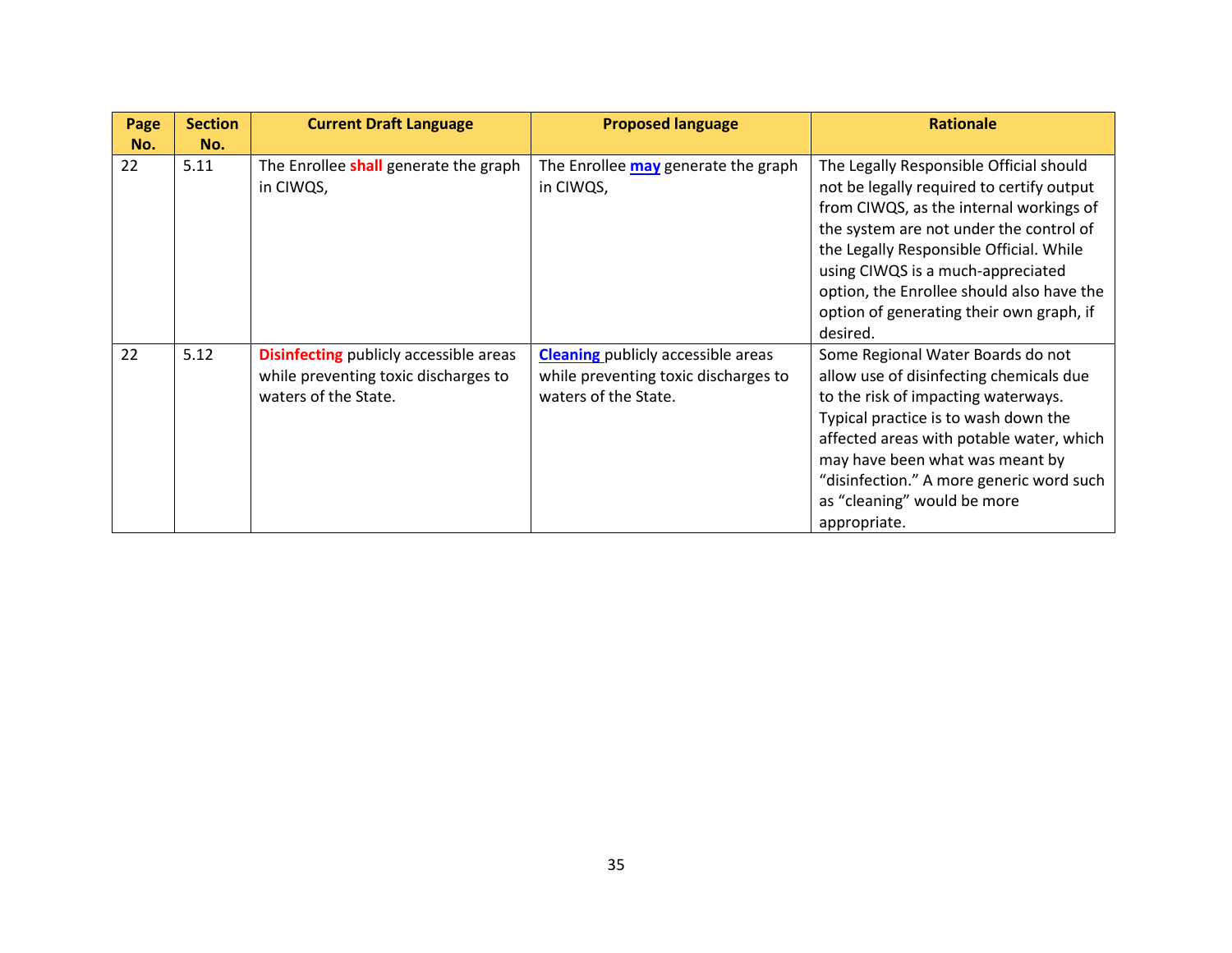| Page | <b>Section</b> | <b>Current Draft Language</b>                                                                                                                                                                                                                                                                                                                                                                                                                                                                                                                   | <b>Proposed language</b>                                                                                                                                                                                                                                                                                                                                                                                                                                                                                                                                                                                               | <b>Rationale</b>                                                                                                                                                                                                                                                                                                                                                                                                                                                                                                                                                                                                                                                                                                                                                                     |
|------|----------------|-------------------------------------------------------------------------------------------------------------------------------------------------------------------------------------------------------------------------------------------------------------------------------------------------------------------------------------------------------------------------------------------------------------------------------------------------------------------------------------------------------------------------------------------------|------------------------------------------------------------------------------------------------------------------------------------------------------------------------------------------------------------------------------------------------------------------------------------------------------------------------------------------------------------------------------------------------------------------------------------------------------------------------------------------------------------------------------------------------------------------------------------------------------------------------|--------------------------------------------------------------------------------------------------------------------------------------------------------------------------------------------------------------------------------------------------------------------------------------------------------------------------------------------------------------------------------------------------------------------------------------------------------------------------------------------------------------------------------------------------------------------------------------------------------------------------------------------------------------------------------------------------------------------------------------------------------------------------------------|
| No.  | No.            |                                                                                                                                                                                                                                                                                                                                                                                                                                                                                                                                                 |                                                                                                                                                                                                                                                                                                                                                                                                                                                                                                                                                                                                                        |                                                                                                                                                                                                                                                                                                                                                                                                                                                                                                                                                                                                                                                                                                                                                                                      |
| 27   | 6.1.5          | In the event that a spill enters into a<br>drainage conveyance system, the<br>Enrollee shall take all feasible steps<br>to prevent discharge of sewage<br>entering into drainage conveyance<br>systems (including flood control<br>channels or structures) to waters of<br>the State by blocking the drainage<br>conveyance system, removing the<br>sewage from the drainage<br>conveyance system, and sanitizing<br>the system in a manner that does<br>not inadvertently impact beneficial<br>uses in the downstream receiving<br>water body. | In the event that a spill enters into a<br>drainage conveyance system, the<br>Enrollee shall take all feasible steps<br>to prevent discharge of sewage from<br>that drainage conveyance systems<br>(including flood control channels or<br>structures) to waters of the State by<br><b>implementing the Spill Emergency</b><br><b>Response Plan in the SSMP, blocking</b><br>the drainage conveyance system,<br>removing the sewage from the<br>drainage conveyance system, and<br>cleaning the system in a manner<br>that does not inadvertently impact<br>beneficial uses in the downstream<br>receiving water body. | This section requires the Enrollee to<br>block the drainage conveyance system to<br>prevent the spill from entering the<br>receiving water body but does not<br>require any coordination with the<br>municipal stormwater agency regarding<br>how to block the drainage conveyance<br>system to prevent other unintended<br>consequences, such as flooding, that<br>could result from a blockage of the<br>system. Element 6 of the SSMP requires<br>a Spill Emergency Response Plan, which<br>includes pre-planned coordination and<br>collaboration with storm drain agencies.<br>In recognition of these overlapping<br>requirements, an express reference to<br>the Spill Emergency Response Plan<br>would be useful in this section.<br>Consistent with the previous comment in |
|      |                |                                                                                                                                                                                                                                                                                                                                                                                                                                                                                                                                                 |                                                                                                                                                                                                                                                                                                                                                                                                                                                                                                                                                                                                                        | this table, "sanitizing" implies the use of<br>disinfecting chemicals. The word<br>"cleaning" is preferable. The suggested<br>change from "entering into that drainage<br>conveyance system" to "from that<br>drainage conveyance system" is for<br>clarity.                                                                                                                                                                                                                                                                                                                                                                                                                                                                                                                         |
| 27   | 6.1.5          | impact beneficial uses in the<br>downstream receiving water body                                                                                                                                                                                                                                                                                                                                                                                                                                                                                | impact beneficial uses in the<br>receiving water body to which the<br>drainage conveyance system<br>discharges                                                                                                                                                                                                                                                                                                                                                                                                                                                                                                         | The draft SSS-WDR could be mis-<br>interpreted. The proposed edit clarifies<br>that the drainage conveyance system is<br>not an upstream receiving water body.                                                                                                                                                                                                                                                                                                                                                                                                                                                                                                                                                                                                                       |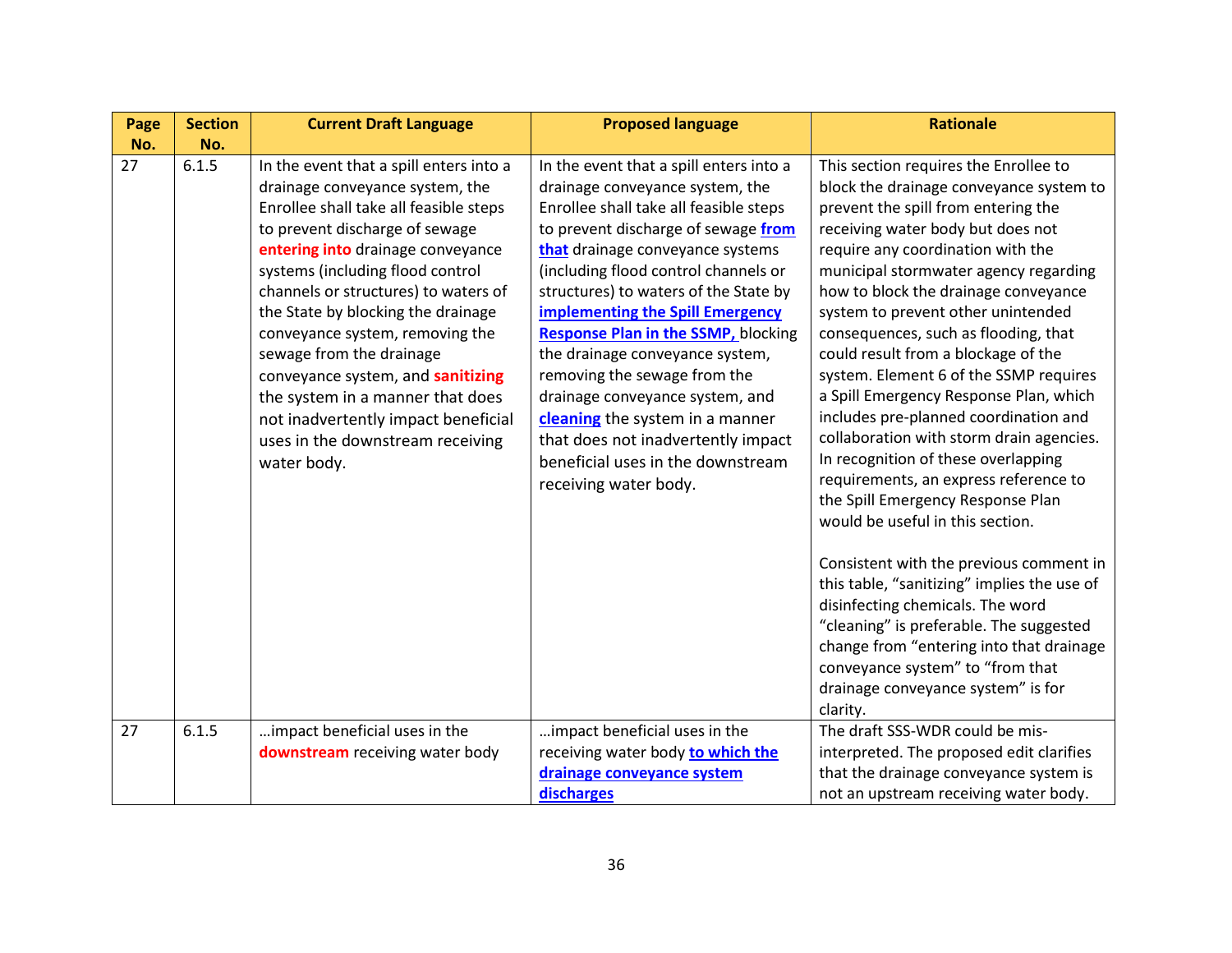| Page    | <b>Section</b> | <b>Current Draft Language</b>            | <b>Proposed language</b> | <b>Rationale</b>                             |
|---------|----------------|------------------------------------------|--------------------------|----------------------------------------------|
| No.     | No.            |                                          |                          |                                              |
| $D-5$   | 4.3            | A method for prioritizing capital        | Remove "and"             | Typographical error                          |
|         |                | improvements addressing high risk        |                          |                                              |
|         |                | system and deficiencies;                 |                          |                                              |
| $E1-11$ | 3.1.4          | 3.1.4. Amended Certified Spill           | None                     | Section 3.1.4 is redundant and should be     |
|         |                | <b>Reports for Individual Category 1</b> |                          | removed. Identical language applying to      |
|         |                | and Category 2 Spills                    |                          | all spill reports (not just Category 1 and 2 |
|         |                | The Enrollee shall update or add         |                          | spill reports) is already found in Section   |
|         |                | additional information to a certified    |                          | 3.4 of Attachment E.                         |
|         |                | Spill Report within 90 calendar days     |                          |                                              |
|         |                | of the spill end date by amending the    |                          |                                              |
|         |                | report or by adding an attachment to     |                          |                                              |
|         |                | the Spill Report in the online CIWQS     |                          |                                              |
|         |                | Sanitary Sewer System Database. The      |                          |                                              |
|         |                | Enrollee shall certify the amended       |                          |                                              |
|         |                | report.                                  |                          |                                              |
|         |                | After 90 days, the Enrollee shall        |                          |                                              |
|         |                | contact the State Water Board at         |                          |                                              |
|         |                | SanitarySewer@waterboards.ca.gov         |                          |                                              |
|         |                | to request to amend a Spill Report.      |                          |                                              |
|         |                | The Legally Responsible Official shall   |                          |                                              |
|         |                | submit justification for why the         |                          |                                              |
|         |                | additional information was not           |                          |                                              |
|         |                | reported within the Amended Spill        |                          |                                              |
|         |                | Report due date.                         |                          |                                              |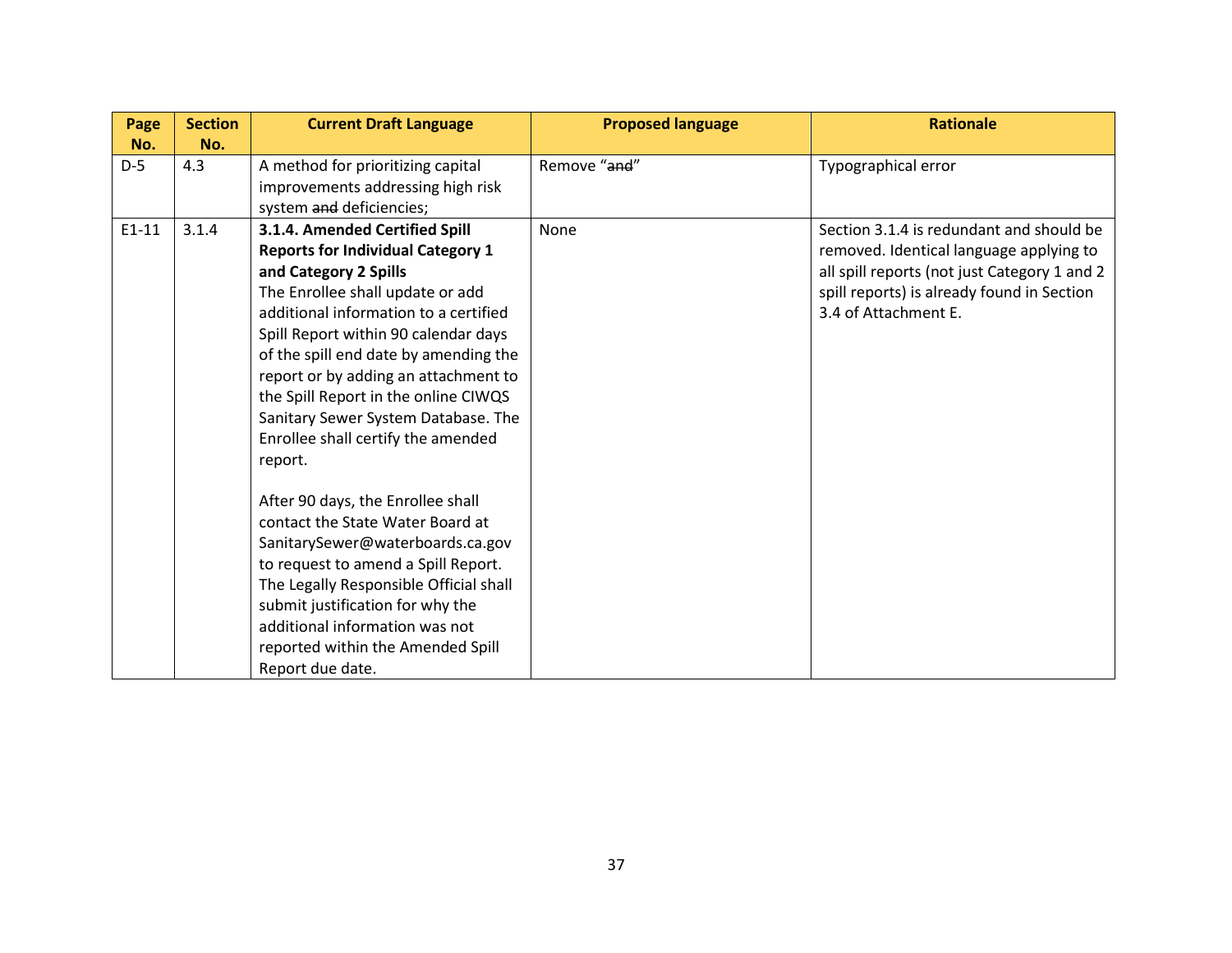| Page    | <b>Section</b> | <b>Current Draft Language</b>                | <b>Proposed language</b>                 | <b>Rationale</b>                         |
|---------|----------------|----------------------------------------------|------------------------------------------|------------------------------------------|
| No.     | No.            |                                              |                                          |                                          |
| $E1-14$ | 3.5            | . Number of upper and lower service          | . Number of <b>upper and lower</b>       | When counting the number of laterals     |
|         |                | laterals connected to system,                | service laterals connected to system,    | connected to the system, there is no     |
|         |                |                                              |                                          | need to differentiate between upper and  |
|         |                | • Estimated number of upper and              | • Estimated number of upper and          | lower laterals. There is just one        |
|         |                | lower laterals owned and/or                  | <b>/or</b> lower laterals owned and/or   | connection point for each lateral.       |
|         |                | operated/maintained by the Enrollee,         | operated/maintained by the Enrollee,     | If the Enrollee owns a portion of the    |
|         |                |                                              |                                          | lateral (i.e., that portion lying in the |
|         |                | • Portion of laterals that is Enrollee's     | • Portion of laterals that is Enrollee's | public-right-of-way), then some laterals |
|         |                | responsibility,                              | responsibility,                          | can be identified as consisting of an    |
|         |                |                                              |                                          | upper and lower lateral.                 |
| $E1-16$ | 3.6            | Notify its corresponding Regional            | Notify its corresponding Regional        | The wrong attachment is cited.           |
|         |                | Water Board (see Attachment F                | Water Board (see Attachment G -          | Attachment G, not Attachment F,          |
|         |                | (Criteria for Equivalent Collection          | <b>Regional Water Quality Control</b>    | contains the contact information for     |
|         |                | <b>System Operator Certification</b>         | <b>Board Contact Information)</b> of the | Regional Water Quality Control Boards.   |
|         |                | <b>Program)</b> of the justification for the | justification for the lapsed             |                                          |
|         |                | lapsed requirements.                         | requirements.                            |                                          |
| 11,     | 3.1.6,         | "full compliance"                            | "full-compliance"                        | For the purposes of enforcement, these   |
| 21      | 5.7            | "full implementation"                        | "full-implementation"                    | terms are redundant. "Compliance" is     |
|         |                |                                              |                                          | the same as "full compliance."           |
|         |                |                                              |                                          | "Implementation" is the same as "full    |
|         |                |                                              |                                          | implementation."                         |
|         |                |                                              |                                          |                                          |
|         |                |                                              |                                          | The phrase "full implementation" in      |
|         |                |                                              |                                          | Section 5.7 may have been intended to    |
|         |                |                                              |                                          | imply that the governing entity shall    |
|         |                |                                              |                                          | allocate resources for long-range        |
|         |                |                                              |                                          | elements identified in the SSMP.         |
|         |                |                                              |                                          | However, a governing entity cannot       |
|         |                |                                              |                                          | allocate funds or make commitments       |
|         |                |                                              |                                          | beyond their normal fiscal cycle.        |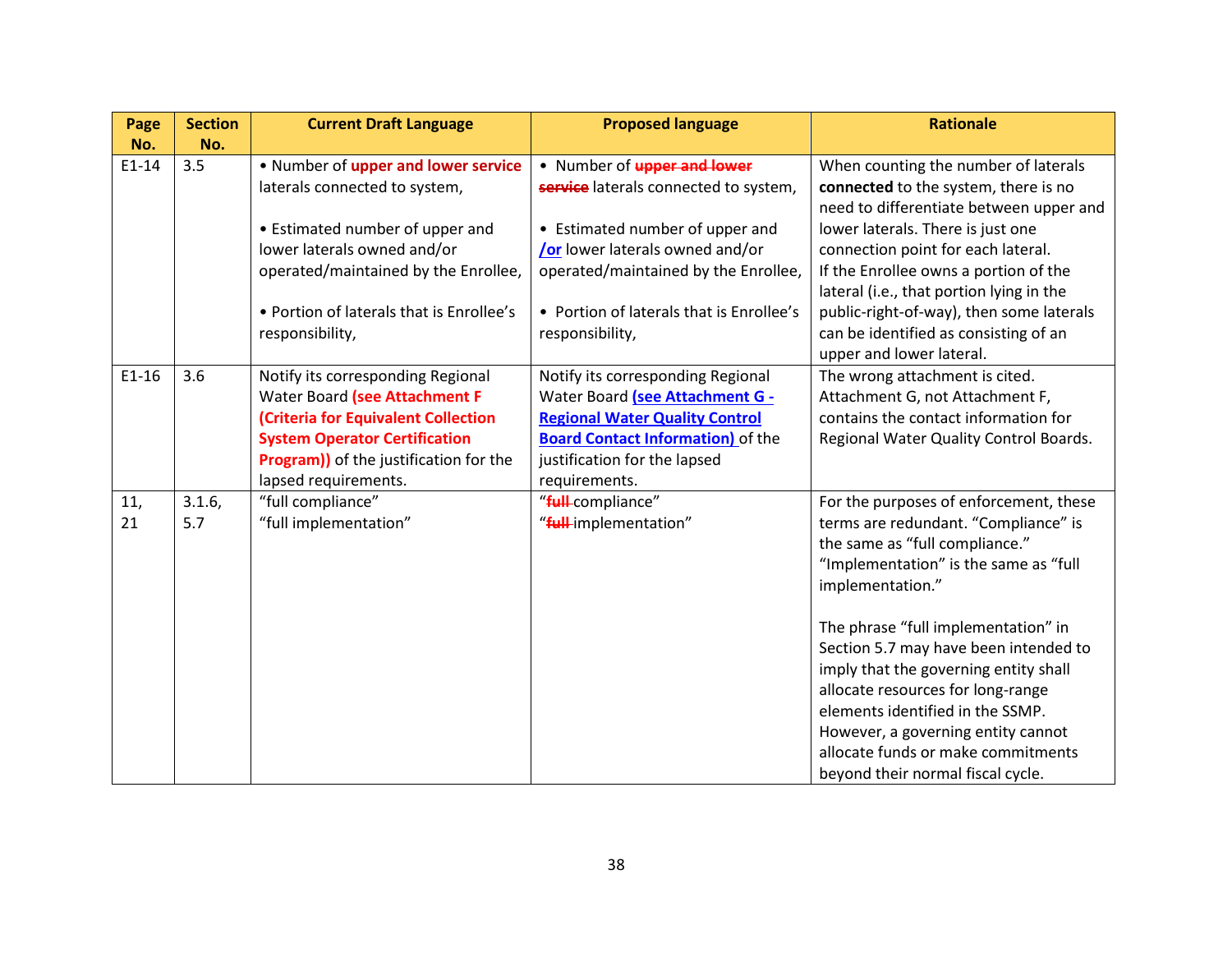| Page  | <b>Section</b> | <b>Current Draft Language</b>                                                                                                                                                                                                                                                                                                                                                   | <b>Proposed language</b>                                                                                                                                                                                                                                                        | <b>Rationale</b>                                                                                                                                                                                                                                                                                                                                                              |
|-------|----------------|---------------------------------------------------------------------------------------------------------------------------------------------------------------------------------------------------------------------------------------------------------------------------------------------------------------------------------------------------------------------------------|---------------------------------------------------------------------------------------------------------------------------------------------------------------------------------------------------------------------------------------------------------------------------------|-------------------------------------------------------------------------------------------------------------------------------------------------------------------------------------------------------------------------------------------------------------------------------------------------------------------------------------------------------------------------------|
| No.   | No.            |                                                                                                                                                                                                                                                                                                                                                                                 |                                                                                                                                                                                                                                                                                 |                                                                                                                                                                                                                                                                                                                                                                               |
| $D-2$ | All            | Sewer System Management Plan<br>(Plan)                                                                                                                                                                                                                                                                                                                                          | Sewer System Management Plan<br>(Plan) (SSMP)                                                                                                                                                                                                                                   | Maintain consistency with body of WDR<br>or use "SSMP "throughout. Use of the<br>phrase "The Plan" is confusing because it<br>is generic and there are so many other<br>Plans associated with the SSMP and cited<br>in the WDR. There are over 50 places<br>where the entire phrase "Sewer System<br>Management Plan" could be replaced by<br>"SSMP".                         |
| $D-2$ | 1.2            | The Plan Introduction section must<br>include a schedule for the Enrollee to<br>update the Plan, including the<br>schedule for conducting local audits.<br>The schedule must include<br>milestones for incorporation of<br>activities addressing prevention of<br>sewer spills.                                                                                                 | The Plan Introduction section must<br>include a schedule for the Enrollee to<br>update the Plan, including the<br>schedule for conducting local audits.<br>The schedule must include<br>milestones for incorporation of<br>activities addressing prevention of<br>sewer spills. | It is unclear what is meant by "Activities<br>addressing prevention of sewer spills."<br>The audit and SSMP update schedules<br>should be sufficient for this section.<br>Additionally, it would be impossible to<br>know in advance what<br>activities/measures will be<br>recommended in the Audit, or to know<br>what timeframe they can be<br>incorporated into the SSMP. |
| $D-3$ | $\overline{2}$ | The name of the Legally Responsible<br>Official                                                                                                                                                                                                                                                                                                                                 | The name of the Legally Responsible<br>Official(s)                                                                                                                                                                                                                              | Some agencies will have more than one<br>Legally Responsible Official.                                                                                                                                                                                                                                                                                                        |
| $D-3$ | $\overline{2}$ | Chain of communication for reporting<br>spills from receipt of complaint or<br>other information, including the<br>person responsible for reporting<br>spills to the State and Regional Water<br>Boards and other agencies, as<br>applicable. (For example, county<br>health officer, county environmental<br>health agency, and State Office of<br><b>Emergency Services.)</b> | None, delete in its entirety                                                                                                                                                                                                                                                    | This information is already required in<br>the Spill Emergency Response Plan<br>(Element 6 of the SSMP) and should not<br>be included twice.                                                                                                                                                                                                                                  |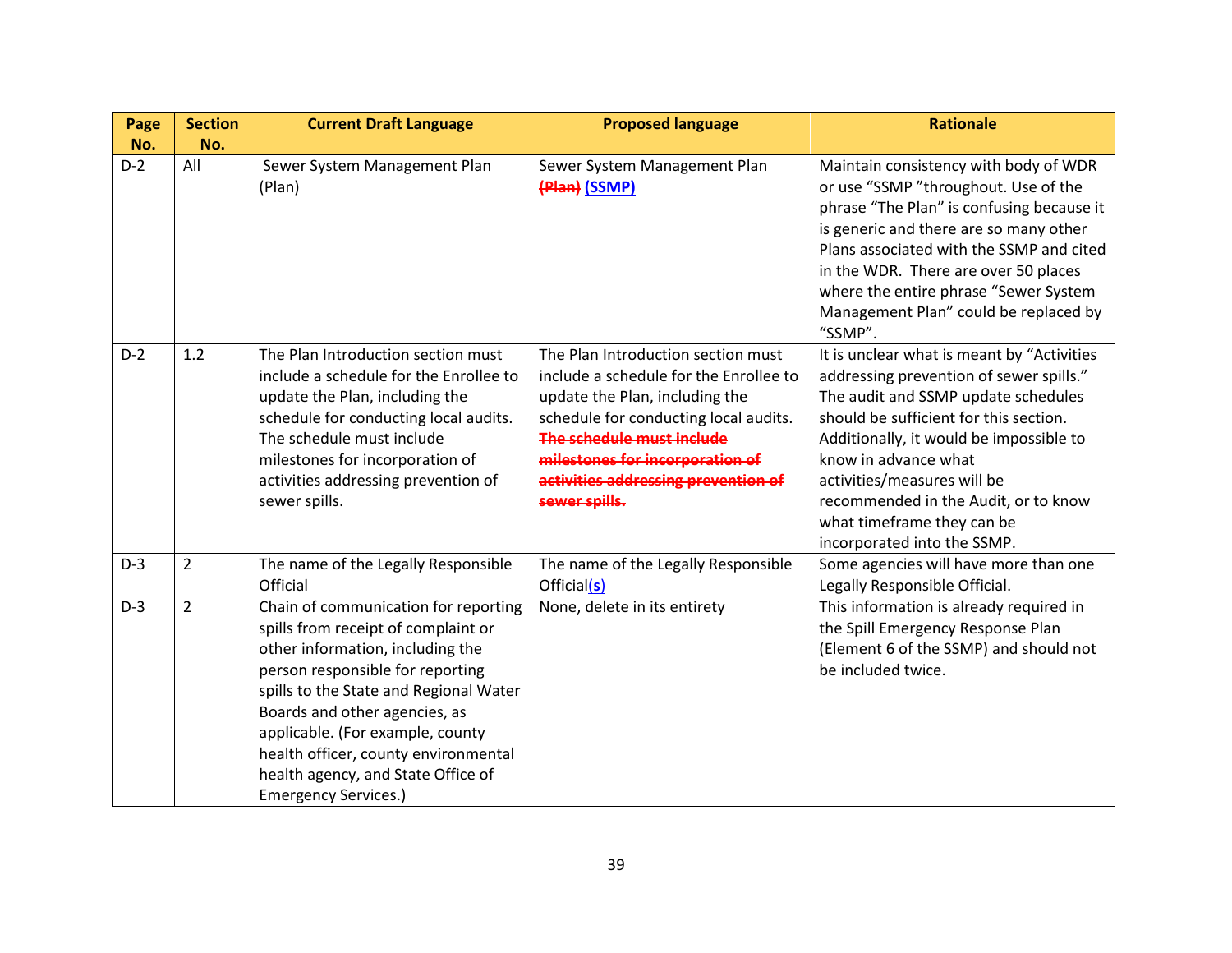| Page    | <b>Section</b> | <b>Current Draft Language</b>                          | <b>Proposed language</b>                                          | <b>Rationale</b>                            |
|---------|----------------|--------------------------------------------------------|-------------------------------------------------------------------|---------------------------------------------|
| No.     | No.            |                                                        |                                                                   |                                             |
| $D-3$   | $\overline{2}$ | the local Sewer System                                 | the local Sewer System                                            | Delete "local," as the SSMP is for the      |
|         |                | Management Plan                                        | Management Plan                                                   | Enrollee's specific sewer system.           |
| $D-2,$  | Intro          | "Updated operations" (D-2)                             | "Updated operations" (D-2)                                        | The adjective "updated" is superfluous.     |
| $D-5$   |                | "Updated Training" (D-2)                               | "Updated Training" (D-2)                                          | Agencies will submit what they are          |
|         |                | "Updated Map" (D-4)                                    | "Updated Map" (D-4)                                               | currently using, which is the updated       |
|         |                | "Updated Design and Construction                       | "Updated-Design and Construction                                  | version. All of the elements of the SSMP    |
|         |                | Standards" (D-5)                                       | Standards" (D-5)                                                  | must be updated on the 6-year cycle, not    |
|         |                |                                                        |                                                                   | just those labeled "Updated."               |
| $E1-2$  | 1.1            | . The Enrollee has knowledge of the                    | • Notification is possible;                                       | Please restore the language from the        |
|         |                | spill; and                                             | • The Enrollee has knowledge of the                               | 2013 Monitoring and Reporting Program       |
|         |                | • Notification can be provided                         | spill; and                                                        | stating that notification to OES is only    |
|         |                | without substantially impeding                         | • Notification can be provided                                    | required if notification is possible.       |
|         |                | cleanup or other emergency                             | without substantially impeding                                    |                                             |
|         |                | measures.                                              | cleanup or other emergency                                        |                                             |
|         |                |                                                        | measures.                                                         |                                             |
| $E1-3$  | 1.2            | • Estimated spill rate from the                        | . If ongoing, estimated spill rate from                           | The spill rate would only available if the  |
|         |                | system (gallons per minute);                           | the system (gallons per minute);                                  | spill is still ongoing at the time that OES |
|         |                | • Estimated discharge rate (gallons                    | . If ongoing, estimated discharge                                 | was notified.                               |
|         |                | per minute) directly into waters of                    | rate (gallons per minute) directly into                           |                                             |
|         |                | the State or indirectly into a drainage                | waters of the State or indirectly into                            |                                             |
| $E1-3$  | 1.2            | conveyance system;<br>Description of water body impact | a drainage conveyance system;<br>Description of water body impact | This information is not in the 2013         |
|         |                | and/or potential impact to beneficial                  | and/or potential impact to                                        | Monitoring and Reporting Program, and       |
|         |                | uses                                                   | beneficial uses                                                   | should be removed because it is             |
|         |                |                                                        |                                                                   | redundant with the other information        |
|         |                |                                                        |                                                                   | being provided. It is also unreasonable to  |
|         |                |                                                        |                                                                   | expect collection system workers to         |
|         |                |                                                        |                                                                   | classify beneficial uses.                   |
| $E1-6$  | 2.3.4          | <b>Sampling</b> analysis must be                       | Sample analysis must be conducted                                 | Typographical error                         |
|         |                | conducted                                              |                                                                   |                                             |
| $E1-8,$ | 3.1.1, 4.      | "The total spill volume fully                          | "The total spill volume fully                                     | Fully recovered is redundant with           |
| $E1-11$ | & 3.2, 4.      | recovered"                                             | recovered"                                                        | recovered, as used in this section.         |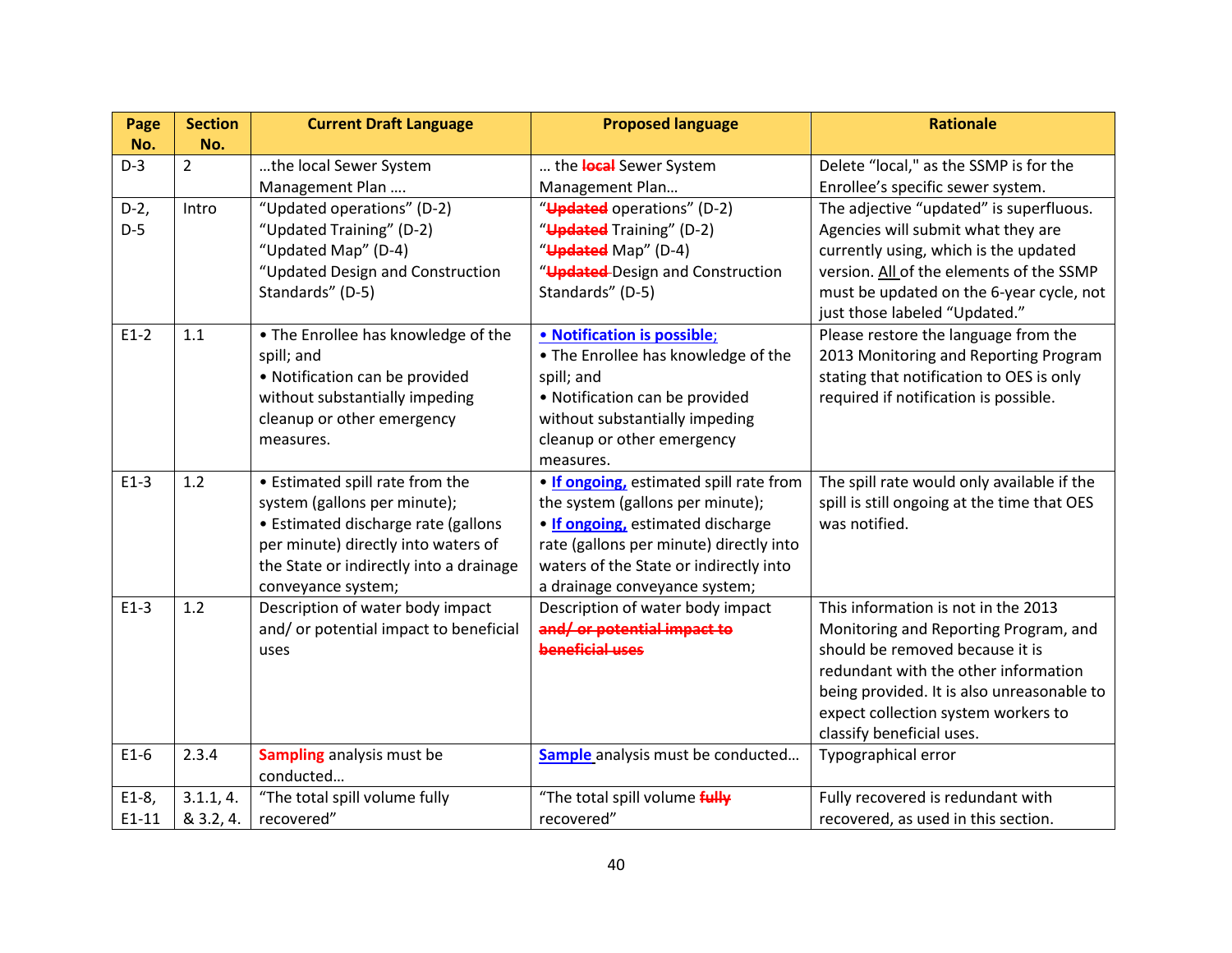| Page      | <b>Section</b> | <b>Current Draft Language</b>                                                                                                                                                                                                                                                                                                        | <b>Proposed language</b>                                                                                                                                                                                                                                                                                                                   | <b>Rationale</b>                                                                                                                                    |
|-----------|----------------|--------------------------------------------------------------------------------------------------------------------------------------------------------------------------------------------------------------------------------------------------------------------------------------------------------------------------------------|--------------------------------------------------------------------------------------------------------------------------------------------------------------------------------------------------------------------------------------------------------------------------------------------------------------------------------------------|-----------------------------------------------------------------------------------------------------------------------------------------------------|
| No.       | No.            |                                                                                                                                                                                                                                                                                                                                      |                                                                                                                                                                                                                                                                                                                                            |                                                                                                                                                     |
| $E1 - 12$ | 3.2, 14.       | All information provided in Draft<br>Category 1 Spill Report, with<br>verification, or necessary<br>modification based on subsequently<br>acquired information after submittal<br>of draft report;                                                                                                                                   | None, delete in its entirety                                                                                                                                                                                                                                                                                                               | This is a typographical error. There are<br>no draft Category 1 spill reports for<br>Category 3 and 4 spills.                                       |
| $E1-14$   | 3.5            | The Enrollee's Legally Responsible<br>Official must shall                                                                                                                                                                                                                                                                            | The Enrollee's Legally Responsible<br>Official <b>must</b> shall                                                                                                                                                                                                                                                                           | Redundant                                                                                                                                           |
| $E1-15$   | 3.5            | Actions taken to address system<br>deficiencies                                                                                                                                                                                                                                                                                      | Actions taken to address system<br>deficiencies.                                                                                                                                                                                                                                                                                           | This type of narrative information<br>belongs in the audit, not in the annual<br>report. The Annual Report should be<br>kept as simple as possible. |
| $E1-16$   | 4.3            | "Spill Reports"                                                                                                                                                                                                                                                                                                                      | "Spill Records"                                                                                                                                                                                                                                                                                                                            | This section describes records, not spill<br>reports.                                                                                               |
| $E1-16$   | 4.3            | "Spill event complaint"<br>"complainant"                                                                                                                                                                                                                                                                                             | "Spill event notification"<br>notifier                                                                                                                                                                                                                                                                                                     | Use neutral terminology                                                                                                                             |
| $E1-17$   | 4.6            | 4.6. Sewer System Management                                                                                                                                                                                                                                                                                                         | 4.6. Sewer System Management                                                                                                                                                                                                                                                                                                               | Audit records are addressed in Section                                                                                                              |
|           |                | <b>Plan Implementation Records</b><br>The Enrollee shall maintain records<br>documenting the Enrollee's<br>implementation of its Sewer System<br>Management Plan, including<br>documents supporting its Sewer<br>System Management Plan audits,<br>corrections, modifications and<br>updates to the Sewer System<br>Management Plan. | <b>Plan Implementation Records</b><br>The Enrollee shall maintain records<br>documenting the Enrollee's<br>implementation of its Sewer System<br>Management Plan, including<br>documents supporting its Sewer<br><b>System Management Plan audits,</b><br>corrections, modifications and<br>updates to the Sewer System<br>Management Plan | 4.7, which immediately follows. The<br>audit record retention requirements<br>should not be listed twice.                                           |
| $E1-17$   | 4.7            | The Enrollee shall maintain, at<br>minimum, the following records<br>pertaining to its Sewer System<br>Management Plan audits, and other<br>local sewer system program audits:                                                                                                                                                       | The Enrollee shall maintain, at<br>minimum, the following records<br>pertaining to its Sewer System<br>Management Plan audits, and other<br>local sewer system program audits:                                                                                                                                                             | It is unclear what other audits are being<br>referenced.                                                                                            |